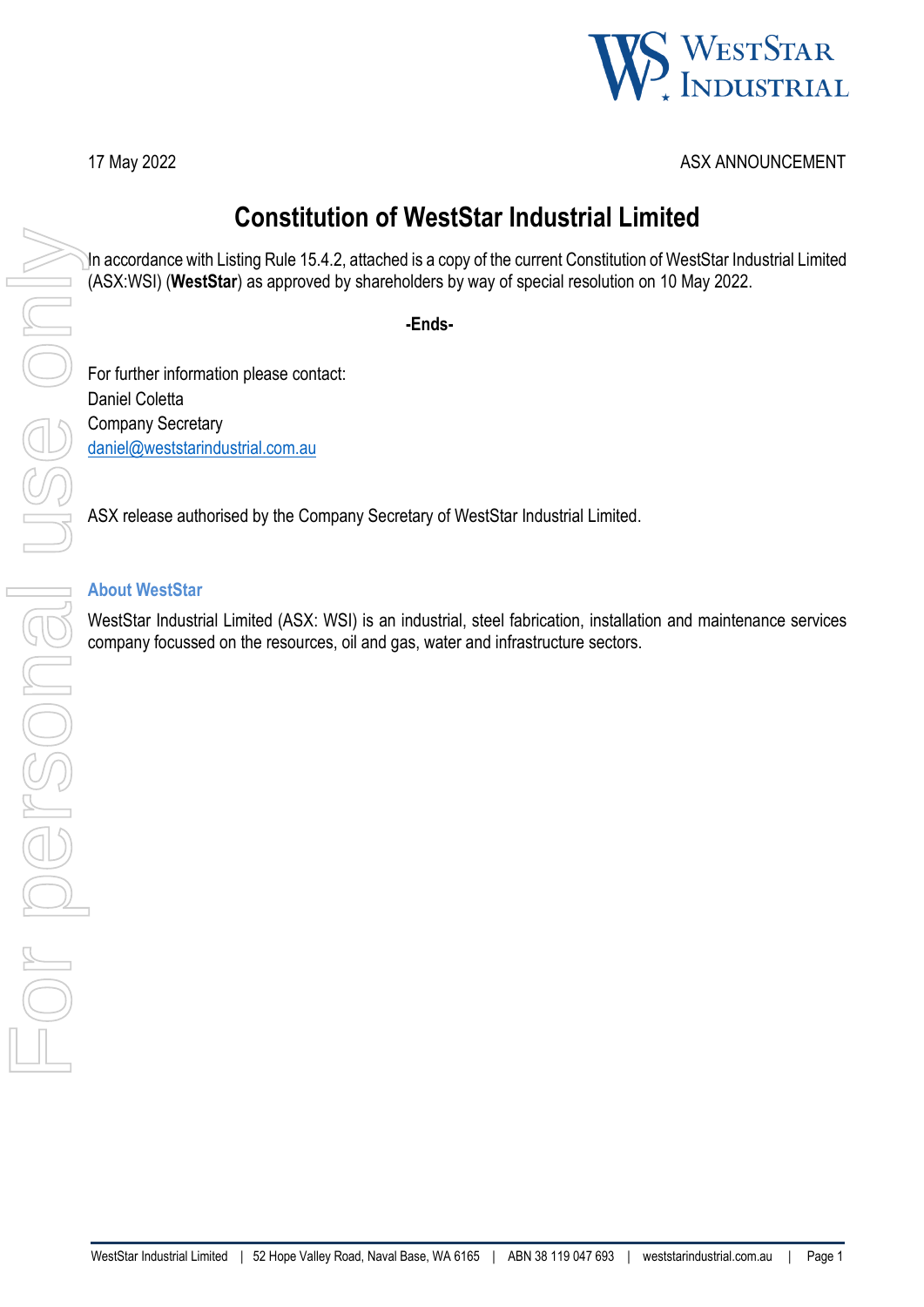**CORPORATIONS ACT 2001**

# **CONSTITUTION**

**of**

## **WESTSTAR INDUSTRIAL LIMITED ACN 119 047 693**

Adopted by Special Resolution of the members on 10 May 2022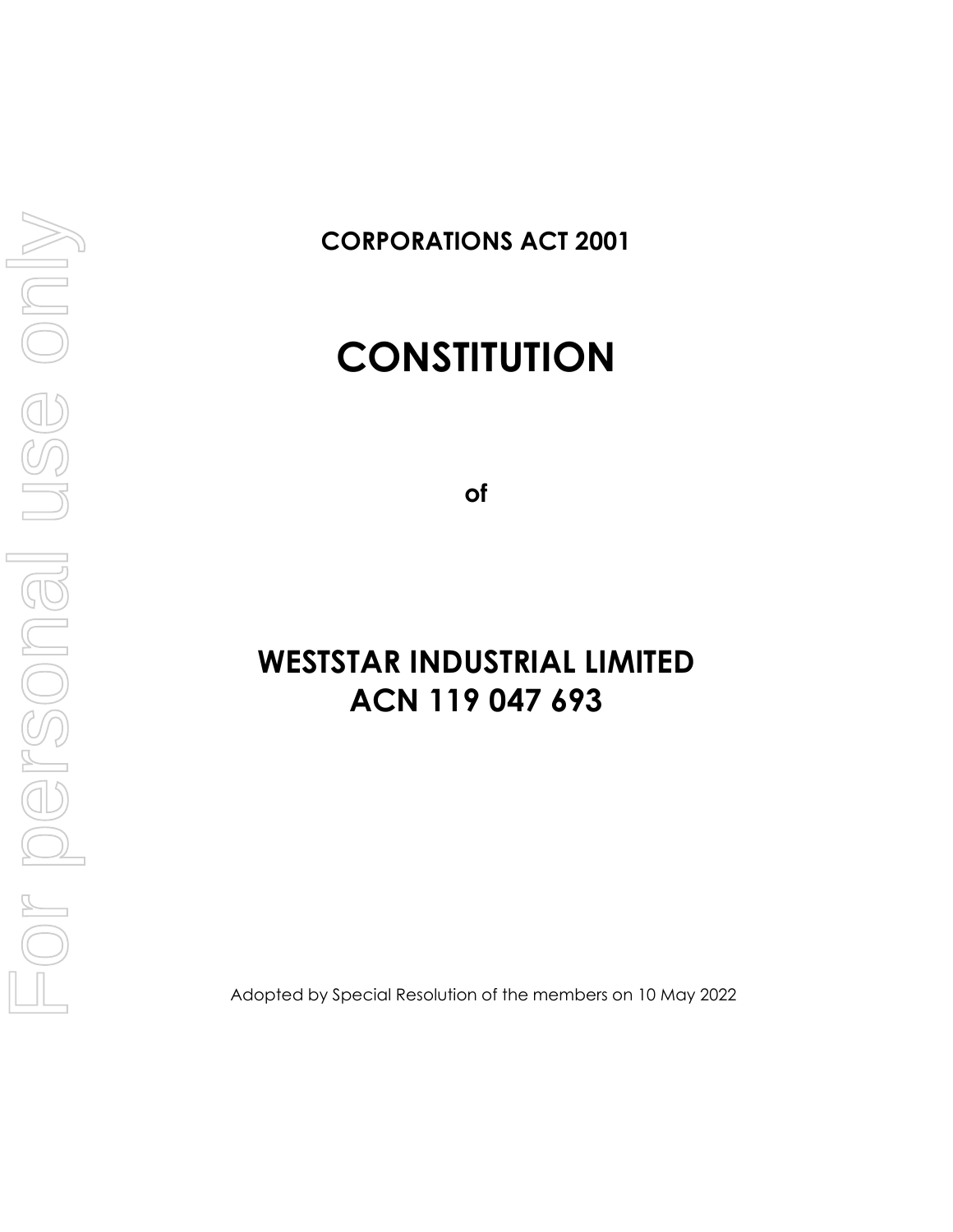## **CONTENTS**

5.

| 1. |      |  |
|----|------|--|
|    | 1.1  |  |
|    | 1.2  |  |
|    | 1.3  |  |
|    | 1.4  |  |
|    | 1.5  |  |
|    | 1.6  |  |
|    | 1.7  |  |
|    | 1.8  |  |
| 2. |      |  |
|    | 2.1  |  |
|    | 2.2  |  |
|    | 2.3  |  |
|    | 2.4  |  |
|    | 2.5  |  |
|    | 2.6  |  |
|    | 2.7  |  |
|    | 2.8  |  |
|    | 2.9  |  |
|    | 2.10 |  |
|    | 2.11 |  |
|    | 2.12 |  |
|    | 2.13 |  |
|    | 2.14 |  |
|    | 2.15 |  |
| 3. |      |  |
|    | 3.1  |  |
|    | 3.2  |  |
|    | 3.3  |  |
|    | 3.4  |  |
|    | 3.5  |  |
|    | 3.6  |  |
|    | 3.7  |  |
|    | 3.8  |  |
|    | 3.9  |  |
|    | 3.10 |  |
|    | 3.11 |  |
|    | 3.12 |  |
|    | 3.13 |  |
|    | 3.14 |  |
|    | 3.15 |  |
|    | 3.16 |  |
|    | 3.17 |  |
| 4. |      |  |
|    | 4.1  |  |
|    | 4.2  |  |
|    | 4.3  |  |
|    | 4.4  |  |

## $\mathbf{i}$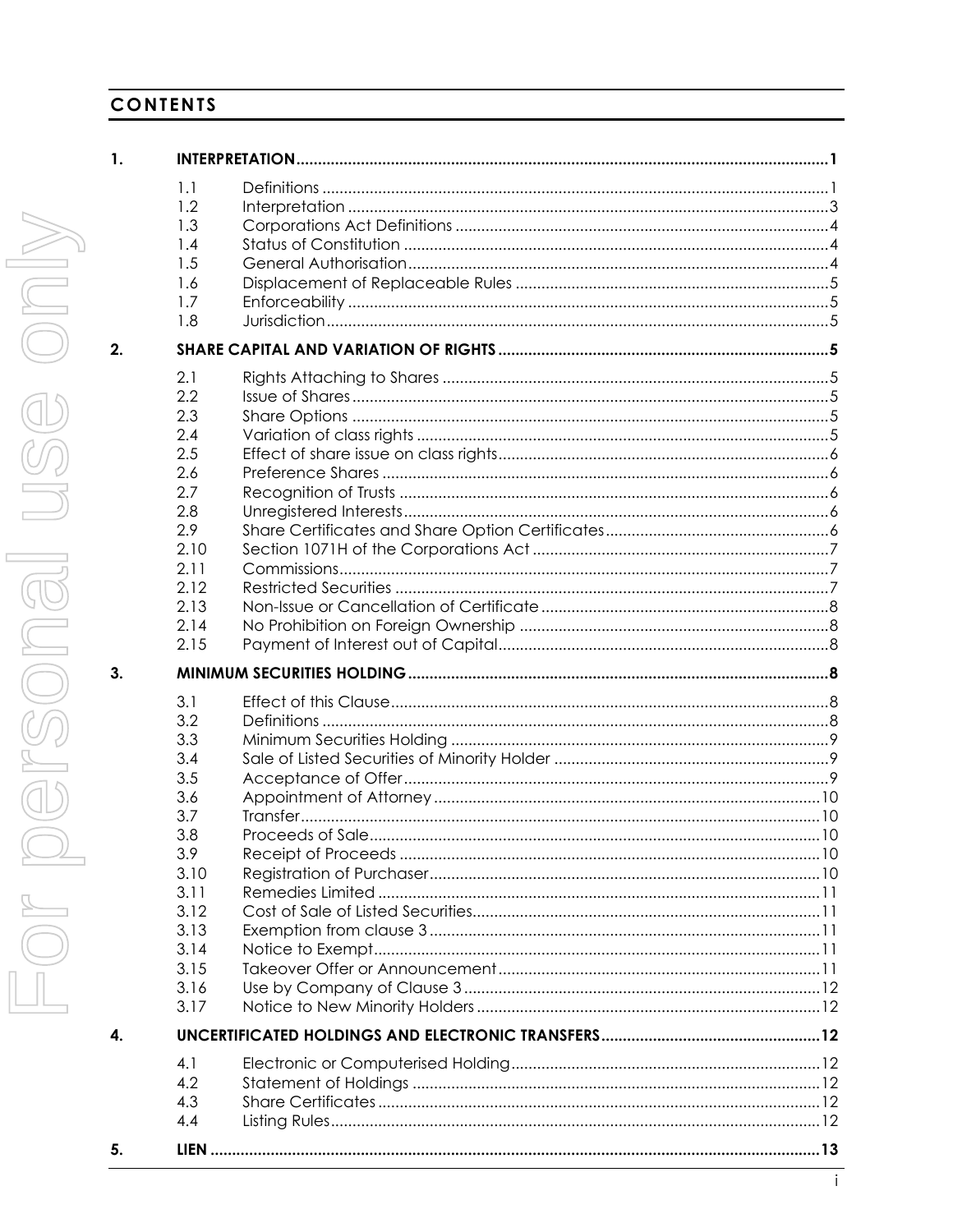|    | 5.1        |                                                            |  |
|----|------------|------------------------------------------------------------|--|
|    | 5.2        |                                                            |  |
|    | 5.3        |                                                            |  |
|    | 5.4        |                                                            |  |
|    | 5.5        |                                                            |  |
|    | 5.6        |                                                            |  |
|    | 5.7        |                                                            |  |
|    | 5.8        |                                                            |  |
|    | 5.9        | Protection of Lien under ASX Settlement Operating Rules 15 |  |
|    | 5.10       |                                                            |  |
| 6. |            |                                                            |  |
|    | 6.1        |                                                            |  |
|    | 6.2        |                                                            |  |
|    | 6.3        |                                                            |  |
|    | 6.4        |                                                            |  |
|    | 6.5        |                                                            |  |
|    | 6.6        |                                                            |  |
|    | 6.7        |                                                            |  |
|    | 6.8        |                                                            |  |
|    | 6.9        |                                                            |  |
|    | 6.10       |                                                            |  |
|    | 6.11       |                                                            |  |
|    | 6.12       |                                                            |  |
| 7. |            |                                                            |  |
|    |            |                                                            |  |
|    | 7.1<br>7.2 |                                                            |  |
|    |            |                                                            |  |
|    | 7.3        |                                                            |  |
|    | 7.4        |                                                            |  |
|    | 7.5        |                                                            |  |
|    | 7.6        |                                                            |  |
|    | 7.7        |                                                            |  |
|    | 7.8        |                                                            |  |
| 8. |            |                                                            |  |
|    | 8.1        |                                                            |  |
|    | 8.2        |                                                            |  |
|    | 8.3        |                                                            |  |
|    | 8.4        |                                                            |  |
|    | 8.5        |                                                            |  |
|    | 8.6        |                                                            |  |
|    | 8.7        |                                                            |  |
|    | 8.8        |                                                            |  |
|    | 8.9        |                                                            |  |
|    | 8.10       |                                                            |  |
|    | 8.11       |                                                            |  |
|    | 8.12       |                                                            |  |
|    | 8.13       |                                                            |  |
|    | 8.14       |                                                            |  |
|    | 8.15       |                                                            |  |
| 9. |            |                                                            |  |
|    | 9.1        |                                                            |  |
|    |            |                                                            |  |

9.2

 $\epsilon$  and  $\epsilon$  and  $\epsilon$ 

 $\ddot{\mathbf{i}}$ 

Death or Bankruptcy of Shareholder or the Shareholder becomes of unsound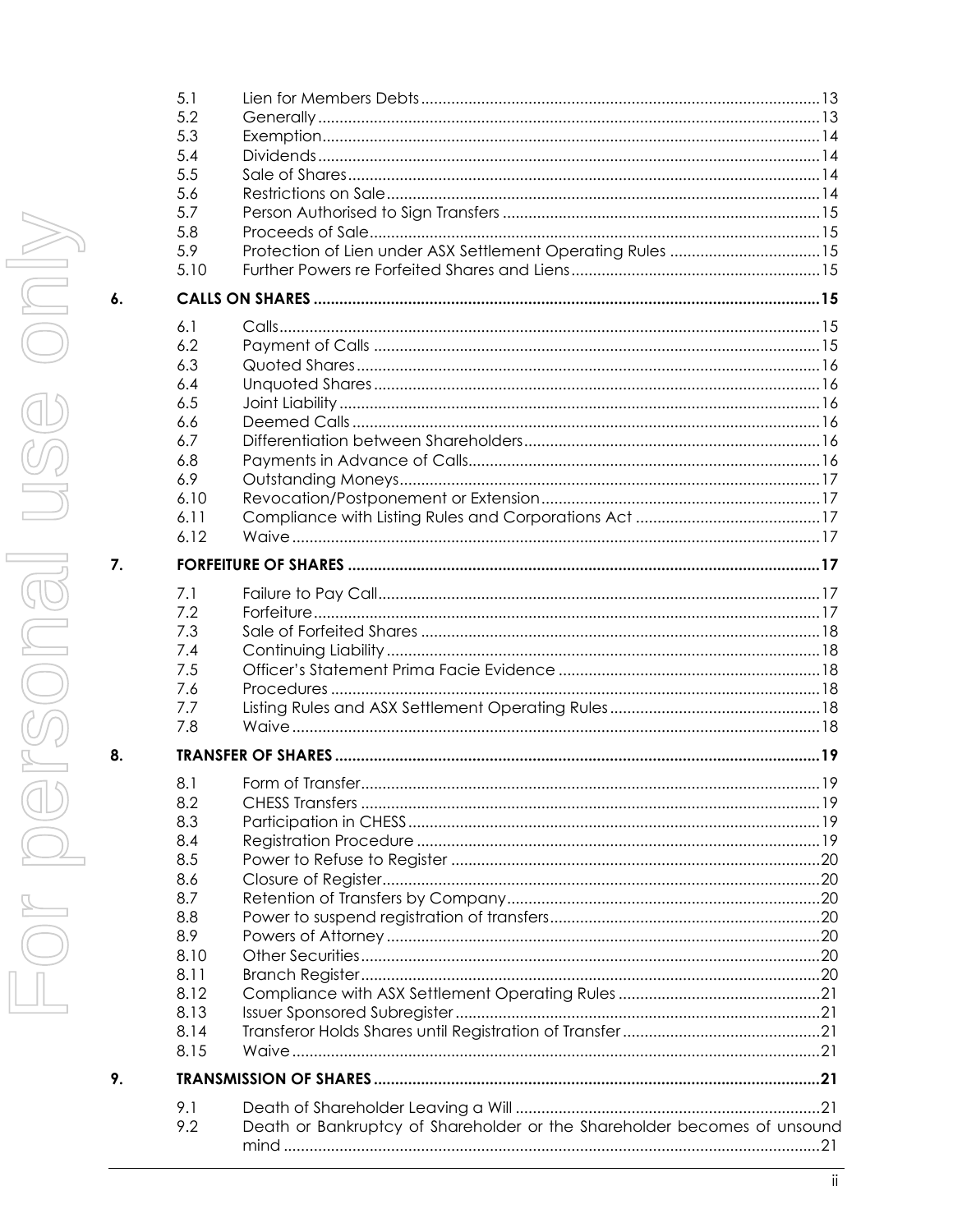|     | 9.3   |                                                                              |  |
|-----|-------|------------------------------------------------------------------------------|--|
|     | 9.4   |                                                                              |  |
|     | 9.5   |                                                                              |  |
|     | 9.6   |                                                                              |  |
|     | 9.7   |                                                                              |  |
|     | 9.8   |                                                                              |  |
| 10. |       |                                                                              |  |
|     | 10.1  |                                                                              |  |
|     | 10.2  |                                                                              |  |
|     | 10.3  |                                                                              |  |
|     | 10.4  |                                                                              |  |
|     | 10.5  |                                                                              |  |
| 11. |       |                                                                              |  |
| 12. |       |                                                                              |  |
|     | 12.1  | Convening of General Meetings of Shareholders by Directors' Resolution24     |  |
|     | 12.2  | Change of place or postponement of a General Meeting of Shareholders24       |  |
|     | 12.3  | Convening of General Meetings of Shareholders by a Director or requisition24 |  |
|     | 12.4  |                                                                              |  |
|     | 12.5  |                                                                              |  |
|     | 12.6  |                                                                              |  |
|     | 12.7  |                                                                              |  |
|     | 12.8  |                                                                              |  |
|     | 12.9  |                                                                              |  |
| 13. |       |                                                                              |  |
|     | 13.1  |                                                                              |  |
|     | 13.2  |                                                                              |  |
|     | 13.3  |                                                                              |  |
|     | 13.4  |                                                                              |  |
|     | 13.5  |                                                                              |  |
|     | 13.6  |                                                                              |  |
|     | 13.7  |                                                                              |  |
|     | 13.8  |                                                                              |  |
|     | 13.9  |                                                                              |  |
|     | 13.10 |                                                                              |  |
|     | 13.11 |                                                                              |  |
|     | 13.12 |                                                                              |  |
|     | 13.13 |                                                                              |  |
|     | 13.14 |                                                                              |  |
|     | 13.15 |                                                                              |  |
|     | 13.16 |                                                                              |  |
|     | 13.17 |                                                                              |  |
|     | 13.18 |                                                                              |  |
|     | 13.19 |                                                                              |  |
|     | 13.20 |                                                                              |  |
|     | 13.21 |                                                                              |  |
|     | 13.22 |                                                                              |  |
|     | 13.23 |                                                                              |  |
|     | 13.24 |                                                                              |  |
|     | 13.25 |                                                                              |  |
|     | 13.26 |                                                                              |  |
|     | 13.27 |                                                                              |  |
|     | 13.28 | No right to speak or vote if appointing Shareholder present 31               |  |
|     |       |                                                                              |  |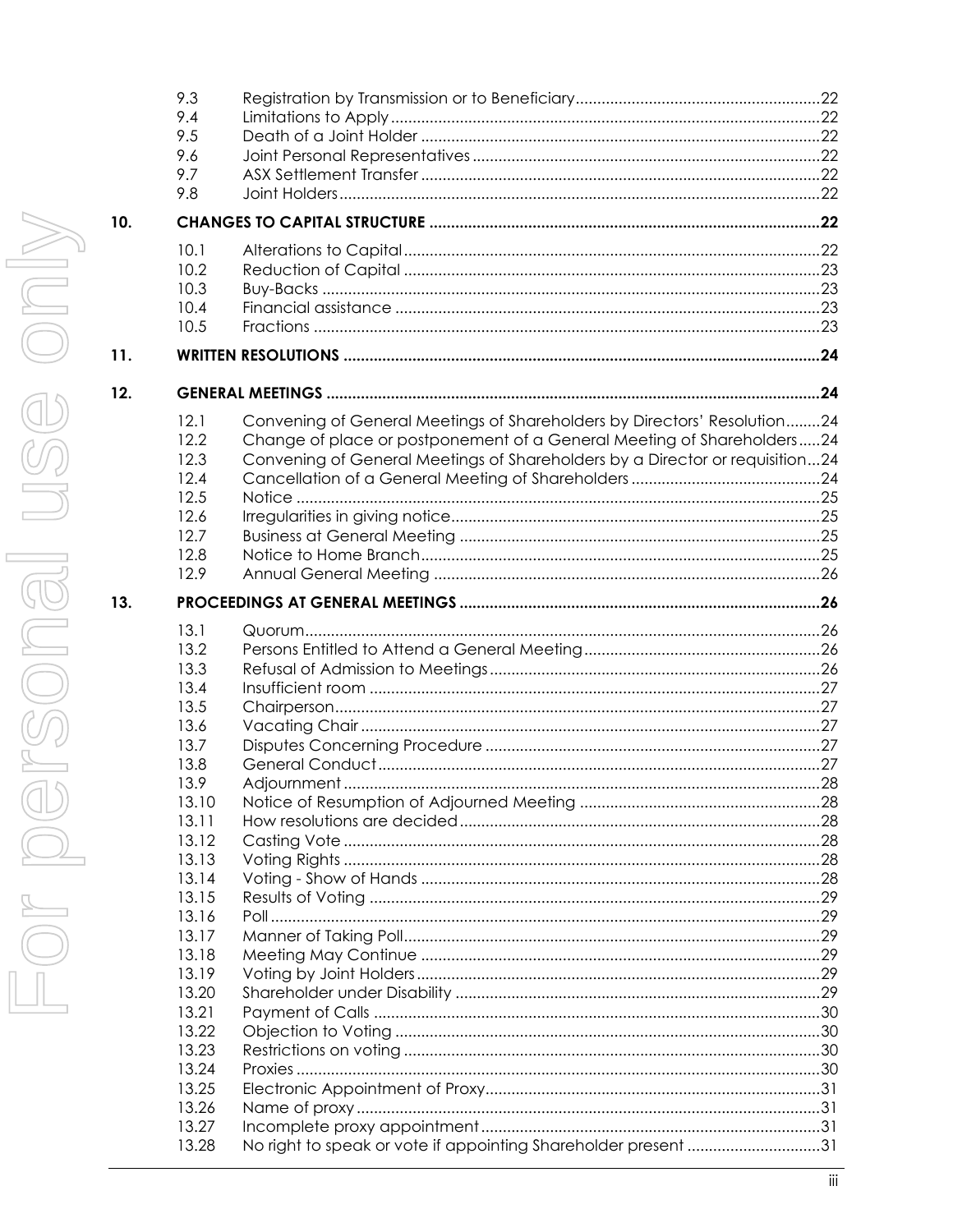|     | 13.29<br>13.30<br>13.31<br>13.32<br>13.33<br>13.34<br>13.35<br>13.36<br>13.37<br>13.38<br>13.39<br>13.40                                     |  |
|-----|----------------------------------------------------------------------------------------------------------------------------------------------|--|
| 14. |                                                                                                                                              |  |
|     | 14.1<br>14.2                                                                                                                                 |  |
| 15. |                                                                                                                                              |  |
| 16. | 15.1<br>15.2<br>15.3<br>15.4<br>15.5<br>15.6<br>15.7<br>15.8<br>15.9<br>15.10                                                                |  |
|     |                                                                                                                                              |  |
|     |                                                                                                                                              |  |
|     | 16.1<br>16.2<br>16.3<br>16.4<br>16.5<br>16.6                                                                                                 |  |
| 17. |                                                                                                                                              |  |
|     | 17.1<br>17.2<br>17.3<br>17.4<br>17.5<br>17.6<br>17.7<br>17.8<br>17.9<br>17.10<br>17.11<br>17.12<br>17.13<br>17.14<br>17.15<br>17.16<br>17.17 |  |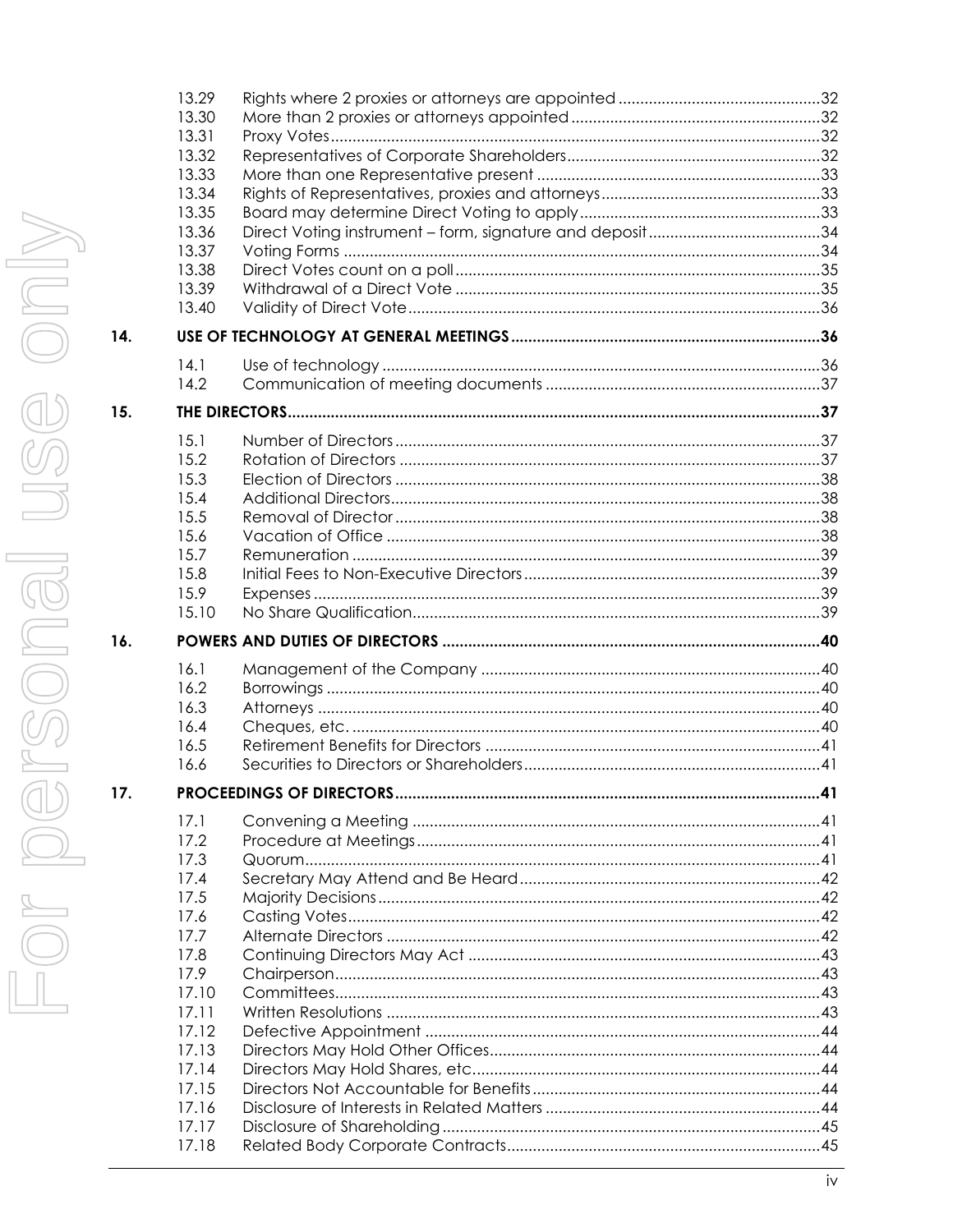|     | 17.19<br>17.20                                                                |  |
|-----|-------------------------------------------------------------------------------|--|
| 18. |                                                                               |  |
|     | 18.1<br>18.2<br>18.3<br>18.4                                                  |  |
| 19. |                                                                               |  |
|     | 19.1<br>19.2<br>19.3<br>19.4<br>19.5                                          |  |
| 20. |                                                                               |  |
|     | 20.1<br>20.2<br>20.3                                                          |  |
| 21. |                                                                               |  |
|     | 21.1<br>21.2<br>21.3                                                          |  |
| 22. |                                                                               |  |
|     | 22.1<br>22.2<br>22.3                                                          |  |
| 23. |                                                                               |  |
|     | 23.1<br>23.2<br>23.3<br>23.4<br>23.5<br>23.6<br>23.7<br>23.8<br>23.9<br>23.10 |  |
| 24. |                                                                               |  |
|     | 24.1<br>24.2<br>24.3                                                          |  |
| 25. |                                                                               |  |
|     | 25.1<br>25.2                                                                  |  |
| 26. |                                                                               |  |
|     | 26.1<br>26.2                                                                  |  |
| 27. |                                                                               |  |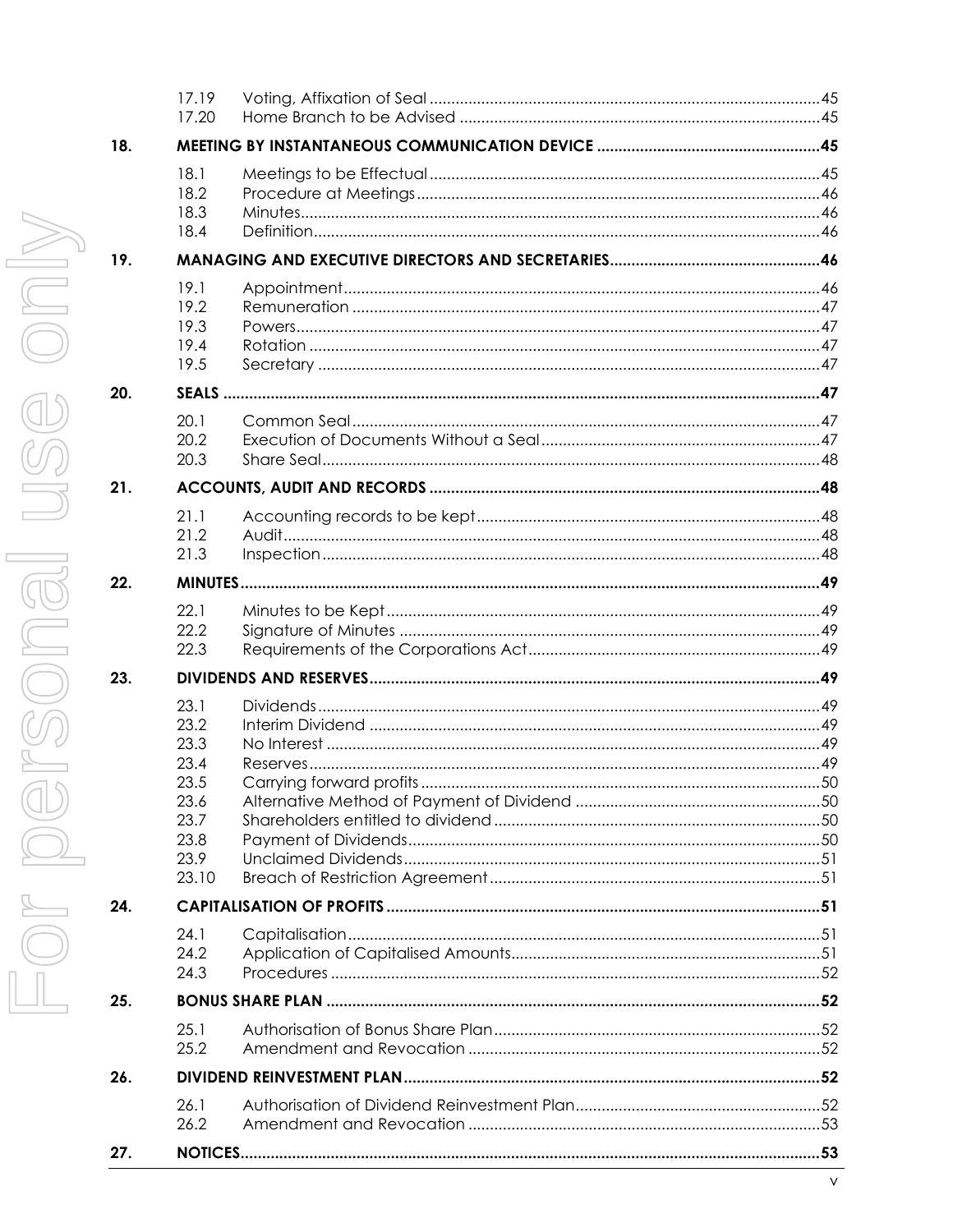|     | 27.1<br>27.2<br>27.3                         |
|-----|----------------------------------------------|
|     | 27.4<br>27.5<br>27.6<br>27.7<br>27.8<br>27.9 |
| 28. | <b>WIN</b>                                   |
|     | 28.1<br>28.2<br>28.3                         |
| 29. | <b>IND</b>                                   |
|     | 29.1<br>29.2                                 |
|     | 29.3<br>29.4                                 |
|     | 29.5                                         |
| 30. | <b>DIRE</b>                                  |
| 31. | <b>OVE</b>                                   |
| 32. | LOC                                          |
|     | 32.1<br>32.2<br>32.3<br>32.4                 |
| 33. | <b>DISC</b>                                  |
| 34. | <b>COI</b>                                   |
| 35. | COI                                          |
|     | 35.1<br>35.2                                 |
| 36. | <b>INA</b>                                   |
| 37. | <b>PAR</b>                                   |
|     | 37.1<br>37.2                                 |
|     | 37.3<br>37.4                                 |
|     | 37.5                                         |
|     | 37.6                                         |

|     | 27.1         |                                                                              |  |
|-----|--------------|------------------------------------------------------------------------------|--|
|     | 27.2<br>27.3 | Service of notices by Directors, Alternate Directors and Shareholders to the |  |
|     |              |                                                                              |  |
|     | 27.4         |                                                                              |  |
|     | 27.5         |                                                                              |  |
|     | 27.6<br>27.7 |                                                                              |  |
|     | 27.8         |                                                                              |  |
|     | 27.9         |                                                                              |  |
| 28. |              |                                                                              |  |
|     | 28.1         |                                                                              |  |
|     | 28.2         |                                                                              |  |
|     | 28.3         |                                                                              |  |
| 29. |              |                                                                              |  |
|     | 29.1         |                                                                              |  |
|     | 29.2         |                                                                              |  |
|     | 29.3         |                                                                              |  |
|     | 29.4<br>29.5 |                                                                              |  |
|     |              |                                                                              |  |
| 30. |              |                                                                              |  |
| 31. |              |                                                                              |  |
| 32. |              |                                                                              |  |
|     | 32.1         |                                                                              |  |
|     | 32.2         |                                                                              |  |
|     | 32.3         |                                                                              |  |
|     | 32.4         |                                                                              |  |
| 33. |              |                                                                              |  |
| 34. |              |                                                                              |  |
| 35. |              |                                                                              |  |
|     | 35.1         |                                                                              |  |
|     | 35.2         |                                                                              |  |
| 36. |              |                                                                              |  |
| 37. |              |                                                                              |  |
|     | 37.1         |                                                                              |  |
|     | 37.2         |                                                                              |  |
|     | 37.3         |                                                                              |  |
|     | 37.4         |                                                                              |  |
|     | 37.5<br>37.6 |                                                                              |  |
| 38. |              |                                                                              |  |
|     |              |                                                                              |  |
|     | 38.1<br>38.2 |                                                                              |  |
|     |              |                                                                              |  |
|     |              |                                                                              |  |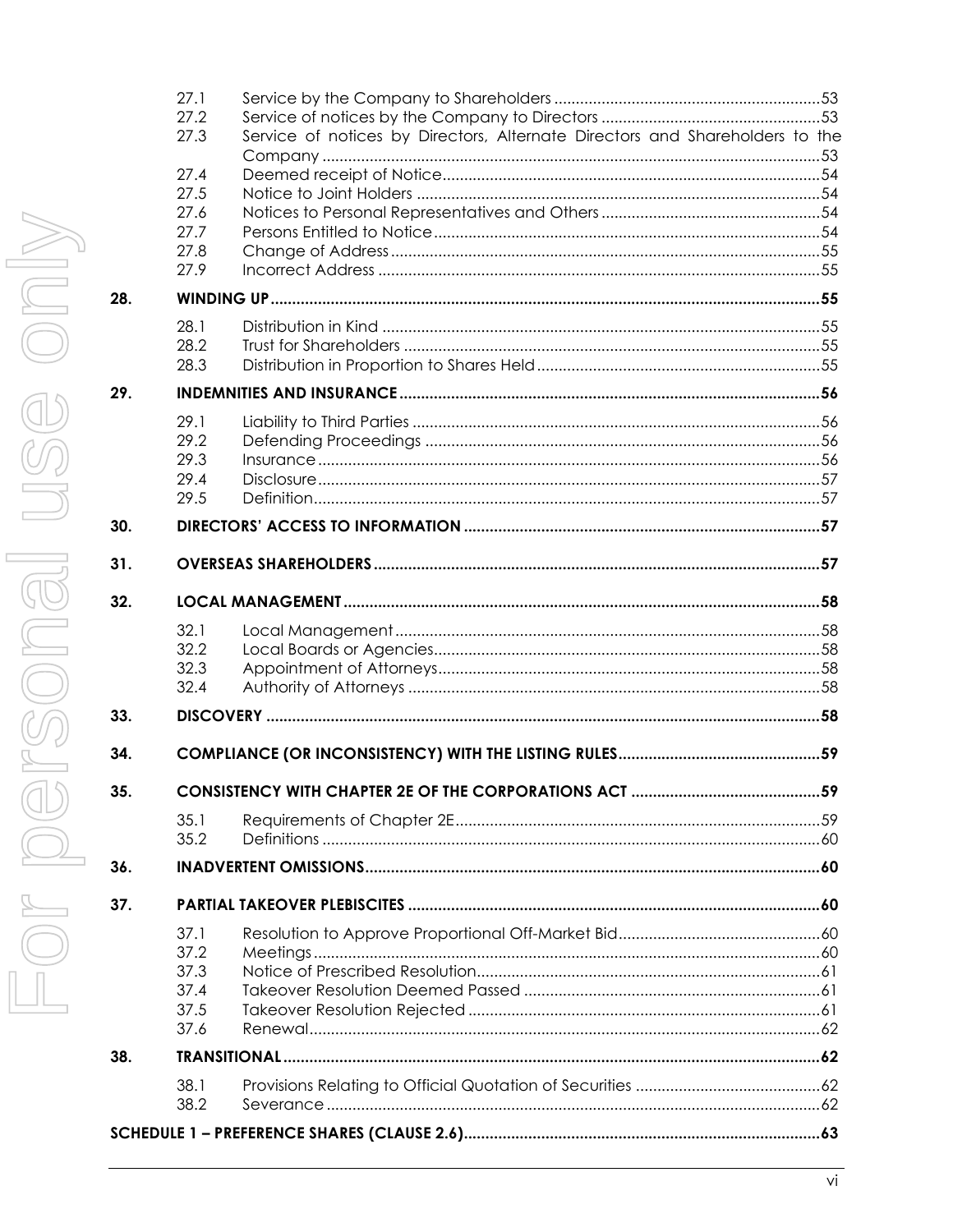#### **CONSTITUTION**

#### **of**

#### **WESTSTAR INDUSTRIAL LIMITED ACN 119 047 693**

#### **1. INTERPRETATION**

#### <span id="page-8-0"></span>**1.1 Definitions**

In this Constitution:

**Alternate Director** means a person appointed as an alternate director under clause [17.7.](#page-49-0)

**ASIC** means Australian Securities and Investments Commission.

**ASX** means ASX Limited (ACN 008 624 691) or the Australian Securities Exchange, as the context requires.

**ASX Settlement** means ASX Settlement Pty Ltd (ACN 008 504 532).

**ASX Settlement Operating Rules** means the operating rules of ASX Settlement.

**ASX Settlement Transfer** means a transfer of quoted securities or quoted rights effected in:

- (a) accordance with the ASX Settlement Operating Rules; or
- (b) substantial accordance with the ASX Settlement Operating Rules and determined by ASX Settlement to be an effective transfer.

**Board** means the board of Directors of the Company.

**Bonus Share Plan** means a plan implemented under clause [25.](#page-59-0)

**Business Day** means a day other than a Saturday, a Sunday, New Year's Day, Australia Day, Good Friday, Easter Monday, Anzac Day, Christmas Day, Boxing Day and any other day declared and published by ASX to be a day which is not a business day.

**CHESS Approved Securities** means securities of the Company for which CHESS approval has been given in accordance with the ASX Settlement Operating Rules, or such amended definition as may be prescribed by the Listing Rules from time to time.

**CHESS System** means the Clearing House Electronic Subregister System operated by ASX Settlement or such other securities clearing house as is approved pursuant to the Corporations Act and to which the Listing Rules apply.

**Company** means Weststar Industrial Limited (ACN 119 047 693) or as it is from time to time named in accordance with the Corporations Act.

**Constitution** means this Constitution as altered or amended from time to time.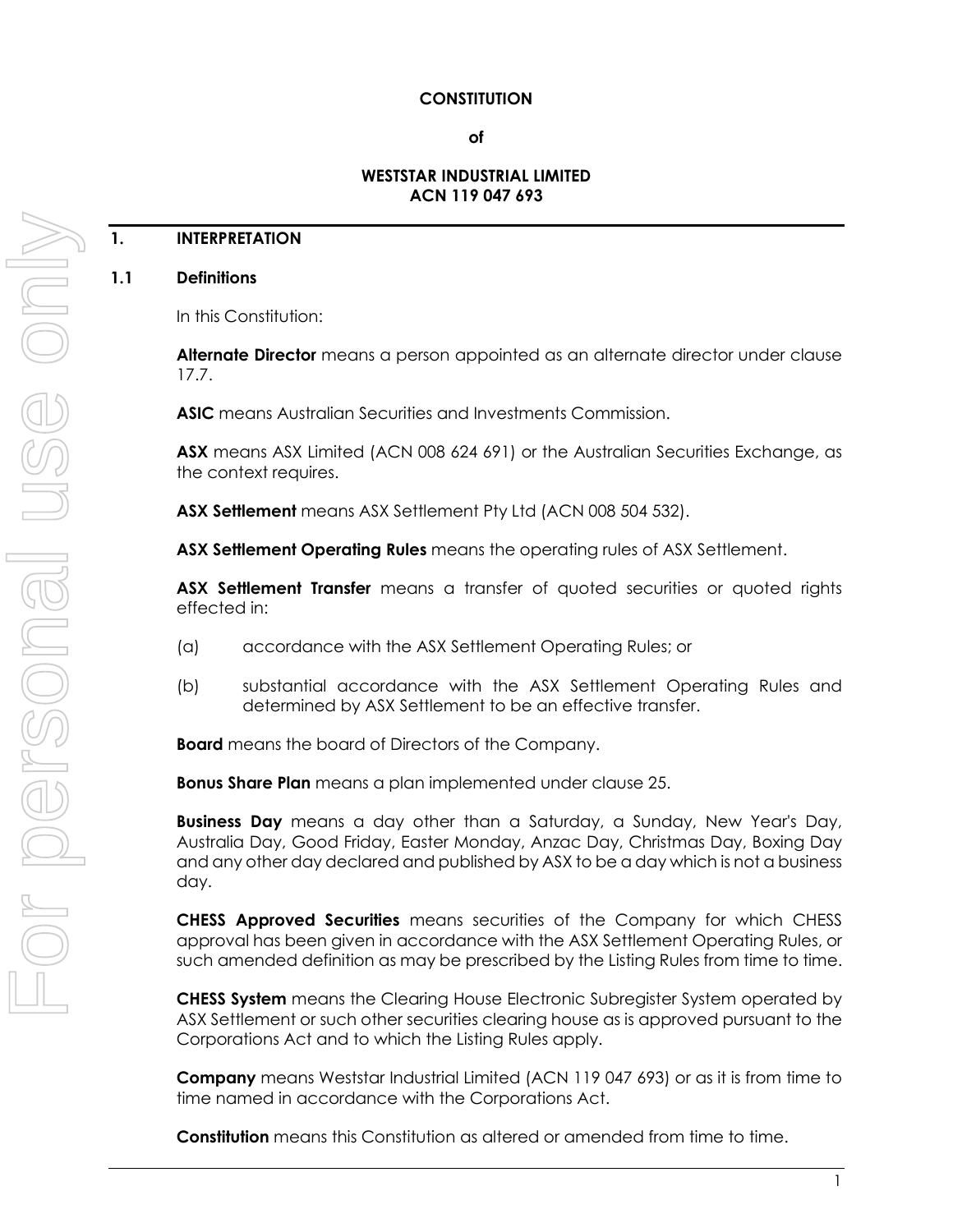**Corporations Act** means the *Corporations Act 2001* (Cth).

**Direct Vote** means a notice of a Shareholder's voting intention delivered to the Company by post, fax, electronic or other means approved by the Board and otherwise in accordance with this Constitution and regulations, rules and procedures made by the Board in accordance with clause [13.35.](#page-40-0)

**Director** means a person appointed to the position of a director of the Company and where appropriate, includes an Alternate Director.

**Directors** means all or some of the Directors acting as a board.

**Dispose** has the meaning ascribed to it by the Listing Rules.

**Dividend Reinvestment Plan** means a plan implemented under clause [26.](#page-59-1)

**Duty** means any transfer, transaction or registration duty or similar charge imposed by any Government Authority and includes any interest, fine, penalty, charge or other amount imposed in respect of any of them.

**Government Authority** means a government or government department, a governmental or semi-governmental or judicial person (whether autonomous or not) charged with the administration of any applicable law.

**Holding Lock** has the meaning ascribed to it by the Listing Rules.

**Home Branch** means the state branch of ASX designated as such in relation to the Company by ASX.

Listed Securities means any Shares, Share Options, stock, debentures, debenture stock or other securities for the time being issued by the Company and officially quoted by ASX on its stock market.

**Listing Rules** means the listing rules of ASX and any other rules of ASX which are applicable while the Company is admitted to the official list of ASX, each as amended or replaced from time to time, except to the extent of any express written waiver by ASX.

**Officer** means any Director or Secretary of the Company or such other person within the meaning of that term as defined by the Corporations Act.

**Official List** means the Official List of the ASX.

**Optionholder** means a person or company registered in the Register of Optionholders as the holder of one or more Share Options.

**Prescribed Rate** means the interest rate which is 2% above the Reserve Bank of Australia cash rate as published or quoted from time to time, or such other rate as may from time to time be fixed by the Directors, calculated daily.

**Register of Optionholders** means the register of Optionholders kept by the Company in accordance with section 170 of the Corporations Act (including any branch register and any computerised or electronic subregister established and administered under the ASX Settlement Operating Rules).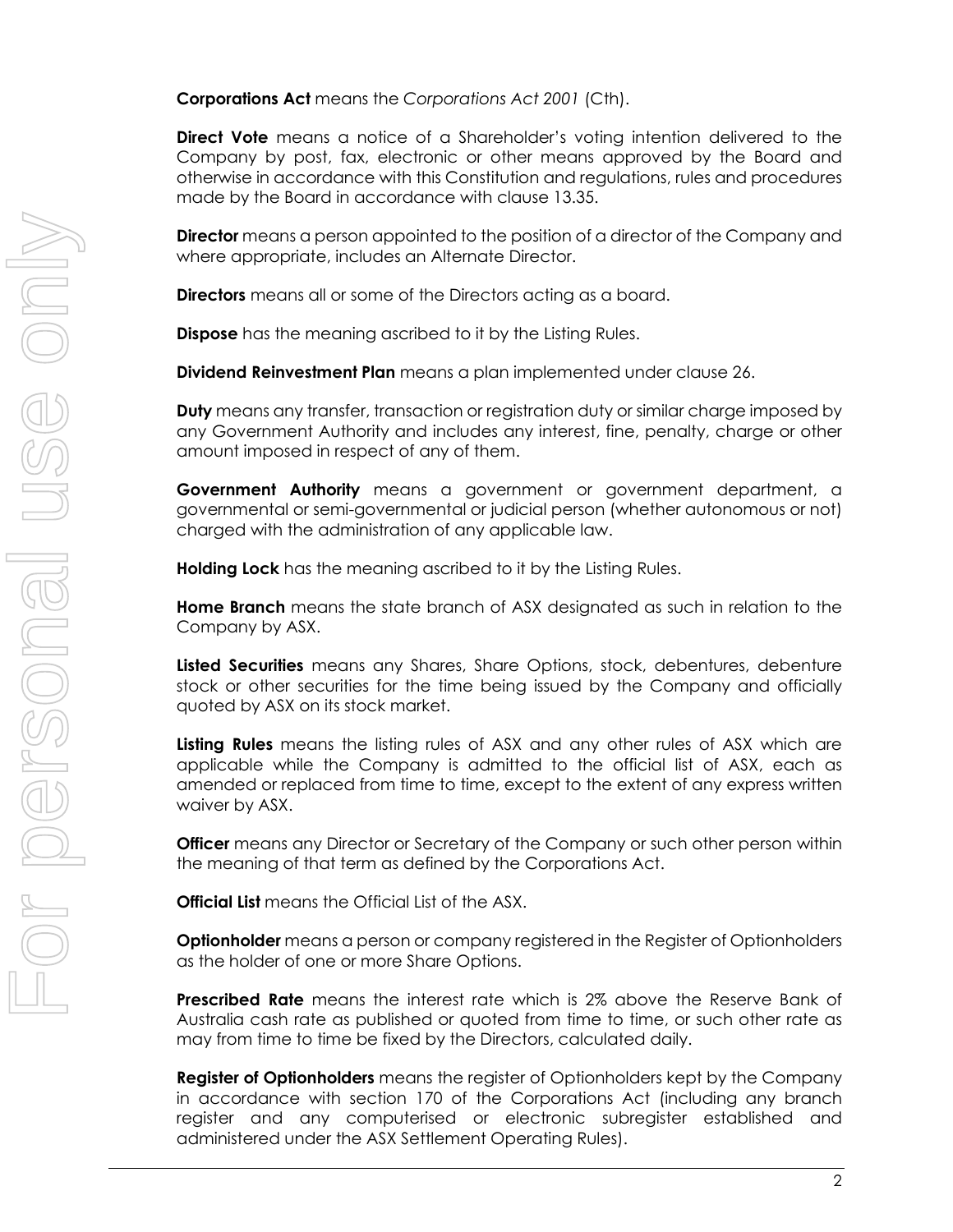**Register of Shareholders** means the register of Shareholders kept by the Company in accordance with section 169 of the Corporations Act (including any branch register and any computerised or electronic subregister established and administered under the ASX Settlement Operating Rules).

**Registered Office** means the registered office of the Company in the State.

**Related Body Corporate** means a corporation which by virtue of the provisions of section 50 of the Corporations Act is deemed to be related to the relevant corporation and **related** has a corresponding meaning.

**Representative** means a person authorised to act as a representative of a corporation under clause [13.32.](#page-39-0)

**Restricted Securities** has the meaning ascribed to it by the Listing Rules.

**Restriction Deed** has the meaning ascribed to it by the Listing Rules.

**Seal** means the common seal of the Company and includes any official seal and, where the context so admits, the Share Seal of the Company.

**Secretary** means any person appointed to perform the duties of a secretary of the Company.

**Securities** has the meaning ascribed to it by the Listing Rules.

**Share** means a share in the capital of the Company.

**Share Option** means an option to require the Company to allot and issue a Share.

**Share Seal** means the duplicate common seal referred to in clause [20.3.](#page-55-0)

**Shareholder** means a person or company registered in the Register of Shareholders as the holder of one or more Shares and includes any person or company who is a member of the Company in accordance with or for the purposes of the Corporations Act.

**Shareholding Account** means an entry in the Register of Shareholders in respect of a Shareholder for the purpose of providing a separate identification of some or all of the ordinary Shares registered from time to time in the name of that Shareholder and **Securities Account** has an equivalent meaning in relation to Listed Securities of all kinds, including ordinary Shares.

**State** means Western Australia.

## **1.2 Interpretation**

- (a) A reference in this Constitution to a partly paid share is a reference to a share on which there is an amount unpaid.
- (b) A reference in this Constitution to an amount unpaid on a share includes a reference to any amount of the issue price which is unpaid.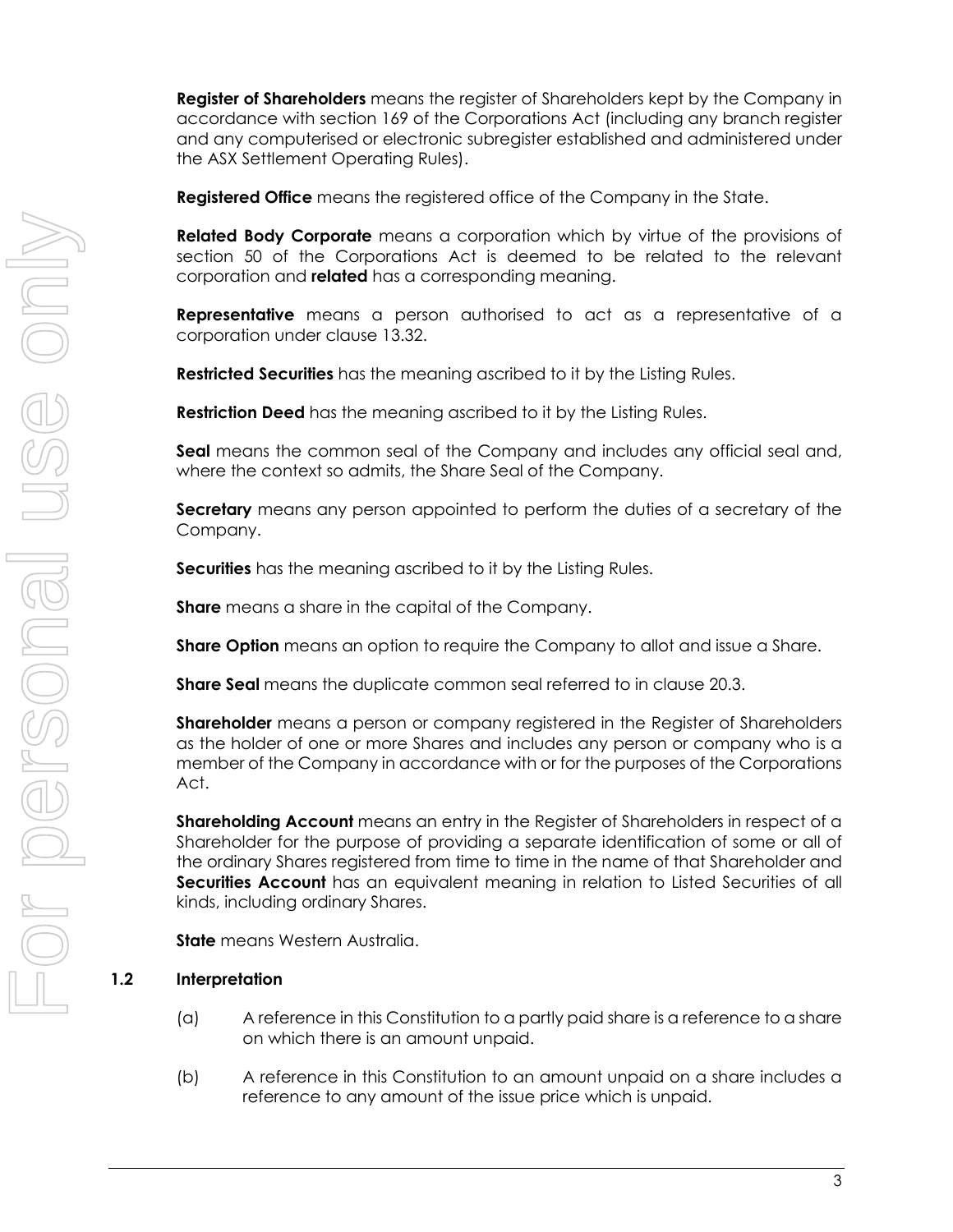- (c) Unless the contrary intention appears, in this Constitution:
	- (i) the singular includes the plural and the plural includes the singular;
	- (ii) words that refer to any gender include all genders;
	- (iii) words used to refer to persons generally or to refer to a natural person include a body corporate, body politic, partnership, joint venture, association, board, group or other body (whether or not the body is incorporated);
	- (iv) a reference to a person includes that person's successors and legal personal representatives;
	- (v) a reference to a statute or regulation, or a provision of any of them includes all statutes, regulations or provisions amending, consolidating or replacing them, and a reference to a statute includes all regulations, proclamations, ordinances and by-laws issued under that statute;
	- (vi) a reference to the Listing Rules or the ASX Settlement Operating Rules includes any variation, consolidation or replacement of those rules and is to be taken to be subject to any applicable waiver or exemption; and
	- (vii) a reference to writing includes any method of reproducing words in a visible form.
- (d) In this Constitution, headings and body type are only for convenience and do not affect the meaning of this Constitution.

## **1.3 Corporations Act Definitions**

Any word or expression defined in or for the purposes of the Corporations Act shall, unless otherwise defined in clause [1.1](#page-8-0) or the context otherwise requires, have the same meaning when used in this Constitution, and the rules of interpretation specified in or otherwise applicable to the Corporations Act shall, unless the context otherwise requires, apply in the interpretation of this Constitution.

## **1.4 Status of Constitution**

This Constitution is adopted by the Company in substitution for any former memorandum and articles of association or other consistent documents of the Company. To the extent permitted by law, the replaceable rules provided for in the Corporations Act do not apply to the Company.

## **1.5 General Authorisation**

Where the Corporations Act authorises or permits a company to do any thing, if so authorised by its constitution, the Company is authorised by this rule to do that thing.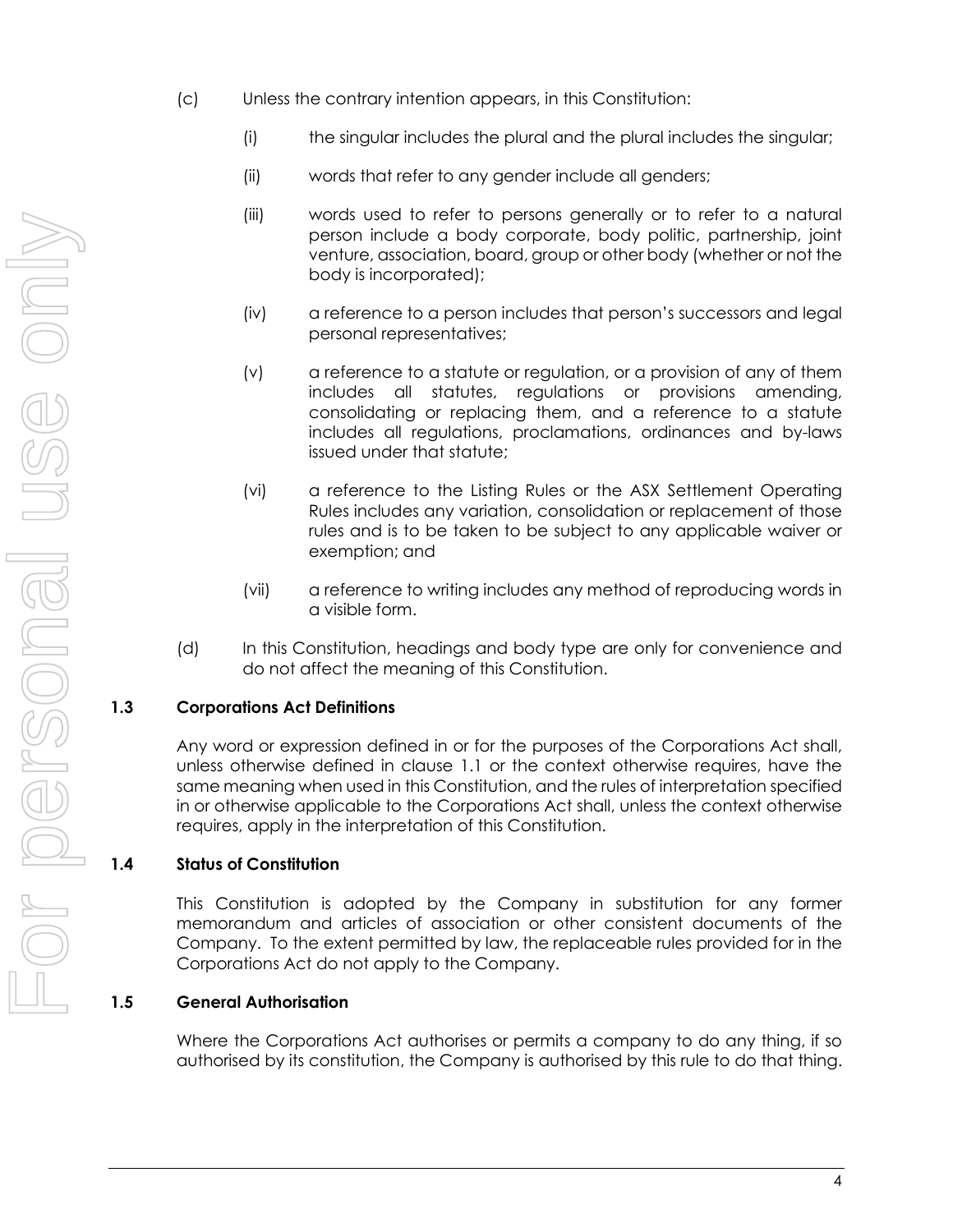## **1.6 Displacement of Replaceable Rules**

The provisions of the Corporations Act that apply to public companies as replaceable rules are displaced completely by this Constitution in relation to the Company except to the extent they are repeated in this Constitution.

## **1.7 Enforceability**

If any provision of this Constitution is or becomes illegal, invalid or unenforceable in any jurisdiction then that illegality, invalidity or unenforceability does not affect the legality, validity or enforceability in that jurisdiction of any other provision of this Constitution or the legality, validity or enforceability in any other jurisdiction of that provision or any other provision of this Constitution.

## **1.8 Jurisdiction**

The courts having jurisdiction in Western Australia have non-exclusive jurisdiction to settle any dispute arising out of or in connection with this Constitution and each Shareholder irrevocably submits to the jurisdiction of those courts.

## <span id="page-12-1"></span>**2. SHARE CAPITAL AND VARIATION OF RIGHTS**

## **2.1 Rights Attaching to Shares**

Subject to this Constitution and to the terms of issue of Shares, all Shares attract the right to receive notice of and to attend and vote at all general meetings of the Company, the right to receive dividends, in a winding up or a reduction of capital, the right to participate equally in the distribution of the assets of the Company (both capital and surplus), subject to any amounts unpaid on the Share and, in the case of a reduction, to the terms of the reduction.

## **2.2 Issue of Shares**

Without prejudice to any special rights previously conferred on the holders of any existing Shares or class of Shares, unissued Shares shall be under the control of the Directors and, subject to the Corporations Act, the Listing Rules and this Constitution, the Directors may at any time issue such number of Shares either as ordinary Shares or Shares of a named class or classes (being either an existing class or a new class) at the issue price that the Directors determine and with such preferred, deferred, or other special rights or such restrictions, whether with regard to dividend, voting, return of capital or otherwise, as the Directors shall, in their absolute discretion, determine.

## **2.3 Share Options**

Subject to the Listing Rules, the Directors may at any time and from time to time issue Share Options on such terms and conditions as the Directors shall, in their absolute discretion, determine.

## <span id="page-12-0"></span>**2.4 Variation of class rights**

If at any time the share capital of the Company is divided into different classes of Shares, the rights attached to any class (unless otherwise provided by the terms of issue of the Shares of that class) may be varied, whether or not the Company is being wound up, with the consent in writing of the holders of three quarters of the issued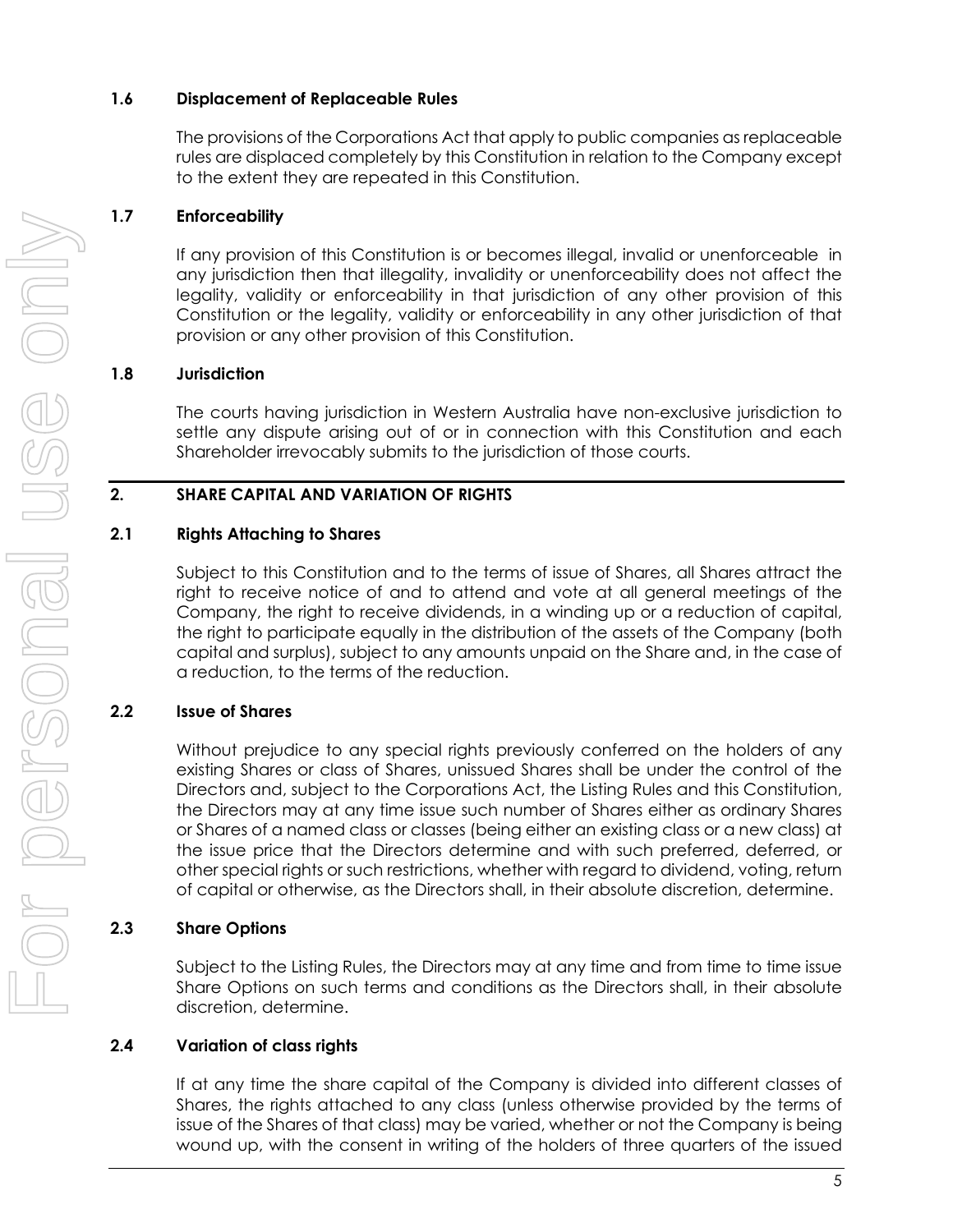Shares of that class, or if authorised by a special resolution passed at a separate meeting of the holders of the Shares of the class. Any variation of rights under this clause [2.4](#page-12-0) shall be subject to Part 2F.2 of Chapter 2F of the Corporations Act. The provisions of this Constitution relating to general meetings shall apply so far as they are capable of application and with necessary alterations to every such separate meeting except that a quorum is constituted by two persons who together hold or represent by proxy not less than one-third of the issued Shares of the class.

#### **2.5 Effect of share issue on class rights**

The rights attached to any class of shares are not taken to be varied by the issue or creation of further shares ranking equally with them unless expressly provided by the terms of issue of the shares of that class.

### **2.6 Preference Shares**

Subject to the Listing Rules and the Corporations Act, the Company may issue Preference Shares:

- <span id="page-13-0"></span>(a) that are liable to be redeemed whether at the option of the Company or otherwise; and
- (b) including, without limitation preference shares of the kind described in clause [2.6\(a\)](#page-13-0) in accordance with the terms of [Schedule](#page-70-0) 1.

#### **2.7 Recognition of Trusts**

Except as permitted or required by the Corporations Act, the Company shall not recognise a person as holding a Share or Share Option upon any trust.

#### **2.8 Unregistered Interests**

The Company is not bound by or compelled in any way to recognise any equitable, contingent, future or partial right or interest in any Share or Share Option (whether or not it has notice of the interest or right concerned) unless otherwise provided by this Constitution or by law, except an absolute right of ownership in the registered holder of the Share or Share Option.

#### <span id="page-13-1"></span>**2.9 Share Certificates and Share Option Certificates**

Subject to the ASX Settlement Operating Rules (if applicable), claus[e 4](#page-19-0) and the Listing Rules, a person whose name is entered as a Shareholder in the Register of Shareholders is entitled without payment to receive a Share certificate or notice (as the case may be) in respect of the Share under the Seal in accordance with the Corporations Act but, in respect of a Share or Shares held jointly by several persons, the Company is not bound to issue more than one certificate or notice. Delivery of a certificate or notice for a Share to one of several joint Shareholders is sufficient delivery to all such holders. In addition:

- (a) Share certificates or notices in respect of Shares shall only be issued in accordance with the Listing Rules;
- (b) subject to this Constitution, the Company shall dispatch all appropriate Share certificates within one month from the date of issue of any of its Shares and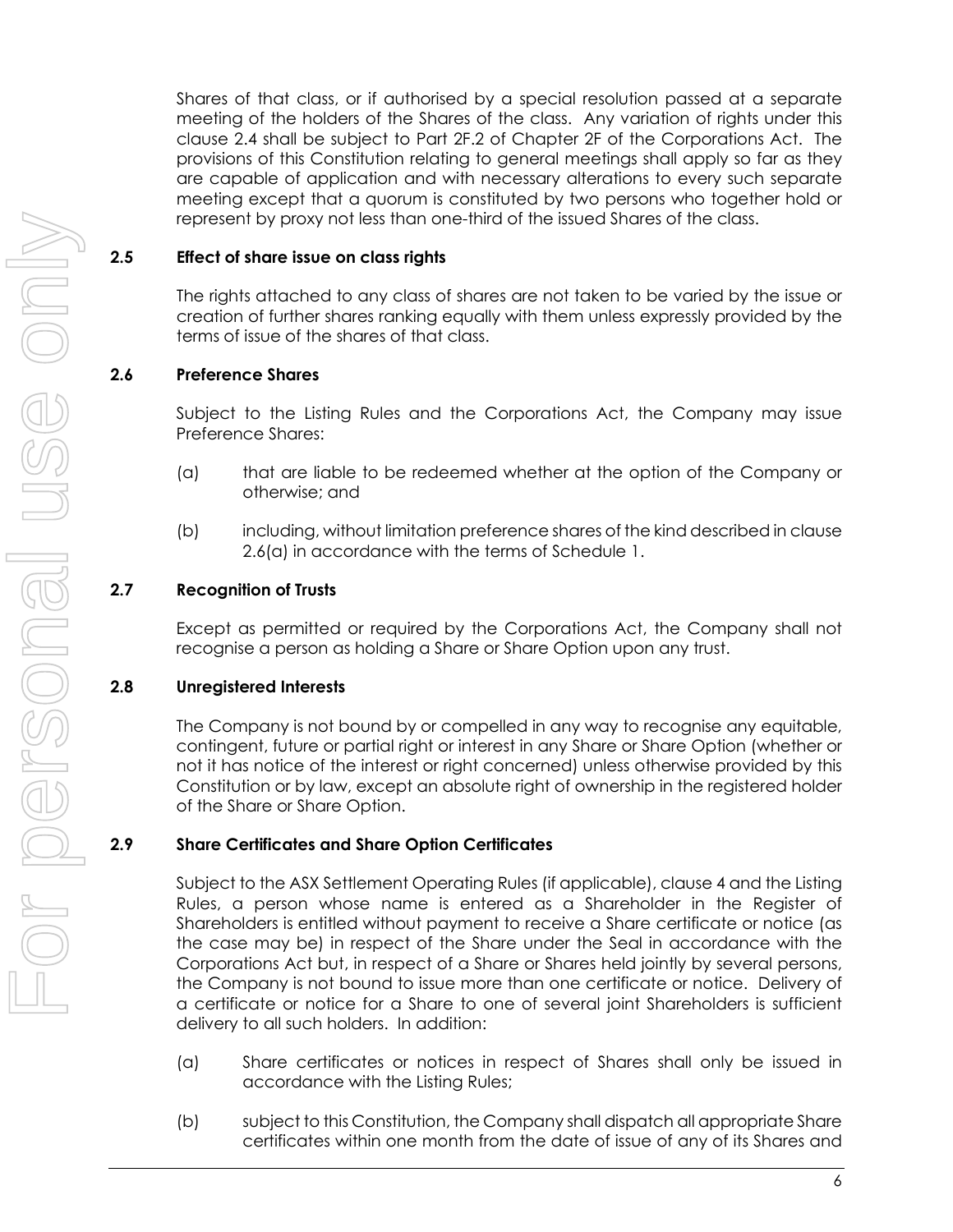within one month after the date upon which a transfer of any of its Shares is lodged with the Company;

- (c) where a Share certificate is lost, worn out or destroyed, the Company shall issue a duplicate certificate in accordance with the requirements of section 1070D of the Corporations Act and the Listing Rules; and
- (d) the above provisions of this clause [2.9](#page-13-1) shall, with necessary alterations, apply to Share Options.

If securities of the Company are CHESS Approved Securities and held in uncertificated mode, then the preceding provisions of this clause [2.9](#page-13-1) do not apply to those CHESS Approved Securities and the Company shall allot such CHESS Approved Securities and enter those CHESS Approved Securities into the Shareholder's uncertificated holding in accordance with the Listing Rules and the ASX Settlement Operating Rules.

### **2.10 Section 1071H of the Corporations Act**

Clause [2.9](#page-13-1) shall not apply if and to the extent that, on an application by or on behalf of the Company, the ASIC has made a declaration under section 1071H(5) of the Corporations Act published in the Commonwealth of Australia Gazette that the Company is a person in relation to whom section 1071H of the Corporations Act does not apply.

#### **2.11 Commissions**

The Company may, subject to the Listing Rules, exercise the powers of paying commission conferred by section 258C of the Corporations Act. Such commission may be satisfied by the payment of cash or the allotment of fully or partly paid Shares or partly in the one way and partly in the other. The Company may also on any issue of Shares pay such brokerage as may be lawful.

## **2.12 Restricted Securities**

The Company shall comply in all respects with the requirements of the Listing Rules with respect to Restricted Securities. Without limiting the generality of the above:

- (a) a holder of Restricted Securities must not Dispose of, or agree or offer to Dispose of, the Securities during the escrow period applicable to those Securities except as permitted by the Listing Rules or the ASX;
- (b) if the Restricted Securities are in the same class as quoted Securities, the holder will be taken to have agreed in writing that the Restricted Securities are to be kept on the Company's issuer sponsored subregister and are to have a Holding Lock applied for the duration of the escrow period applicable to those Securities;
- (c) the Company will refuse to acknowledge any Disposal (including, without limitation, to register any transfer) of Restricted Securities during the escrow period applicable to those Securities except as permitted by the Listing Rules or the ASX;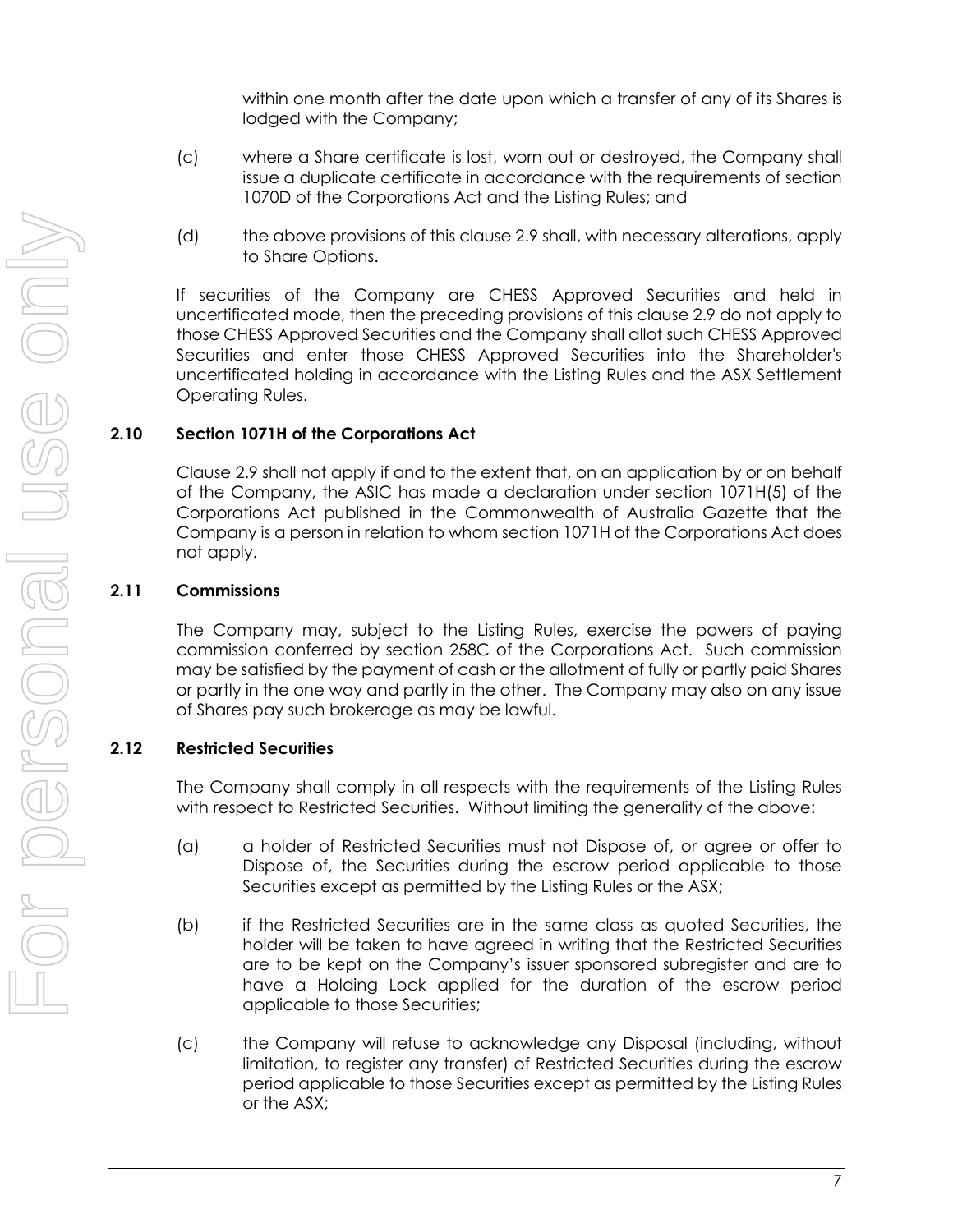- (d) a holder of Restricted Securities will not be entitled to participate in any return of capital on those Securities during the escrow period applicable to those Securities except as permitted by the Listing Rules or the ASX; and
- (e) if a holder of Restricted Securities breaches a Restriction Deed or a provision of this Constitution restricting a Disposal of those Securities, the holder will not be entitled to any dividend or distribution, or to exercise any voting rights, in respect of those Securities for so long as the breach continues.

#### **2.13 Non-Issue or Cancellation of Certificate**

Notwithstanding any other provision of this Constitution, the Company need not issue a certificate, and may cancel any certificate without issuing a certificate in substitution, in respect of any Shares or Share Options of the Company in any circumstances where the non-issue or cancellation of that certificate is permitted by the Corporations Act, the Listing Rules or the ASX Settlement Operating Rules.

#### **2.14 No Prohibition on Foreign Ownership**

Nothing in this Constitution shall have the effect of limiting or restricting the ownership of any securities of the Company by foreign persons except where such limits or restrictions are prescribed by Australian law.

### **2.15 Payment of Interest out of Capital**

Where any Shares are issued for the purpose of raising money to defray the expenses of the construction of any works or buildings or the provision of any plant which cannot be made profitable for a lengthened period the Company may pay interest on so much of such share capital as is paid up for the period and may charge this interest to capital as part of the cost of construction of the works, buildings or plant.

## <span id="page-15-0"></span>**3. MINIMUM SECURITIES HOLDING**

#### **3.1 Effect of this Clause**

The provisions of this clause have effect notwithstanding any other provision of this Constitution, except clause [34.](#page-66-0)

For the avoidance of doubt, the Listed Securities to which this clause [3](#page-15-0) applies are those held by the Minority Holder that are less than the Minimum Securities Holding only.

## **3.2 Definitions**

In this clause:

**Authorised Price** for a class of Security means the price per Security of that class of Listed Securities equal to the simple average of the last closing price of the Listed Securities quoted on ASX for each of the ten trading days immediately preceding the date of any offer received by the Company pursuant to clause 3.5.

**Date of Adoption** means the date upon which this clause is inserted in this Constitution by special resolution of the members of the Company.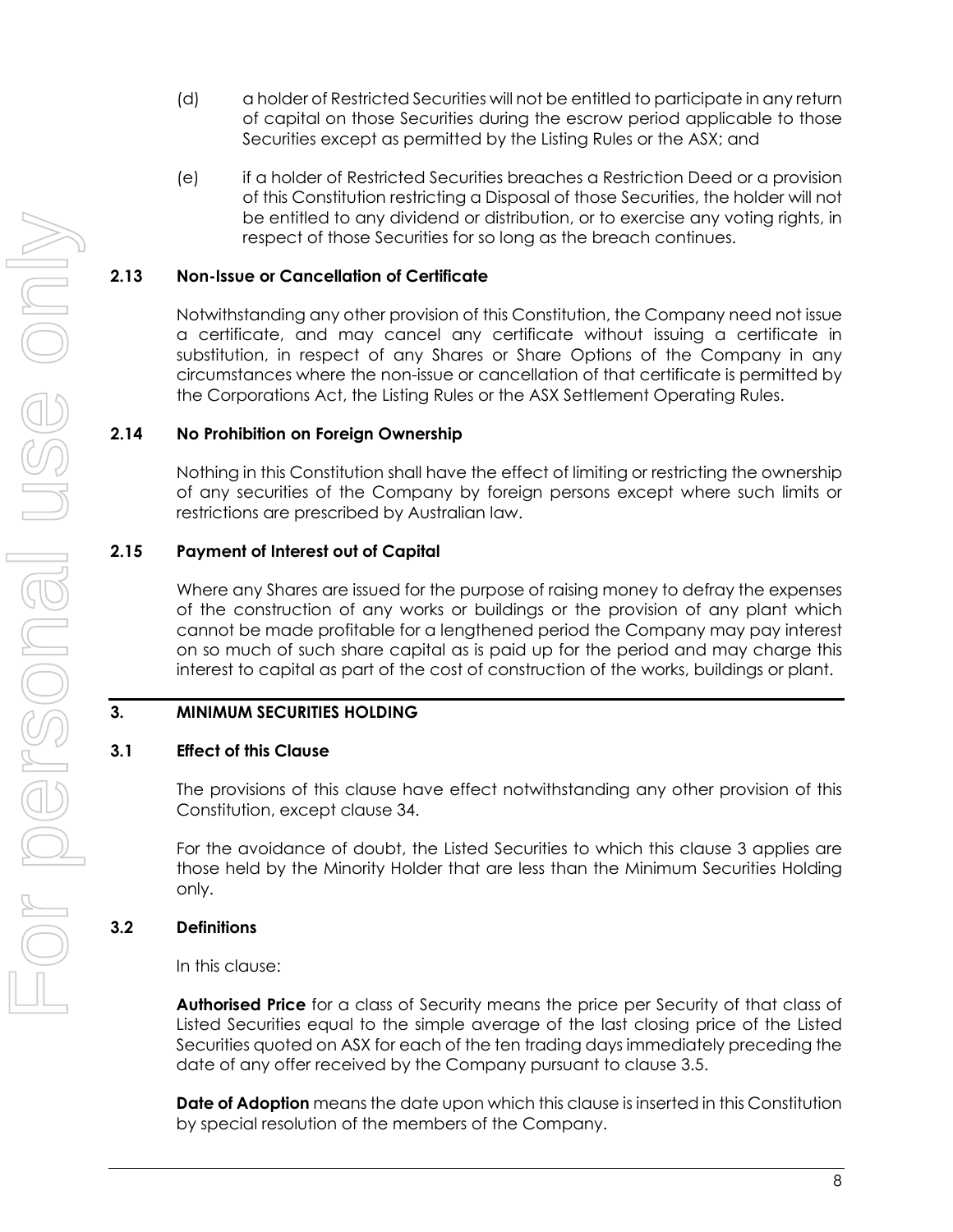**Date of Effect** has the meaning given in clause [3.13.](#page-18-0)

**Marketable Parcel** has the meaning ascribed to it by the Listing Rules. **Minimum Securities Holding** means a number of Securities of the Company equal to a Marketable Parcel of Listed Securities.

**Minority Holder** means a person holding less than the Minimum Securities Holding on or at any time after the Date of Adoption.

**New Minimum Securities Holding** means a holding of Listed Securities of the Company in the same class created after the Date of Adoption by the transfer of a parcel of Listed Securities the aggregate market price of which, at the time at which a transfer of those Listed Securities was initiated or a paper based transfer of those Listed Securities was lodged with the Company, was less than a Marketable Parcel.

**New Minority Holder** means a person who is the holder or a joint holder of a New Minimum Securities Holding.

**Purchaser** means the person or persons (including one or more members) whose offer or offers to purchase Listed Securities is or are accepted by the Company.

## **3.3 Minimum Securities Holding**

Subject to clauses [3.13](#page-18-0) and [3.14,](#page-18-1) on and from the Date of Effect, the Securities holding of a member which is less than the Minimum Securities Holding may be sold by the Company pursuant to the provisions of this clause [3.](#page-15-0) If the Minority Holder has more than one class of Listed Securities which are less than the Minimum Securities Holding then the Company may sell one class of Minimum Securities Holding or multiple classes of Minimum Securities Holding of the Company's choosing.

#### **3.4 Sale of Listed Securities of Minority Holder**

Subject to clause[s 3.13](#page-18-0) and [3.14,](#page-18-1) on and from the Date of Effect, each Minority Holder shall be deemed to have irrevocably appointed the Company as his agent:

- <span id="page-16-0"></span>(a) to sell all Listed Securities held by the Minority Holder that are less than the Minimum Securities Holding of the relevant class of Listed Securities at a price not less than the Authorised Price of that class of Listed Securities and without any cost being incurred by the Minority Holder;
- (b) to deal with the proceeds of the sale of those Listed Securities in claus[e 3.4\(a\)](#page-16-0) accordance with this clause; and
- (c) where the Listed Securities are CHESS Approved Securities held in uncertificated form, to initiate a Holding Adjustment (as defined in the ASX Settlement Operating Rules) to move the securities from the CHESS Holding (as defined in the ASX Settlement Operating Rules) of the Minority Holder to an Issuer Sponsored or Certificated Holding (as defined in the ASX Settlement Operating Rules) for the sale of the Listed Securities.

## **3.5 Acceptance of Offer**

Where the Company receives an offer for the purchase of all the Listed Securities of a Minority Holder to whom this clause applies at the date of the offer at a price not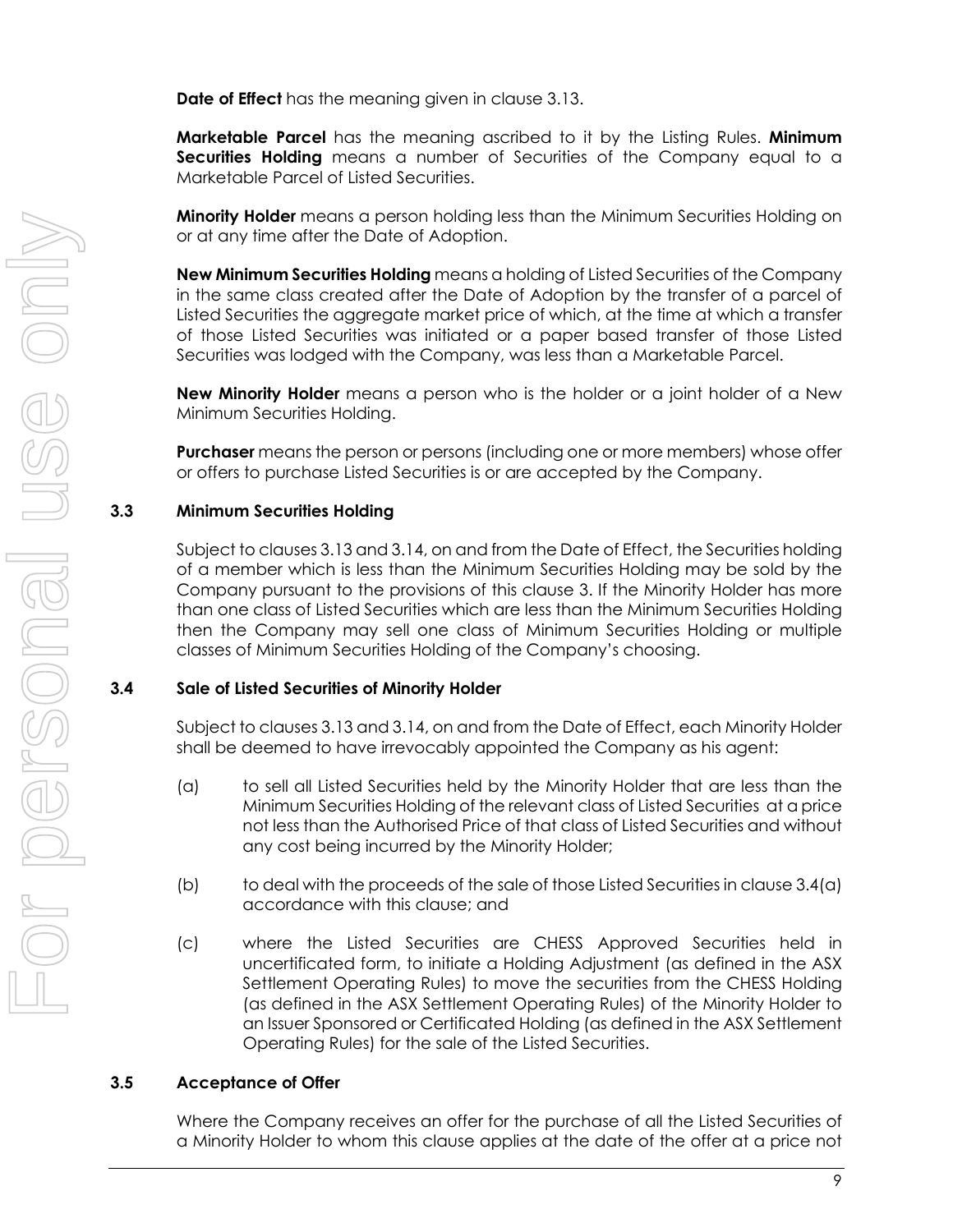less than the Authorised Price of that class of Listed Securities, the Company may accept the offer on behalf of that Minority Holder.

## **3.6 Appointment of Attorney**

The Company shall, by instrument in writing, appoint a person or persons to act as attorney or attorneys of each Minority Holder to whom this clause applies, to execute an instrument or instruments of transfer of their relevant Listed Securities to the Purchaser.

### **3.7 Transfer**

Where:

- (a) all the Listed Securities of each Minority Holder to whom this clause applies at any time are sold to one Purchaser; or
- (b) all the Listed Securities of two or more Minority Holders to whom this clause applies at any time are sold to one Purchaser,

the transfer may be effected by one instrument of transfer.

#### <span id="page-17-0"></span>**3.8 Proceeds of Sale**

The Company shall receive the aggregate proceeds of the sale of all of the Listed Securities of each Minority Holder to whom this clause applies at any time and shall:

- (a) immediately cause the name of the Purchaser to be entered in the Register of Shareholders or Register of Optionholders (as applicable) as the holder of the Listed Securities sold; and
- (b) within fourteen days of receipt of the relevant share certificate or otherwise as soon as is practicable, cause the pro rata proportions of the proceeds attributable to each Minority Holder to be sent to each Minority Holder by electronic transfer or cheque mailed to his address in the Register of Shareholders or Register of Optionholders (as applicable) (or in the case of joint holders, to the address of the holder whose name is shown first in the Register of Shareholders or Register of Optionholders (as applicable)), this cheque or electronic transfer to be made payable to the Minority Holder (or, in the case of joint holders, to them jointly). In the case where a Minority Holder's whereabouts are unknown or where a Minority Holder fails to return the share certificate or option certificate (where required) relating to the Listed Securities sold, the proceeds of sale shall be applied in accordance with the applicable laws dealing with unclaimed moneys.

## **3.9 Receipt of Proceeds**

The receipt by the Company of the proceeds of sale of Listed Securities of a Minority Holder shall be a good discharge to the Purchaser of all liability in respect of the purchase of the Listed Securities.

#### **3.10 Registration of Purchaser**

Upon entry of the name of the Purchaser in the Register of Shareholders or Register of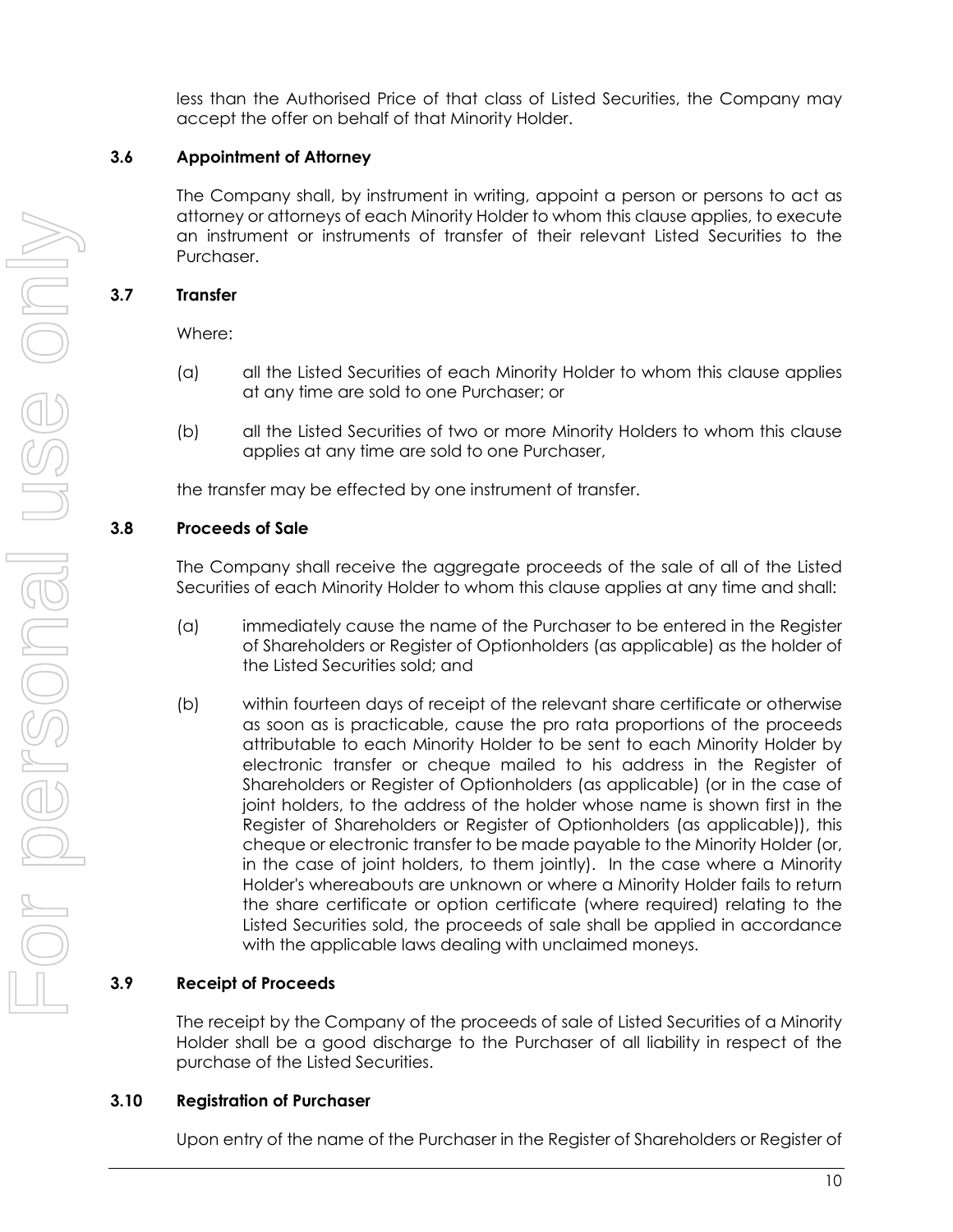Optionholders (as applicable) as the holder of the Listed Securities of a Minority Holder to whom this clause applies:

- (a) the Purchaser shall not be bound to see to the regularity of the actions and proceedings of the Company pursuant to this Constitution or to the application of the proceeds of sale; and
- (b) the validity of the sale shall not be impeached by any person.

#### **3.11 Remedies Limited**

The remedy of any Minority Holder to whom this clause applies in respect of the sale of his or her Listed Securities is expressly limited to a right of action in damages against the Company to the exclusion of any other right, remedy or relief against any other person.

#### **3.12 Cost of Sale of Listed Securities**

The Company shall bear all the costs of the sale of the Listed Securities.

#### <span id="page-18-0"></span>**3.13 Exemption from clause [3](#page-15-0)**

- (a) The Company must give written notice to a Minority Holder and, where the Shares are CHESS Approved Securities, to the Controlling Participant (as defined in the ASX Settlement Operating Rules) for the holding of the Minority Holder, advising of the Company's intention to sell his or her shareholding pursuant to this clause [3.](#page-15-0)
- (b) Unless the Minority Member, within 6 weeks from the date the notice was sent from the Company in accordance with this clause [3,](#page-15-0) gives written notice to the Company that it desires its shareholding to be exempted from clause [3,](#page-15-0) then the Company will be free to sell the Securities held by the relevant Minority Holder immediately following expiry of the 6 week period in accordance with this clause [3](#page-15-0) (**Date of Effect**).
- (c) Where Shares are CHESS Approved Securities, a written notice by the Company in terms of this clause shall comply with the ASX Settlement Operating Rules.

## <span id="page-18-1"></span>**3.14 Notice to Exempt**

Where a Minority Holder has given written notice to the Company that it desires its Securities to be exempted from clause [3](#page-15-0) it may, at any time prior to the sale of the Listed Securities under clause [3.8,](#page-17-0) revoke or withdraw that notice. In that event the provisions of clause [3](#page-15-0) shall apply to the Minority Holder.

## <span id="page-18-2"></span>**3.15 Takeover Offer or Announcement**

The Company shall not commence to sell Listed Securities comprising less than a Minimum Securities Holding following the announcement of a takeover offer or takeover announcement for the Company. If a takeover bid is announced after a notice is given but before an agreement is entered into for the sale of the Listed Securities, this claus[e 3](#page-15-0) ceases to operate for those Listed Securities. However, despite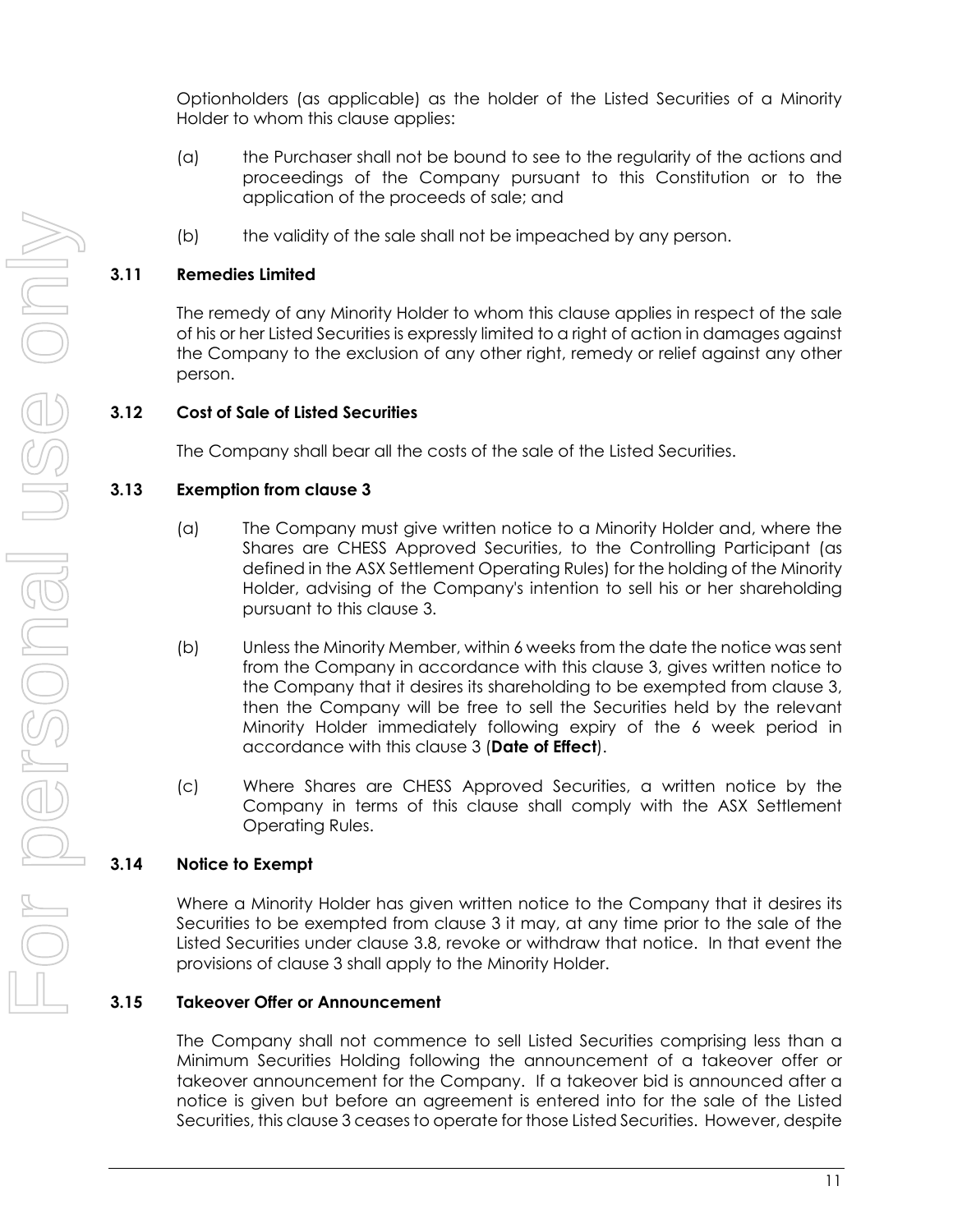claus[e 3.16,](#page-19-1) a new notice under clause [3.13](#page-18-0) may be given after the offer period if the takeover bid closes.

## <span id="page-19-1"></span>**3.16 Use by Company of Clause [3](#page-15-0)**

Subject to clause [3.15,](#page-18-2) this clause [3](#page-15-0) may be invoked only once in any twelve month period after its adoption or re-adoption.

## <span id="page-19-2"></span>**3.17 Notice to New Minority Holders**

If the Directors determine that a person is a New Minority Holder, the Company may give that person notice in writing stating that they are a New Minority Holder, specifying the number of shares making up the New Minimum Securities Holding, the market price of those Listed Securities and the date on which the market price was determined and stating that the Company intends to sell the Listed Securities specified in the notice in accordance with the provisions of its Constitution. Unless the Directors determine otherwise, if the Company gives such a notice, all rights of the member to vote and to receive dividends in respect of any shares specified in the notice are suspended until the Listed Securities are sold or that member ceases to be a New Minority Holder and any dividends that would, but for this clause [3.17,](#page-19-2) have been paid to that member must be held by the Company and paid to that member within 30 days after the earlier of:

- (a) the date the Listed Securities specified in the notice are transferred; and
- (b) the date that the Company ceases to be entitled to sell those Listed Securities under the sale notice.

## <span id="page-19-0"></span>**4. UNCERTIFICATED HOLDINGS AND ELECTRONIC TRANSFERS**

## **4.1 Electronic or Computerised Holding**

The Directors may do anything they consider necessary or desirable and which is permitted under the Corporations Act and the Listing Rules to facilitate the participation by the Company in the CHESS System and any other computerised or electronic system established or recognised by the Corporations Act or the Listing Rules for the purposes of facilitating dealings in Shares or securities.

## **4.2 Statement of Holdings**

Where the Directors have determined not to issue Share certificates or Share Option certificates or to cancel existing Share certificates or Share Option certificates, a Shareholder or Optionholder shall have the right to receive such statements of the holdings of their Shares or Share Options as are required to be distributed to a Shareholder under the Corporations Act or the Listing Rules.

## **4.3 Share Certificates**

If the Directors determine to issue a certificate for Shares held by a Shareholder, the provisions in relation to Share certificates contained in clause [2](#page-12-1) shall apply.

## **4.4 Listing Rules**

The Company shall comply with the Listing Rules and the ASX Settlement Operating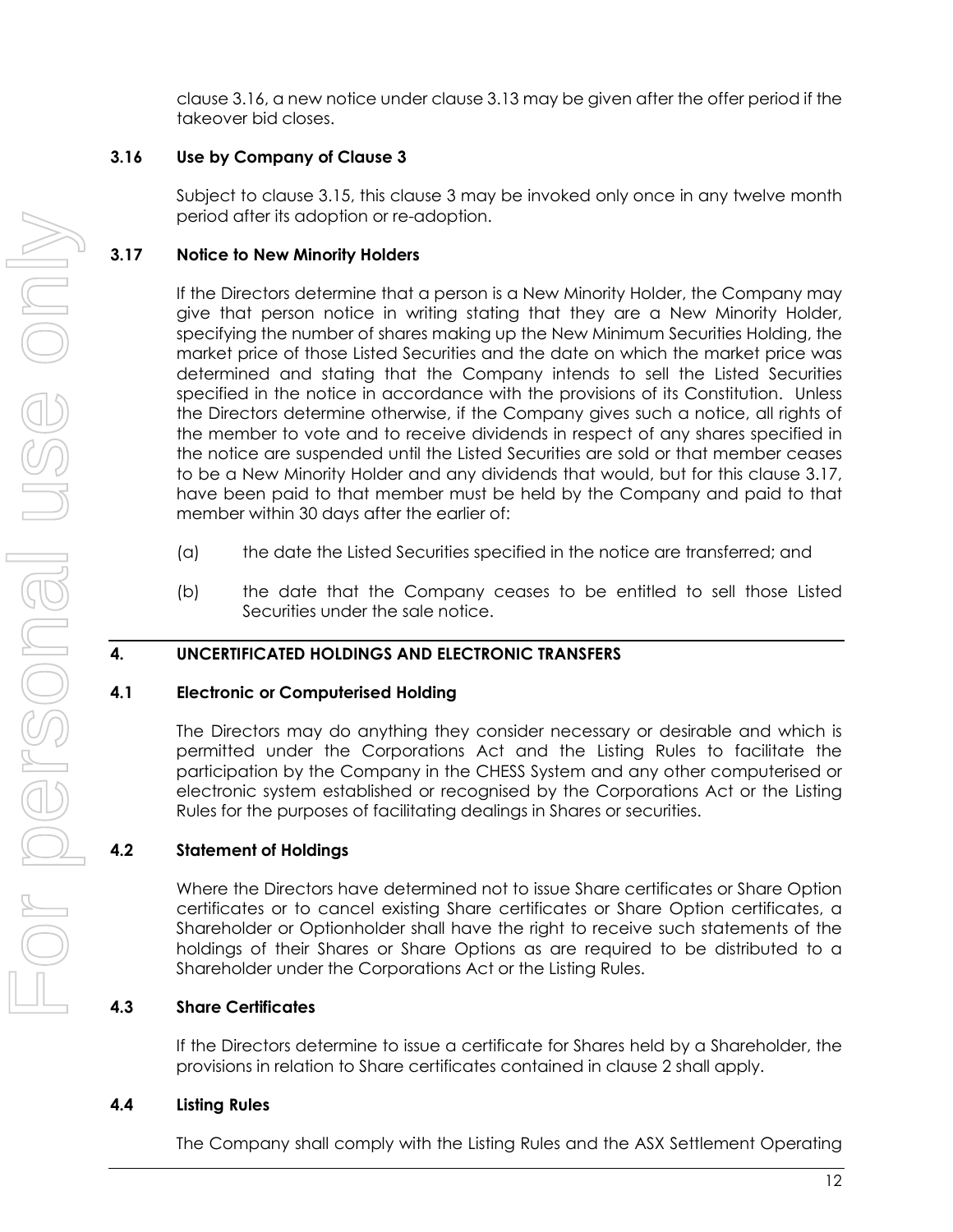## <span id="page-20-1"></span>**5. LIEN**

## **5.1 Lien for Members Debts**

The Company has a first and paramount lien on each Share (except where the Share is a Listed Security and is fully paid up) registered in a Shareholder's name in respect of all money owed to the Company by the Shareholder (including any money payable under clause [5.2](#page-20-0) to the extent that the Company has made a payment in respect of a liability or a requirement referred to in that clause) but not any unpaid call once the Share has been forfeited under section 254Q of the Corporations Act. The lien extends to reasonable interest and expenses incurred because the amount is not paid.

## <span id="page-20-0"></span>**5.2 Generally**

Whenever any law for the time being of any country, state or place imposes or purports to impose any immediate or future possible liability upon the Company to make any payments or empowers any government or taxing authority or governmental official to require the Company to make any payment in respect of any Shares held either jointly or solely by any Shareholder, or in respect of any transfer of Shares, or of any dividends, bonuses or other moneys due or payable or accruing due or which may become due or payable to such Shareholder by the Company on or in respect of any Shares or for or on account or in respect of any Shareholder, and whether in consequence of:

- (a) the death of such Shareholder;
- (b) the non-payment of any income tax or other tax by such Shareholder;
- (c) the non-payments of any estate, probate, succession or death, duty or of any other Duty by the executor or administrator of such Shareholder or by or out of his estate; or
- (d) any other act or thing,

the Company in every case:

- (e) shall be fully indemnified by such Shareholder or his executor or administrator from all liability;
- (f) shall have a lien upon all dividends, bonuses and other moneys payable in respect of the Shares held either jointly or solely by this Shareholder for all moneys paid by the Company in respect of the Shares or in respect of any dividend, bonus or other money or for an account or in respect of this Shareholder under or in consequence of any law, together with interest at the Prescribed Rate from date of payment to date of repayment, and may deduct or set off against any dividend, bonus or other moneys so paid or payable by the Company together with interest at the Prescribed Rate;
- (g) may recover as a debt due from this Shareholder or his or her executor or administrator, wherever constituted or situate, any moneys paid by the Company under or in consequence of any such law and interest on these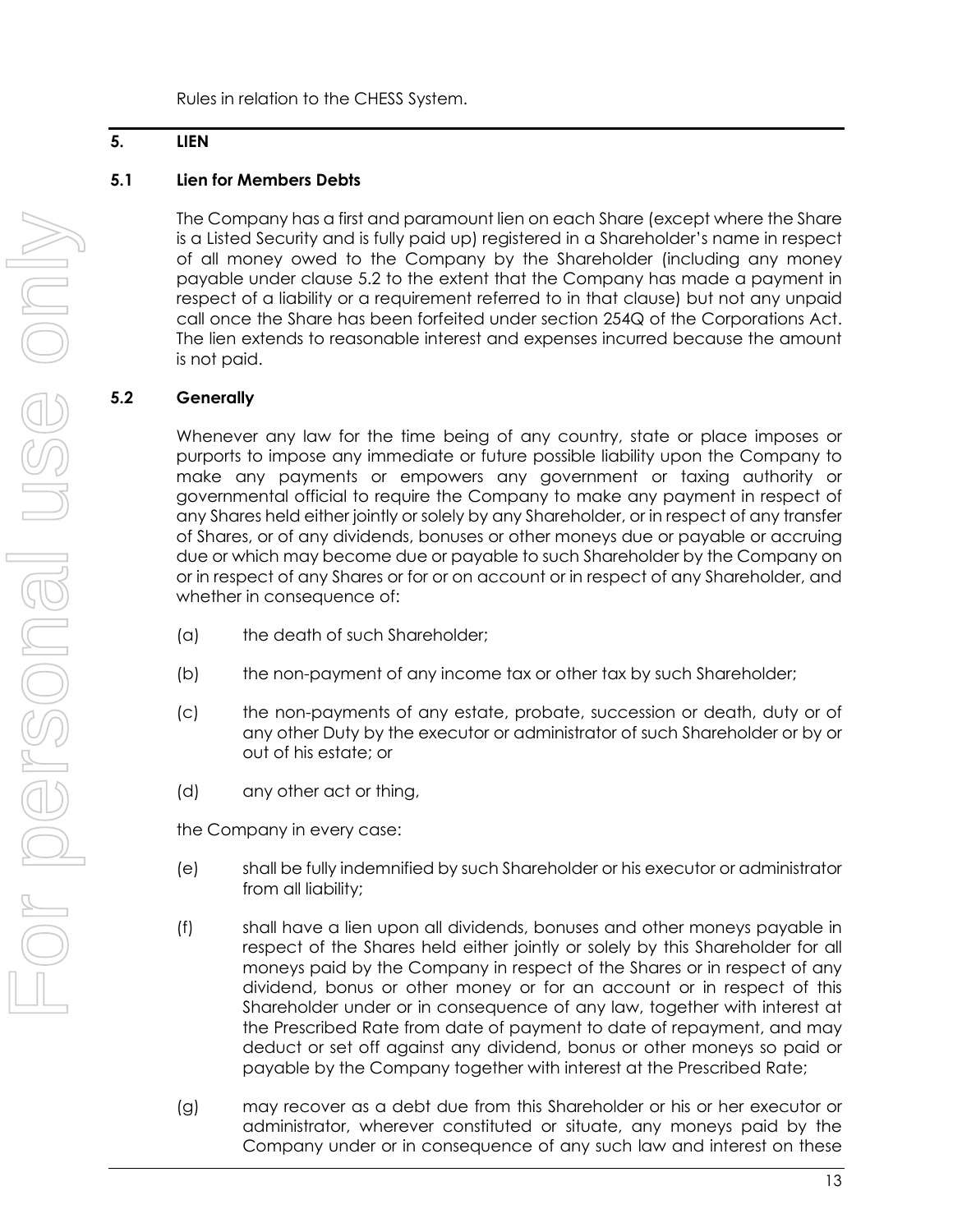moneys at the Prescribed Rate and for the period mentioned above in excess of any dividend, bonus or other money as mentioned above then due or payable by the Company to such Shareholder; and

(h) may, subject to the Listing Rules, if any such money be paid or payable by the Company under any such law, refuse to register a transfer of any Shares by this Shareholder or his executor or administrator until the money and interest mentioned above is set off or deducted or, in case the money and interest exceeds the amount of any dividend, bonus or other money then due or payable by the Company to the Shareholder, until this excess is paid to the Company.

Nothing contained in this clause shall prejudice or affect any right or remedy which any law may confer or purport to confer on the Company, and, as between the Company and every such Shareholder, his or her executor, administrator and estate, wherever constituted or situate, any right or remedy which this law shall confer on the Company shall be enforceable by the Company.

#### **5.3 Exemption**

The Directors may at any time exempt a Share wholly or in part from the provisions of this clause [5.](#page-20-1)

### **5.4 Dividends**

Whenever the Company has a lien on a Share, the lien extends to all dividends payable in respect of the Share.

#### <span id="page-21-1"></span>**5.5 Sale of Shares**

Subject to clause [5.6,](#page-21-0) the Company may sell, in such manner as the Directors think fit, any Shares on which the Company has a lien.

## <span id="page-21-0"></span>**5.6 Restrictions on Sale**

A Share on which the Company has a lien shall not be sold unless:

- (a) the sum in respect of which the lien exists is presently payable; and
- (b) the Company has, not less than 14 days before the date of the sale, given to the registered holder for the time being of the Share or the person entitled to the Share by reason of the death or bankruptcy of the registered holder a notice in writing setting out, and demanding payment of, that part of the amount in respect of which the lien exists as is presently payable.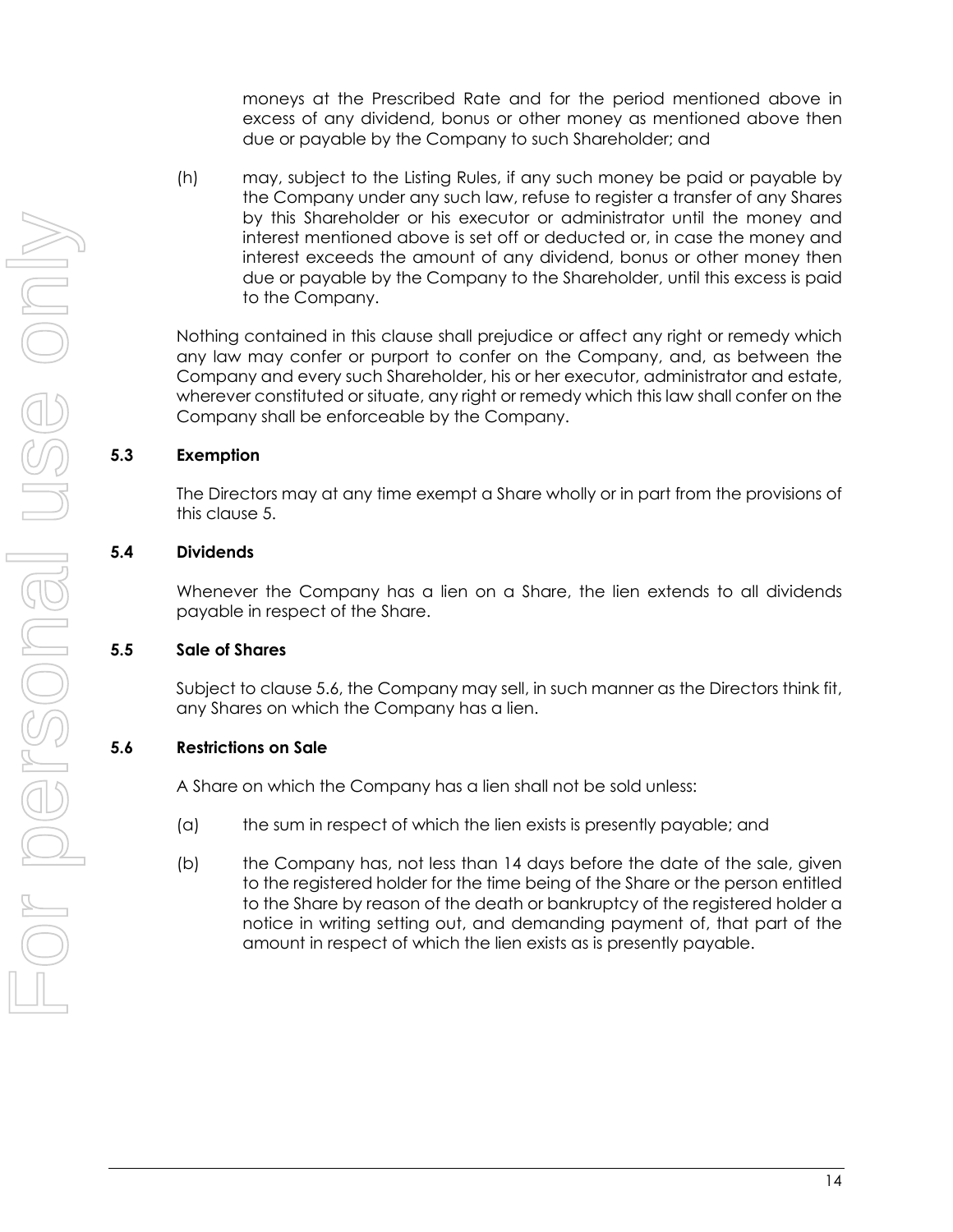## **5.7 Person Authorised to Sign Transfers**

For the purpose of giving effect to a sale of a Share under clause [5.5,](#page-21-1) the Directors may authorise a person to transfer the Shares sold to the purchaser of the Shares. The Company shall register the purchaser as the holder of the Shares comprised in any such transfer and he or she is not bound to see to the application of the purchase money. The title of the purchaser to the Shares is not affected by any irregularity or invalidity in connection with the sale.

## **5.8 Proceeds of Sale**

The proceeds of a sale under claus[e 5.5](#page-21-1) shall be applied by the Company in payment of that part of the amount in respect of which the lien exists as is presently payable, and the residue (if any) shall (subject to any like lien for sums not presently payable that existed upon the Shares before the sale) be paid to the person entitled to the Shares at the date of the sale.

### **5.9 Protection of Lien under ASX Settlement Operating Rules**

The Company may do all such things as may be necessary or appropriate for it to do under the ASX Settlement Operating Rules to protect any lien, charge or other right to which it may be entitled under any law or this Constitution.

### **5.10 Further Powers re Forfeited Shares and Liens**

Where a transfer following the sale of any Shares after forfeiture or for enforcing a lien, charge or right to which the Company is entitled under any law or under this Constitution is effected by an ASX Settlement Transfer, the Company may do all things necessary or desirable for it to do under the ASX Settlement Operating Rulesin relation to that transfer.

## <span id="page-22-0"></span>**6. CALLS ON SHARES**

## **6.1 Calls**

- (a) The Directors may by resolution make calls on Shareholders of partly paid Shares to satisfy the whole or part of the debt owing on those Shares provided that the dates for payment of those Shares were not fixed at the time of issue.
- (b) A call shall be deemed to have been made at the time when the resolution of the Directors authorising the call was passed.
- (c) A call may be required or permitted to be paid by instalments.
- (d) Failure to send a notice of a call to any Shareholder or the non-receipt of a notice by any Shareholder does not invalidate the call.

## **6.2 Payment of Calls**

A Shareholder to whom notice of a call is given in accordance with this Constitution must pay to the Company the amount called in accordance with the notice.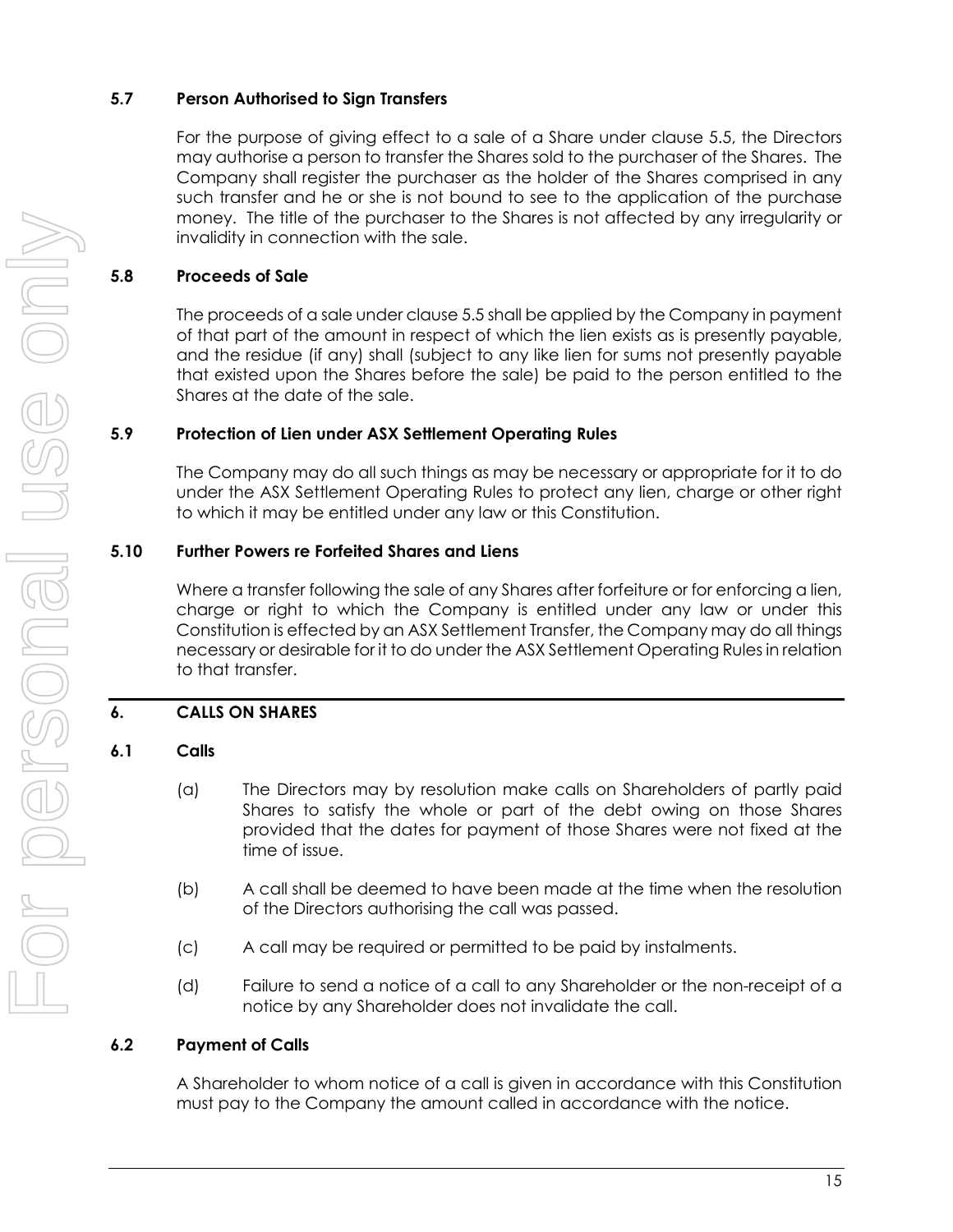## **6.3 Quoted Shares**

- (a) The Directors must not make the date for payment of calls, (**Due Date**), for Shareholders who hold quoted partly paid Shares, less than 30 Business Days and no more than 40 Business Days from the date the Company dispatches notices to relevant Shareholders that a call is made.
- (b) If after a call is made, new Shareholders purchase the same class of Share subject to the call, or if the holdings of the original Shareholders on whom the call was made change, Directors must dispatch a notice informing these Shareholders that a call has been made at least 4 days before the Due Date.
- (c) The Company must enter a call payment on the Company register no more than 5 Business Days after the Due Date.

## **6.4 Unquoted Shares**

The Directors must not make the Due Date for Shareholders who hold unquoted partly paid Shares, less than 5 Business Days from the date the Company dispatches notices to relevant Shareholders that a call is made.

#### **6.5 Joint Liability**

The joint holders of a Share are jointly and severally liable to pay all calls in respect of the Share.

#### **6.6 Deemed Calls**

Any amount that, by the terms of issue of a Share, becomes payable on allotment or at a fixed date, shall for the purposes of this Constitution be deemed to be a call duly made and payable, and, in case of non-payment, all the relevant provisions of this Constitution as to payment of interest and expenses, forfeiture or otherwise apply as if the amount had become payable by virtue of a call duly made and notified.

#### **6.7 Differentiation between Shareholders**

The Directors may, on the issue of Shares, differentiate between the holders as to the amount of calls to be paid and the times of payment.

#### **6.8 Payments in Advance of Calls**

The Directors may accept from a Shareholder the whole or any part of the amount unpaid on a Share even if no part of that amount has been called up, in which case the Directors shall nominate whether the amount so paid is to be treated as capital or a loan to the Company by the Shareholder, and:

- (a) if the amount paid is nominated to be capital, it shall be deemed as from the date of the nomination to have been applied in paying up (so far as it will extend) the unpaid balance of the total issue price of the Share, but the dividend entitlement attaching to the Share shall remain as it was prior to the payment so made until there is a call in respect of the Share under this clause [6](#page-22-0) of an amount equal to or greater than the amount so paid; or
- (b) if the amount paid is nominated to be a loan to the Company, it shall carry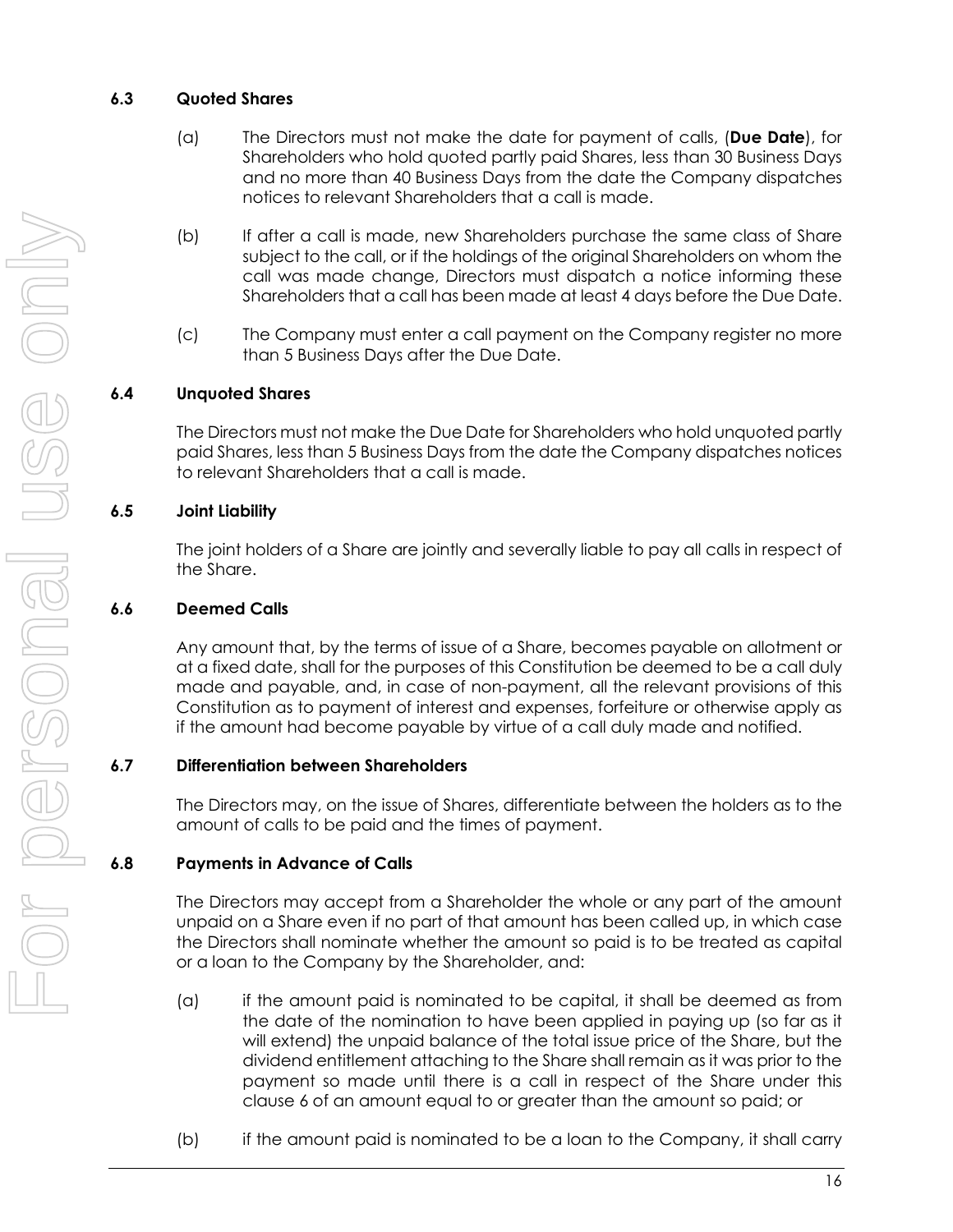interest at a rate, not exceeding the Prescribed Rate, as is agreed between the Directors and the Shareholder, shall not be repayable unless the Directors so determine, shall not confer on the Shareholder any rights attributable to subscribed capital, and shall, unless so repaid, be applied in payment of calls on the Share as and when the calls become due.

#### **6.9 Outstanding Moneys**

Any moneys payable in respect of a call made in accordance with this Constitution which remain outstanding shall from and including the day for payment until the date payment is received bear interest at the Prescribed Rate.

### **6.10 Revocation/Postponement or Extension**

The Directors may revoke or postpone a call or extend time for payment in accordance with the Listing Rules and/or the Corporations Act, if revocation or postponement is not prohibited by either.

#### **6.11 Compliance with Listing Rules and Corporations Act**

The Company shall comply with the Listing Rules and the Corporations Act in relation to calls. All Listing Rule requirements in relation to calls are not covered in this Constitution.

#### **6.12 Waive**

The Directors may, to the extent the law permits, waive or compromise all or part of any payment due to the Company under the terms of issue of a Share under this clause [6.](#page-22-0)

## <span id="page-24-1"></span>**7. FORFEITURE OF SHARES**

## <span id="page-24-0"></span>**7.1 Failure to Pay Call**

If a Shareholder fails to pay a call or instalment of a call on the day appointed for payment of the call or instalment, the Directors may, at any time after this day during the time any part of the call or instalment remains unpaid (but subject to this clause [7.1\)](#page-24-0) serve a notice on such Shareholder requiring payment of so much of the call or instalment as is unpaid, together with any interest that has accrued and all costs and expenses incurred by the Company as a result of the non-payment. The notice shall name a further day being not less than 14 days after the date of notice on or before which the payment required by the notice is to be made and shall state that, in the event of non-payment at or before the time appointed, the Shares in respect of which the call was made will be liable to be forfeited.

## **7.2 Forfeiture**

If the requirements of a notice served under clause [7.1](#page-24-0) are not complied with, any Share in respect of which a call is unpaid at the expiration of 14 days after the day for its payment may be forfeited by a resolution of the Directors to that effect. Such a forfeiture shall include all dividends and other distributions declared in respect of the forfeited Shares and not actually paid or distributed before the forfeiture.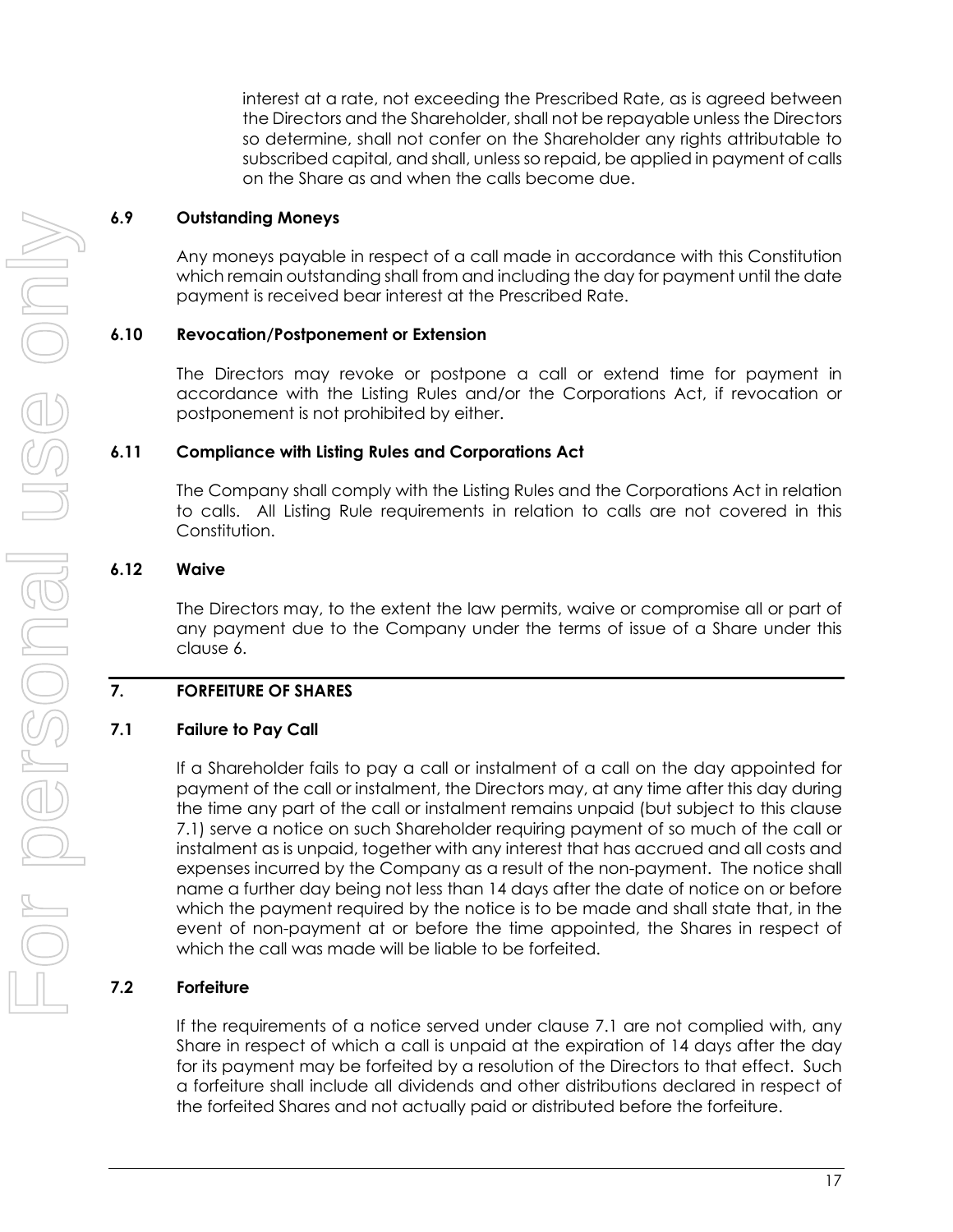## **7.3 Sale of Forfeited Shares**

Subject to the Corporations Act and the Listing Rules, a forfeited Share may be sold or otherwise disposed of on the terms and in the manner that the Directors determine and, at any time before a sale or disposition, the forfeiture may be cancelled on the terms the Directors determine.

## **7.4 Continuing Liability**

A person whose Shares have been forfeited ceases to be a Shareholder in respect of the forfeited Shares, but remains liable to pay the Company all money that, at the date of forfeiture, was payable by him to the Company in respect of the Shares (including interest at the Prescribed Rate from the date of forfeiture on the money for the time being unpaid if the Directors decide to enforce payment of the interest), but his or her liability ceases if and when the Company receives payment in full of all the money (including interest) payable in respect of the Shares.

### **7.5 Officer's Statement Prima Facie Evidence**

A statement in writing declaring that the person making the statement is a Director or a Secretary of the Company, and that a Share in the Company has been duly forfeited on a date stated in the statement, is prima facie evidence of the facts stated in the statement as against all persons claiming to be entitled to the Share.

## **7.6 Procedures**

The Company may receive the consideration (if any) given for a forfeited Share on any sale or disposition of the Share, execute a transfer of the Share in favour of the person to whom the Share is sold or disposed of and take all other steps necessary or desirable to transfer or dispose of those shares to the relevant transferee. Upon the execution of the transfer, the transferee shall be registered as the holder of the Share and is not bound to see to the application of any money paid as consideration. The title of the transferee to the Share is not affected by any irregularity or invalidity in connection with the forfeiture, sale or disposal of the Share.

## **7.7 Listing Rules and ASX Settlement Operating Rules**

The Company shall comply with the Listing Rules with respect to forfeited Shares and may do all such things as may be necessary or appropriate for it to do under the ASX Settlement Operating Rules to protect any lien, charge or other right to which it may be entitled under any law or this Constitution.

## **7.8 Waive**

The Directors may:

- (a) exempt a Share from all or part of this clause [7;](#page-24-1)
- (b) waive or compromise all or part of any payment due to the Company under this clause [7;](#page-24-1) and
- (c) before a forfeited Share has been sold, reissued and otherwise disposed of, cancel the forfeiture on the conditions they decide.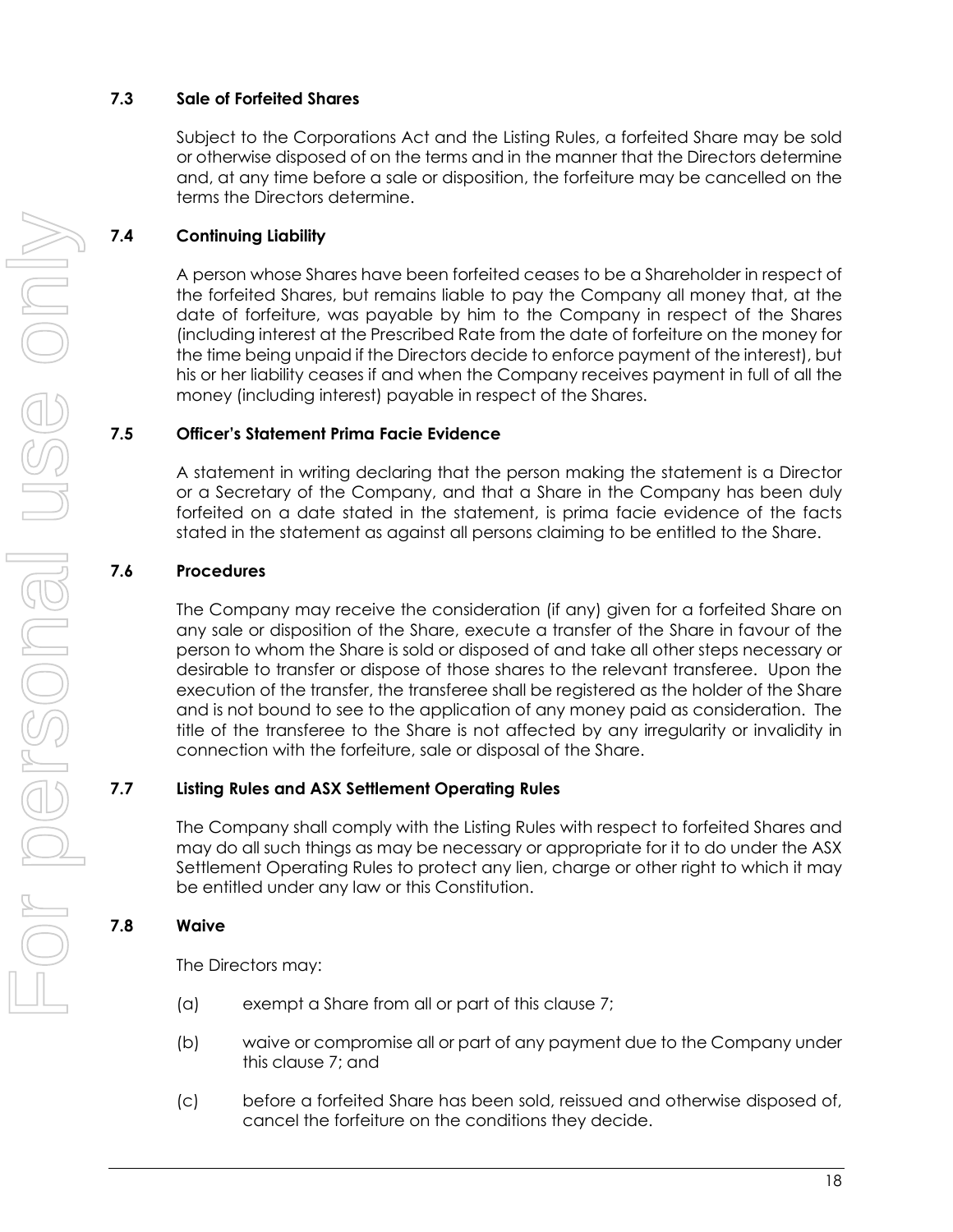## <span id="page-26-1"></span>**8. TRANSFER OF SHARES**

### **8.1 Form of Transfer**

Subject to this Constitution, Shareholders may transfer any Share held by them by:

- (a) an ASX Settlement Transfer or any other method of transferring or dealing in Shares introduced by ASX or operated in accordance with the ASX Settlement Operating Rules or Listing Rules and in any such case recognised under the Corporations Act; or
- (b) an instrument in writing in any usual or common form or in any other form that the Directors approve.

### <span id="page-26-0"></span>**8.2 CHESS Transfers**

- (a) The Company must comply with all obligations imposed on the Company under the Corporations Act, the Listing Rules and the ASX Settlement Operating Rules in respect of an ASX Settlement Transfer or any other transfer of Shares.
- (b) Subject to clause [8.5](#page-27-0) and notwithstanding any other provision in this Constitution, the Company must not prevent, delay or interfere with the registration of an ASX Settlement Transfer or any other transfer of Shares.

### **8.3 Participation in CHESS**

The Directors may do anything they consider necessary or desirable and which is permitted under the Corporations Act, the Listing Rules and the ASX Settlement Operating Rules to facilitate participation by the Company in any system established or recognised by the Corporations Act and the Listing Rules or the ASX Settlement Operating Rules in respect of transfers of or dealings in marketable securities.

#### **8.4 Registration Procedure**

Where an instrument of transfer referred to in clause [8.1\(b\)](#page-26-0) is to be used by a Shareholder to transfer Shares, the following provisions apply:

- (a) the instrument of transfer must be executed by or on behalf of both the transferor and the transferee unless it is a sufficient transfer of marketable securities within the meaning of the Corporations Act and any Duty duly paid if required by law;
- (b) the instrument of transfer shall be left at the Registered Office for registration accompanied by the certificate for the Shares to be transferred (if any) and such other evidence as the Directors may require to prove the title of the transferor and his right to transfer the shares;
- (c) subject to clause [34,](#page-66-0) a reasonable fee may be charged on the registration of a paper-based transfer in a registrable form of Shares or other securities; and
- (d) on registration of a transfer of Shares, the Company must cancel the old certificate (if any).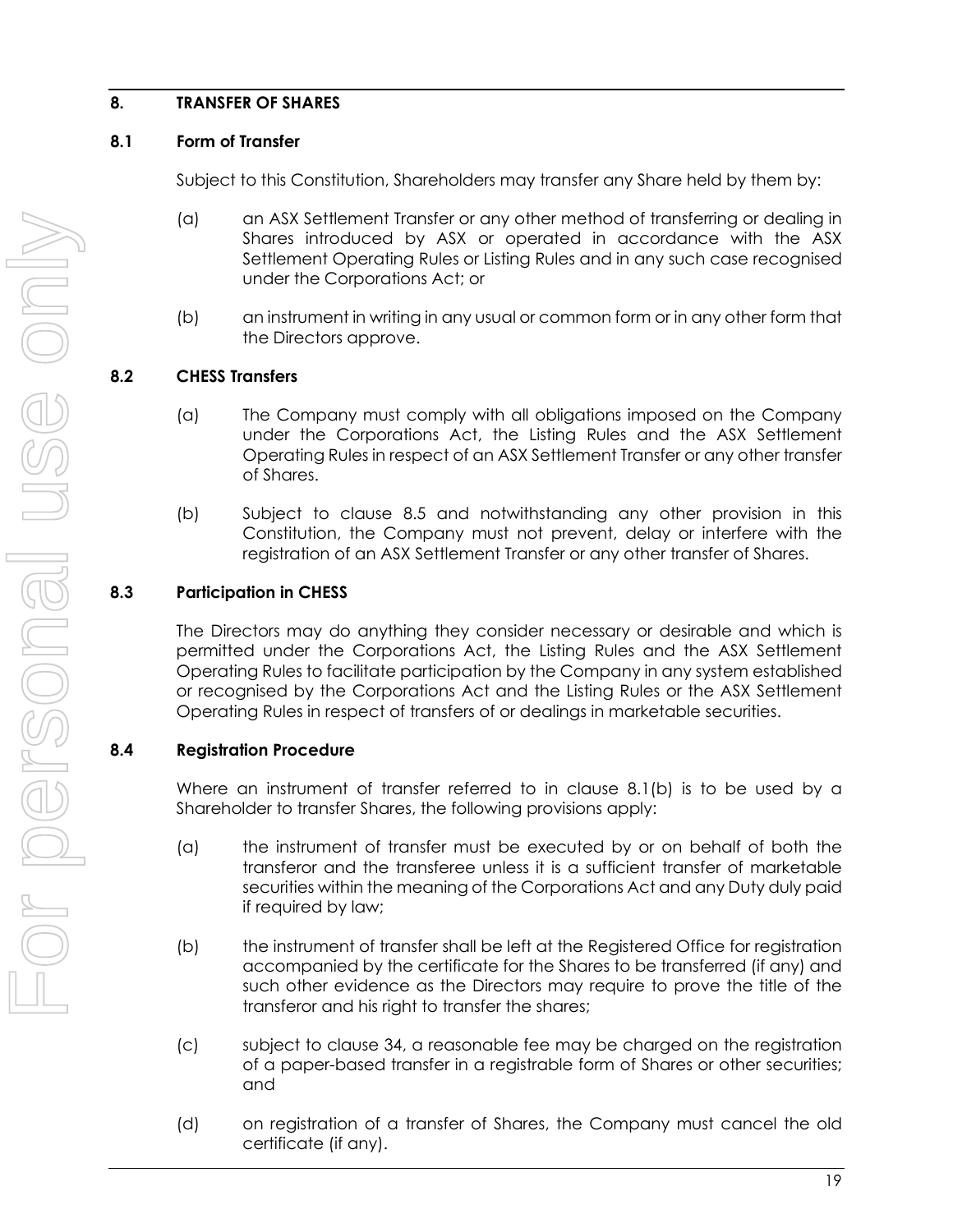#### <span id="page-27-0"></span>**8.5 Power to Refuse to Register**

The Directors may refuse to register any transfer of Shares (other than an ASX Settlement Transfer) where:

- (a) the Listing Rules permit the Company to do so;
- (b) the Listing Rules require the Company to do so; or
- (c) the transfer is a transfer of Restricted Securities which is or might be in breach of the Listing Rules or any escrow agreement entered into by the Company in relation to such Restricted Securities pursuant to the Listing Rules.

Where the Directors refuse to register a transfer in accordance with this clause, they shall send notice of the refusal and the precise reasons for the refusal to the transferee and the lodging broker (if any) in accordance with the Listing Rules.

#### **8.6 Closure of Register**

Subject to the Listing Rules and the ASX Settlement Operating Rules, the Register of Shareholders may be closed during such time as the Directors may determine, not exceeding 30 days in each calendar year or any one period of more than 5 consecutive Business Days.

#### **8.7 Retention of Transfers by Company**

All instruments of transfer which are registered will be retained by the Company, but any instrument of transfer which the Directors decline or refuse to register (except in the case of fraud) shall on demand be returned to the transferee.

#### **8.8 Power to suspend registration of transfers**

The Directors may suspend the registration of transfers at any times, and for any periods, permitted by the ASX Settlement Operating Rules that they decide.

#### **8.9 Powers of Attorney**

Any power of attorney granted by a Shareholder empowering the recipient to transfer Shares which may be lodged, produced or exhibited to the Company or any Officer of the Company will be taken and deemed to continue and remain in full force and effect, as between the Company and the grantor of that power, and the power of attorney may be acted on, until express notice in writing that it has been revoked or notice of the death of the grantor has been given and lodged at the Registered Office or at the place where the Register of Shareholders is kept.

#### **8.10 Other Securities**

The provisions of this clause [8](#page-26-1) shall apply, with necessary alterations, to any other Listed Securities for the time being issued by the Company.

#### **8.11 Branch Register**

The Company may cause a Register of Shareholders to be kept in any place (including without limitation, a branch register) and the Directors may from time to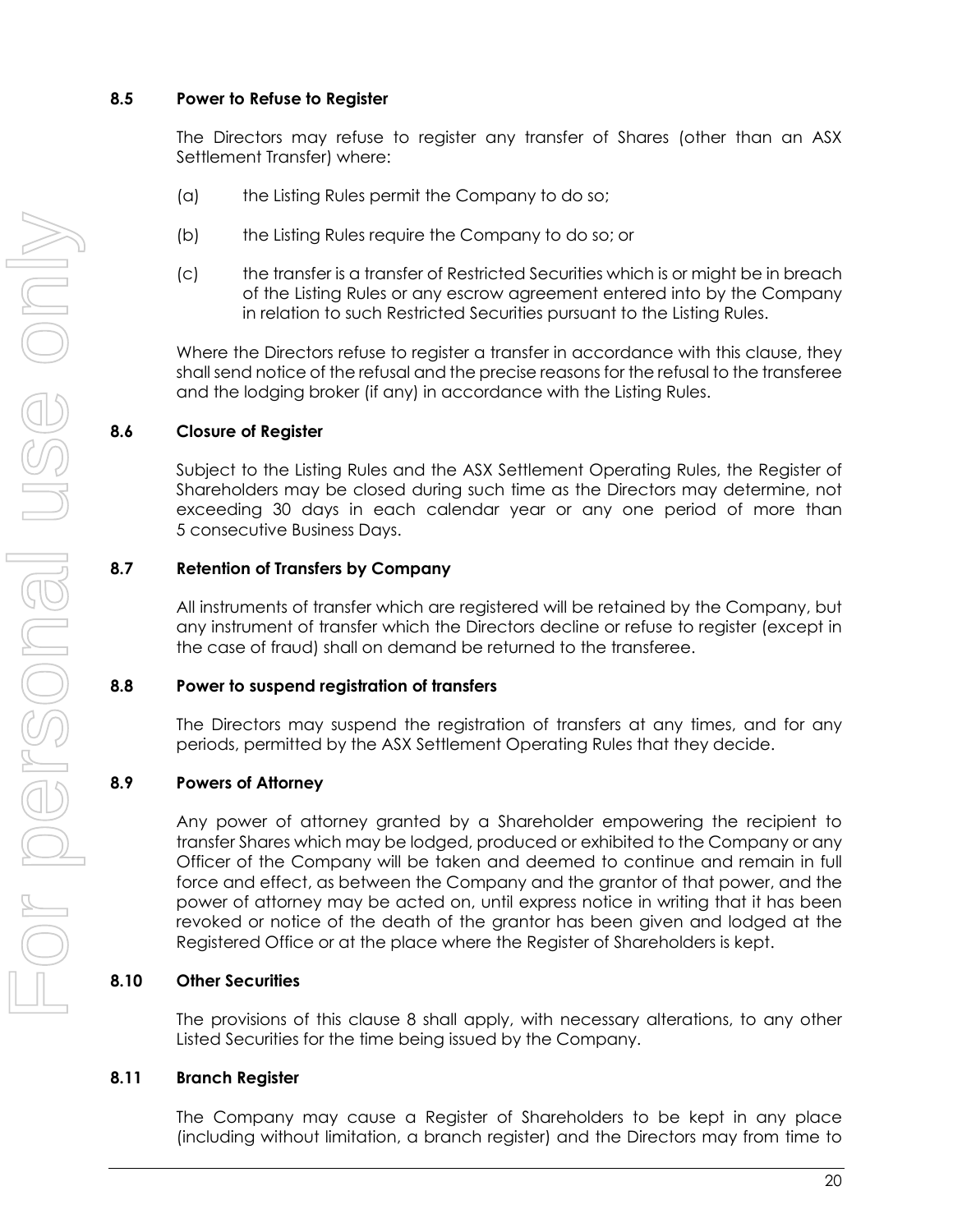time make such provisions as they (subject to the Corporations Act, the Listing Rules and the ASX Settlement Operating Rules) may think fit with respect to the keeping of any such Register.

### **8.12 Compliance with ASX Settlement Operating Rules**

The Company shall comply with the ASX Settlement Operating Rules and the Listing Rules in relation to all matters covered by those rules.

### **8.13 Issuer Sponsored Subregister**

The Company may establish and maintain an issuer sponsored subregister in compliance with any relevant provisions of the Corporations Act, the Listing Rules or the ASX Settlement Operating Rules.

#### **8.14 Transferor Holds Shares until Registration of Transfer**

A transferor of Shares remains the registered holder of the Shares transferred until an ASX Settlement Transfer has taken effect in accordance with the ASX Settlement Operating Rules or the transfer is registered in the name of the transferee and is entered in the Register of Shareholders in respect of them, whichever is the earlier.

### **8.15 Waive**

The Directors may, to the extent the law permits, waive any of the requirements of this clause [8](#page-26-1) and prescribe alternative requirements instead.

#### <span id="page-28-0"></span>**9. TRANSMISSION OF SHARES**

#### <span id="page-28-2"></span>**9.1 Death of Shareholder Leaving a Will**

On the death of a Shareholder who leaves a will appointing an executor, the executor shall be entitled as from the date of death, and on behalf of the deceased Shareholder's estate, to the same dividends and other advantages and to the same rights whether in relation to meetings of the Company, or voting or otherwise, as the Shareholder would have been entitled to if he or she had not died, whether or not probate of the will has been granted. Nevertheless, if probate of the will is granted to a person or persons other than the executor first referred to in this clause [9,](#page-28-0) his or her executor's rights shall cease, and these rights shall only be exercisable by the person or persons to whom probate is granted as provided in clauses [9.2](#page-28-1) and [9.3.](#page-29-0) The estate of a deceased Shareholder will not be released from any liability to the Company in respect of the Shares.

## <span id="page-28-1"></span>**9.2 Death or Bankruptcy of Shareholder or the Shareholder becomes of unsound mind**

Subject to clause [9.1,](#page-28-2) where the registered holder of a Share dies, becomes bankrupt, or the Shareholder becomes of unsound mind, his or her personal representative or the trustee of his or her estate, as the case may be, shall be entitled upon the production of such information as is properly required by the Directors, to the same dividends and other advantages, and to the same rights (whether in relation to meetings of the Company, or to voting or otherwise), as the registered holder would have been entitled to if he or she had not died or become bankrupt.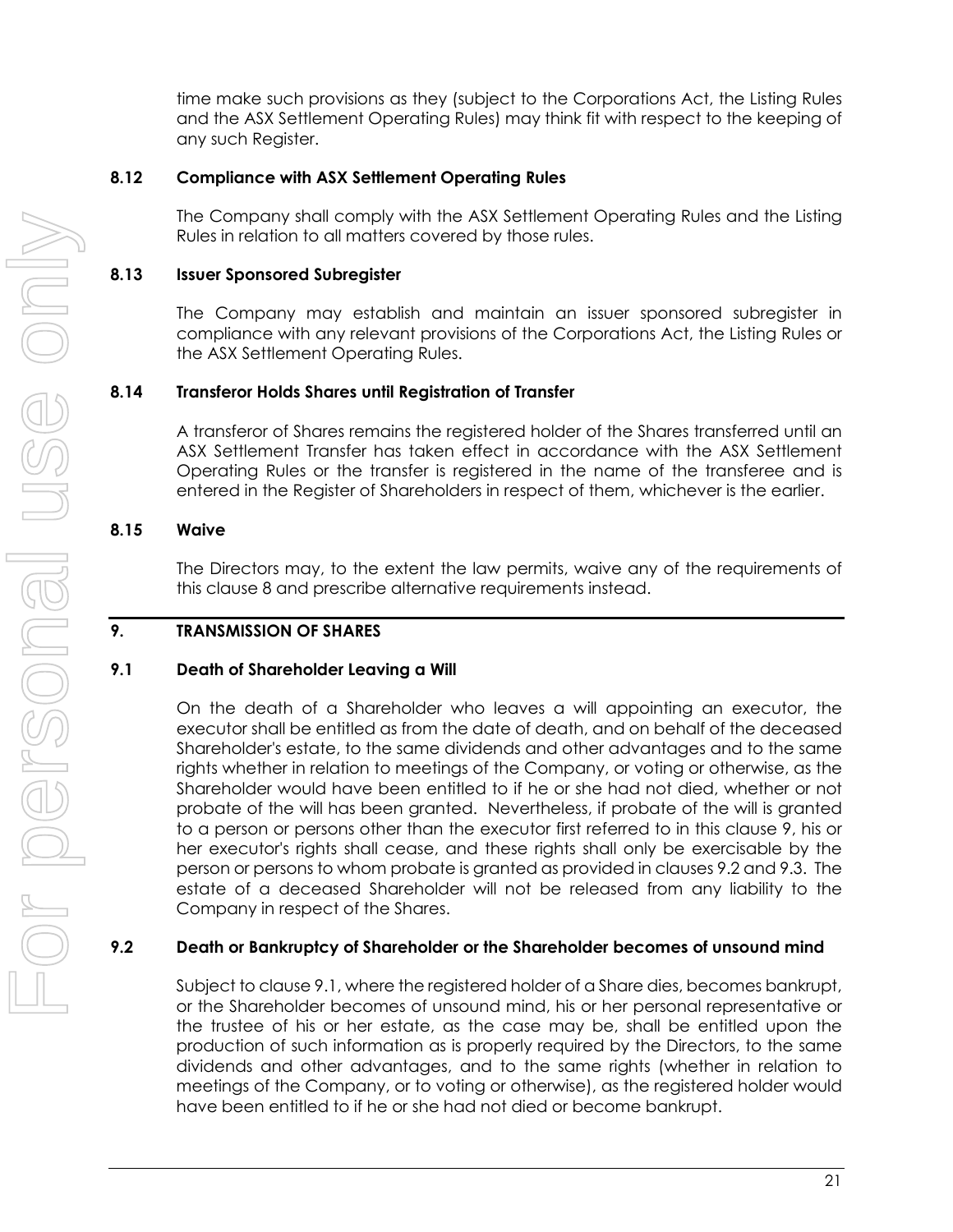## <span id="page-29-0"></span>**9.3 Registration by Transmission or to Beneficiary**

A person becoming entitled to a Share in consequence of the death or, subject to the *Bankruptcy Act 1966*, the bankruptcy of a Shareholder or the Shareholder becoming of an unsound mind may, upon information being produced that is properly required by the Directors, elect by written notice to the Company either to be registered himself or herself as holder of the Share or to have some other person nominated by the person registered as the transferee of the Share. If this person elects to have another person registered, he or she shall execute a transfer of the Share to that other person.

## **9.4 Limitations to Apply**

All the limitations, restrictions and provisions of this Constitution relating to the right to transfer Shares and the registration of a transfer of Shares are applicable to any notice or transfer as if the death, bankruptcy of the Shareholder or on the Shareholder becoming of unsound mind had not occurred and the notice or transfer were a transfer signed by that Shareholder.

### <span id="page-29-1"></span>**9.5 Death of a Joint Holder**

In the case of the death of a Shareholder who was a joint holder, the survivor or survivors shall be the only persons recognised by the Company as having any title to the deceased's interest in the Shares, but this clause [9.5](#page-29-1) does not release the estate of a deceased joint holder from any liability in respect of a Share that had been jointly held by this person with one or more other persons.

#### **9.6 Joint Personal Representatives**

Where two or more persons are jointly entitled to any Share in consequence of the death of the registered holder, they shall, for the purpose of this Constitution, be deemed to be joint holders of the Share.

#### **9.7 ASX Settlement Transfer**

In the case of an ASX Settlement Transfer the provisions of this clause [9](#page-28-0) are subject to any obligation imposed on the Company or the person entitled to the relevant Shares on the death or bankruptcy of a member by the Listing Rules, the ASX Settlement Operating Rules or any law.

#### **9.8 Joint Holders**

The number of registered joint holders of Securities in the Company shall be as permitted under the Listing Rules and ASX Settlement Operating Rules.

## **10. CHANGES TO CAPITAL STRUCTURE**

#### **10.1 Alterations to Capital**

Subject to the Corporations Act and the Listing Rules, the Company may, by ordinary resolution:

(a) issue new Shares of such amount specified in the resolution;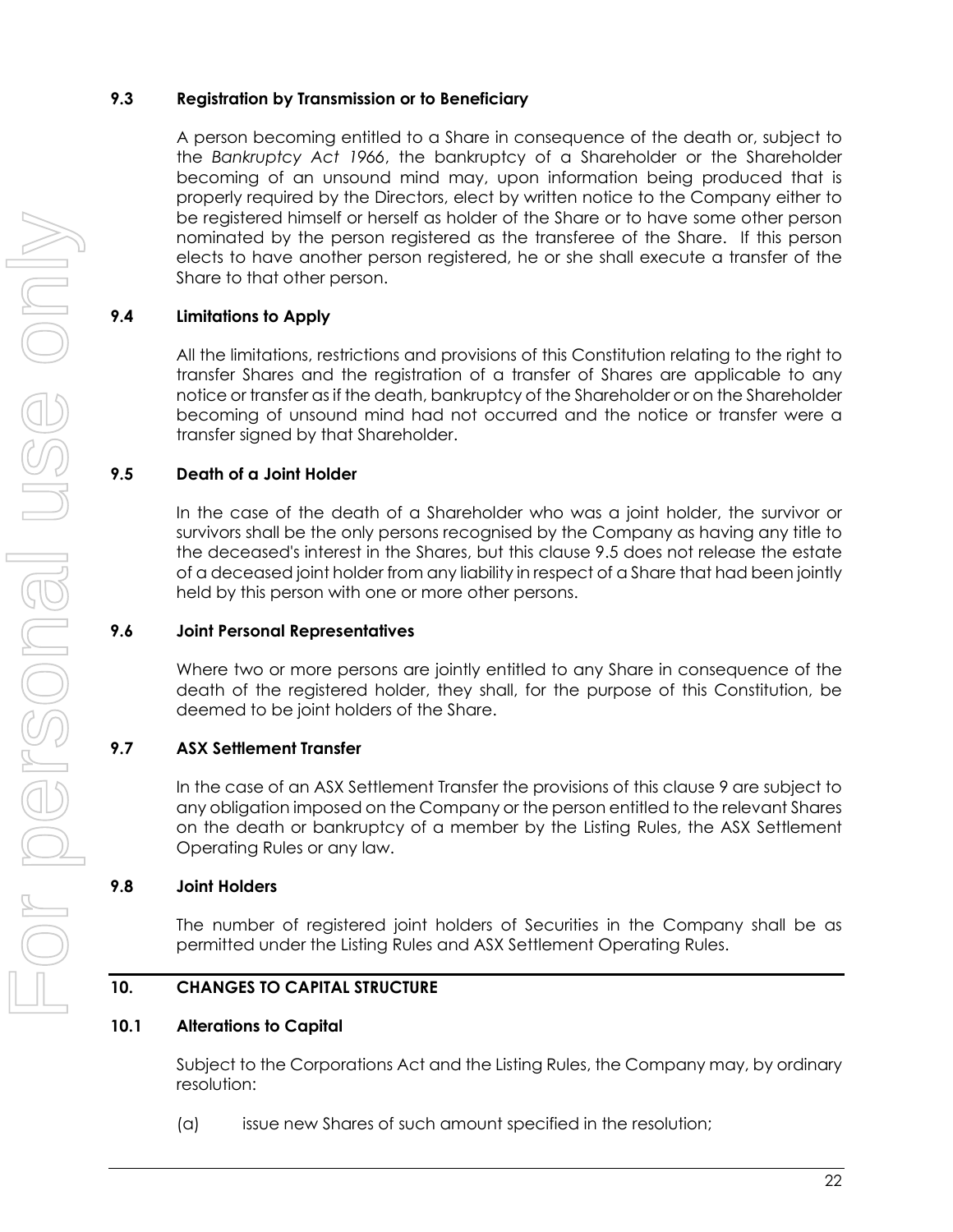- (b) consolidate and divide all or any of its Shares into Shares of larger amount than its existing Shares;
- (c) subject to the Listing Rules, sub-divide all or any of its Shares into Shares of smaller amount, but so that in the sub-division the proportion between the amount paid and the amount (if any) unpaid on each such Share of a smaller amount remains the same; and
- (d) cancel Shares that, at the date of the passing of the resolution, have not been taken or agreed to be taken by any person or have been forfeited and, subject to the Corporations Act, reduce the amount of its share capital by the amount of the Shares so cancelled,

and the Directors may take such action as the Directors think fit to give effect to any resolution altering the Company's share capital.

## **10.2 Reduction of Capital**

Subject to the Corporations Act and the Listing Rules, the Company may reduce its share capital in any way including, but not limited to, distributing to shareholders securities of any other body corporate and, on behalf of the shareholders, consenting to each shareholder becoming a member of that body corporate and agreeing to be bound by the constitution of that body corporate. *Each Shareholder who will hold a parcel of less than a Marketable Parcel following a reduction of capital pursuant to this clause 10.2 acknowledges that, subject to compliance with the Listing Rules and Corporations Act, the Company may arrange for a nominee to dispose of any of its entitlement to participate in any issue of Shares by the Company to Shareholders.*

#### **10.3 Buy-Backs**

The Company may, subject to the Corporations Act and the Listing Rules and in accordance with Part 2J.1 Division 2 of the Corporations Act, purchase its own Shares on such terms and at such times as may be determined by the Directors from time to time.

#### **10.4 Financial assistance**

The Company may give financial assistance to any person or entity for the purchase of its own Shares in accordance with Part 2J.3 of the Corporations Act on such terms and at such times as may be determined by the Directors from time to time.

#### **10.5 Fractions**

If as a result of any issue of shares or any alteration to the Company's share capital any Shareholders would become entitled to fractions of a share, the Directors may deal with those fractions as the Directors think fit including by:

- (a) ignoring fractional entitlements or making cash payments in lieu of fractional entitlements;
- (b) appointing a trustee to deal with any fractions on behalf of Shareholders; and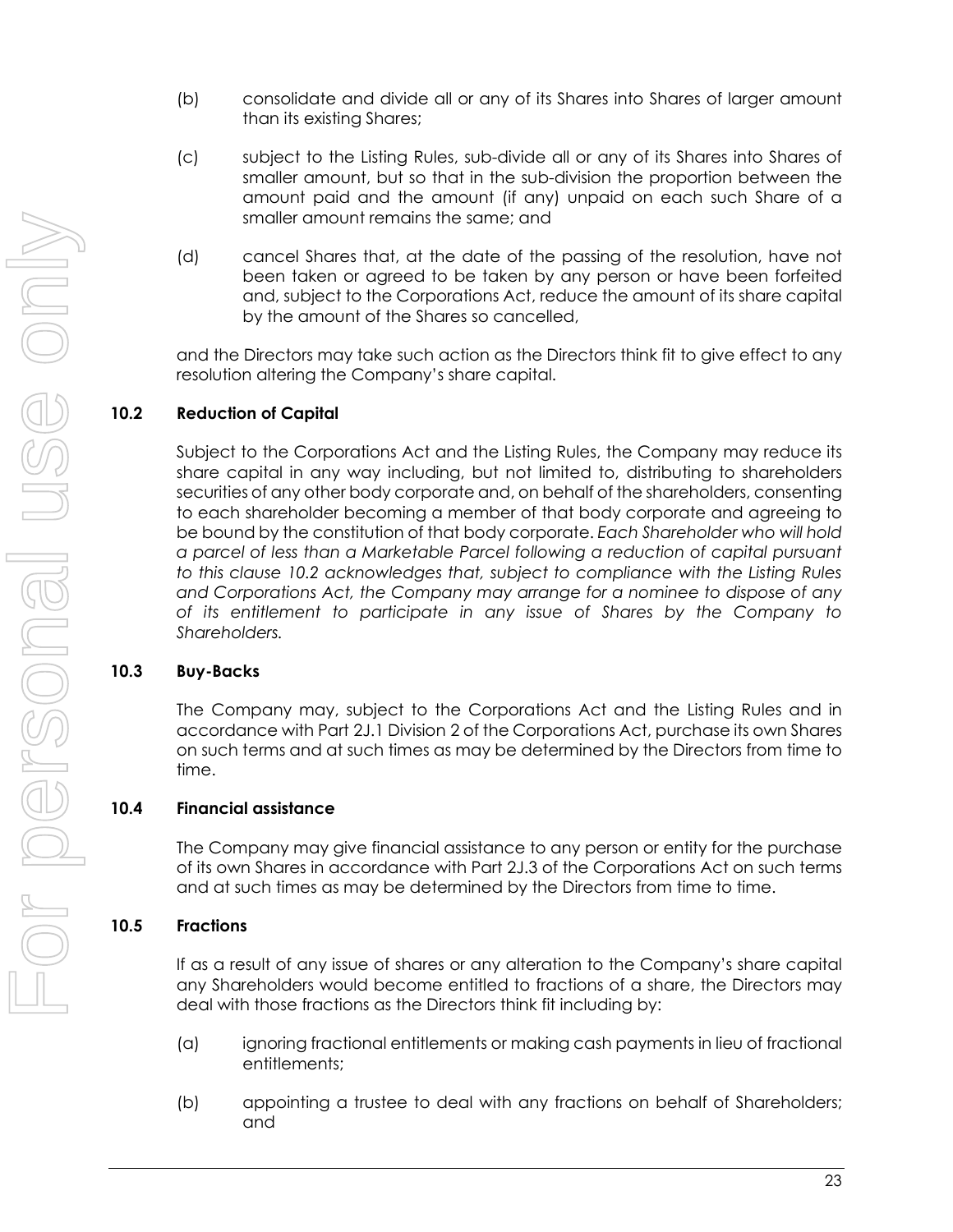(c) rounding up each fractional entitlement to the nearest whole share by capitalising any amount available for capitalisation under clause [24.1](#page-58-0) even though only some of the Shareholders participate in the capitalisation.

## **11. WRITTEN RESOLUTIONS**

Where the Company has only one Shareholder, to the extent permitted by law, a resolution in writing signed by that Shareholder, shall be as valid and effectual as if it had been passed at a meeting of Shareholders duly convened and held. A facsimile transmission, an email bearing the signature of the Shareholder or an email of the Shareholder addressed to an officer of the Company confirming agreement with the resolution and undertaking to sign the resolution as soon as practicable shall be deemed to be a document in writing signed by the Shareholder.

#### <span id="page-31-0"></span>**12. GENERAL MEETINGS**

### <span id="page-31-1"></span>**12.1 Convening of General Meetings of Shareholders by Directors' Resolution**

The Directors may, by a resolution passed by a majority of Directors, convene a general meeting of Shareholders in accordance with this clause [12](#page-31-0) and the requirements of the Corporations Act.

### **12.2 Change of place or postponement of a General Meeting of Shareholders**

The Directors may, subject to the Corporations Act and the Listing Rules, postpone a meeting of Shareholders or change the place for a general meeting of Shareholders by giving written notice to ASX. If a meeting of Shareholders is postponed for one month or more, the Company must give new notice of the postponed meeting. The only business that may be transacted at a general meeting the holding of which is postponed is the business specified at the original meeting.

#### **12.3 Convening of General Meetings of Shareholders by a Director or requisition**

Any Director may, whenever he or she thinks fit, convene a general meeting of Shareholders, and a general meeting shall also be convened on requisition as is provided for by the Corporations Act, or in default, may be convened by such requisitions as empowered to do so by the Corporations Act. If there are no Directors for the time being, a Secretary may convene a general meeting of Shareholders for the purpose of enabling the election of Directors but for no other purpose. A general meeting may be held at two or more venues simultaneously using any technology that gives the Shareholders as a whole a reasonable opportunity to participate.

## **12.4 Cancellation of a General Meeting of Shareholders**

- (a) A general meeting of Shareholders convened by the Directors in accordance with clause [12.1](#page-31-1) may be cancelled by a resolution passed by a majority of Directors.
- (b) A general meeting of shareholders convened on a requisition as provided for by the Corporations Act, may, if the application for requisition is withdrawn in writing, be cancelled by a resolution passed by a majority of Directors.
- (c) Notice of the cancellation of a general meeting of Shareholders must be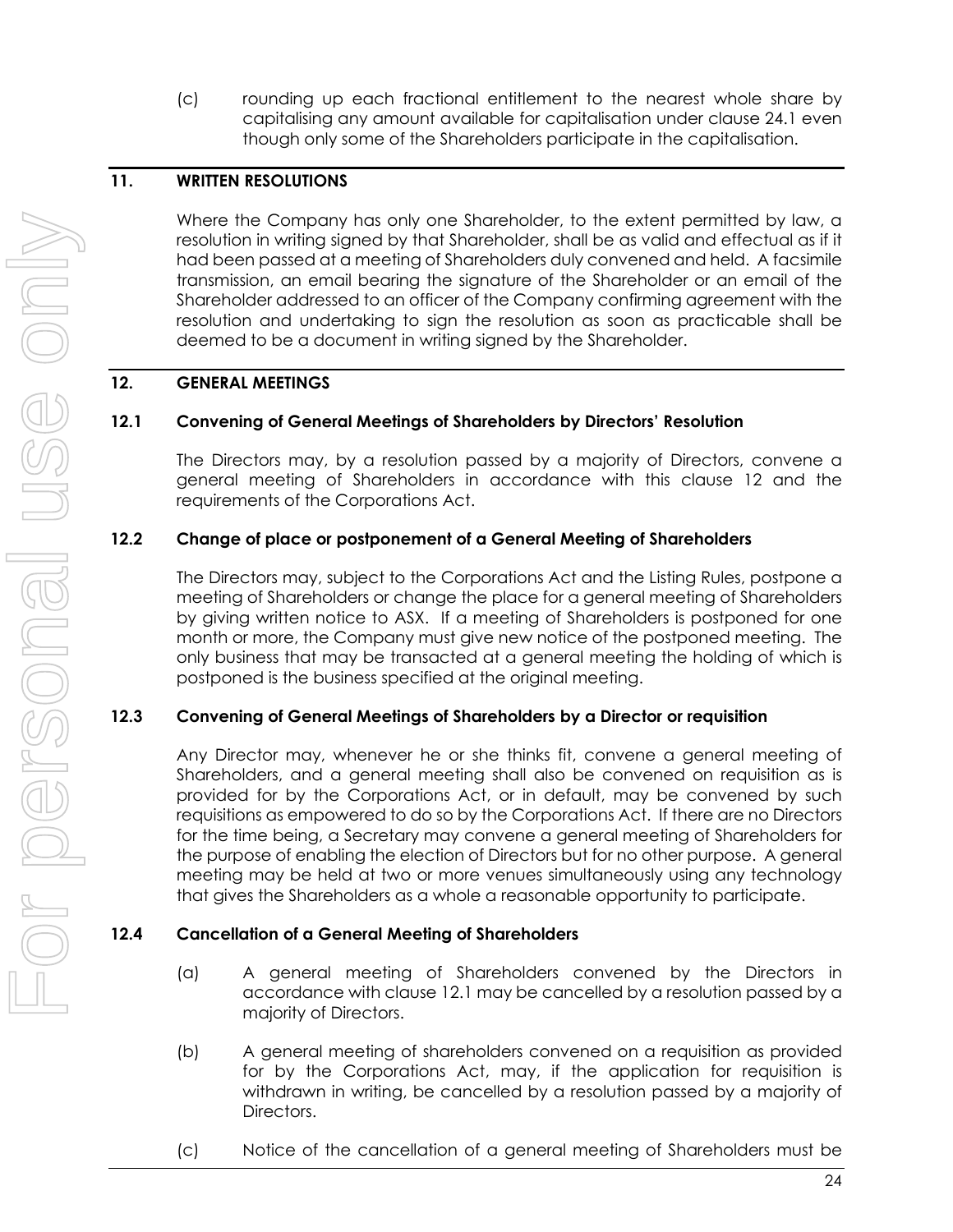given to the Shareholders in accordance with clause [27,](#page-60-0) but notice of such cancellation must be given to each Shareholder not less than two (2) days prior to the date on which the meeting was proposed to be held.

#### **12.5 Notice**

A notice of a general meeting shall be given in accordance with the requirements of the Corporations Act, clause [27](#page-60-0) and the Listing Rules, and:

- (a) must specify the place, the day and the time of the meeting;
- (b) must state the general nature of the business to be transacted at the meeting;
- (c) must, if a special resolution is proposed at the meeting, set out an intention to propose the special resolution and state the resolution;
- (d) must include such statements about the appointment of proxies as are required by the Corporations Act;
- (e) must specify a place and fax number for the purposes of receipt of proxy appointments; and
- (f) may specify an electronic address for the purposes of receipt of proxy appointments,

and shall include any other information required to be included in the notice by the Listing Rules. The non-receipt of a notice of a general meeting by a Shareholder or the accidental omission to give this notice to a Shareholder shall not invalidate any resolution passed at the meeting.

#### **12.6 Irregularities in giving notice**

A person who attends any general meeting waives any objection that the person may have to any failure to give notice or any other irregularity in the notice of that meeting unless that person objects to the holding of the meeting at the start of the meeting. The accidental failure to give notice of a general meeting to, or the nonreceipt of the notice by, any person entitled to receive notice of that meeting does not invalidate the proceedings at the meeting or any resolution passed at that meeting.

#### **12.7 Business at General Meeting**

Subject to the Corporations Act, only matters that appear in a notice of meeting shall be dealt with at a general meeting or an annual general meeting, as the case may be.

#### **12.8 Notice to Home Branch**

(a) The Company shall notify the Home Branch of any meeting at which Directors are to be elected at least 5 Business Days before the closing day for receipt of nominations for Directors, and in any other case (other than a meeting to pass a special resolution) at least 10 Business Days before the meeting is held, and in the case of a meeting convened to pass a special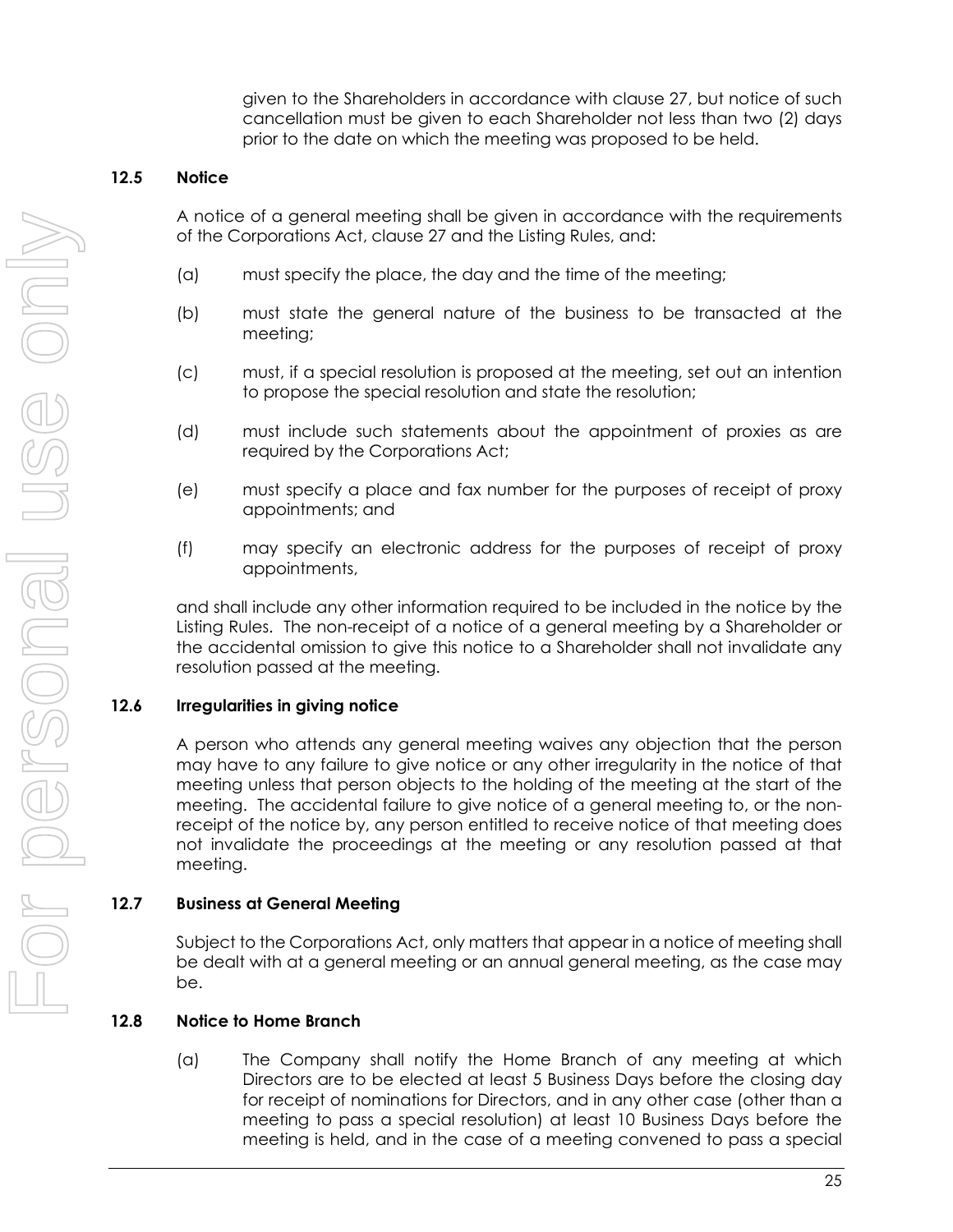resolution, at least 15 Business Days before the meeting is held. All notices convening meetings shall specify the place, date and hour of the meeting, and shall set out all resolutions to be put to the meeting.

(b) The Company shall notify the Home Branch as soon as is practicable after any general meeting in the case of special business as to whether or not the resolutions were carried and in the case of ordinary business as to which of those resolutions were not carried or were amended or were withdrawn.

#### **12.9 Annual General Meeting**

An annual general meeting shall be held in accordance with the requirements of the Corporations Act.

#### **13. PROCEEDINGS AT GENERAL MEETINGS**

#### **13.1 Quorum**

No business, the election of a chairperson and the adjournment of the meeting, shall be transacted at any general meeting unless a quorum is present comprising two Shareholders present in person, by proxy, attorney or Representative. For the purpose of determining whether a quorum is present, a person attending as a proxy, attorney or Representative, shall be deemed to be the Shareholder present in person. If a quorum is not present within 30 minutes after the time appointed for a general meeting, the meeting, if convened upon a requisition shall be dissolved, but in any other case, it shall stand adjourned to a date and at the time and place to be fixed by the Directors. If at such adjourned meeting a quorum is not present within 30 minutes after the time appointed for the adjourned meeting, the meeting is dissolved.

#### **13.2 Persons Entitled to Attend a General Meeting**

The persons entitled to attend a general meeting shall be:

- (a) Shareholders, in person, by proxy, attorney or Representative;
- (b) Directors and public officers of the Company;
- (c) the Company's auditor; and
- (d) any other person or persons as the chairperson may approve.

#### <span id="page-33-0"></span>**13.3 Refusal of Admission to Meetings**

The chairperson of a general meeting may refuse admission to a person, or require a person to leave and not return to, a meeting if the person:

- (a) refuses to permit examination of any article in the person's possession;
- (b) is in possession of any:
	- (i) electronic or broadcasting or recording device;
	- (ii) placard or banner; or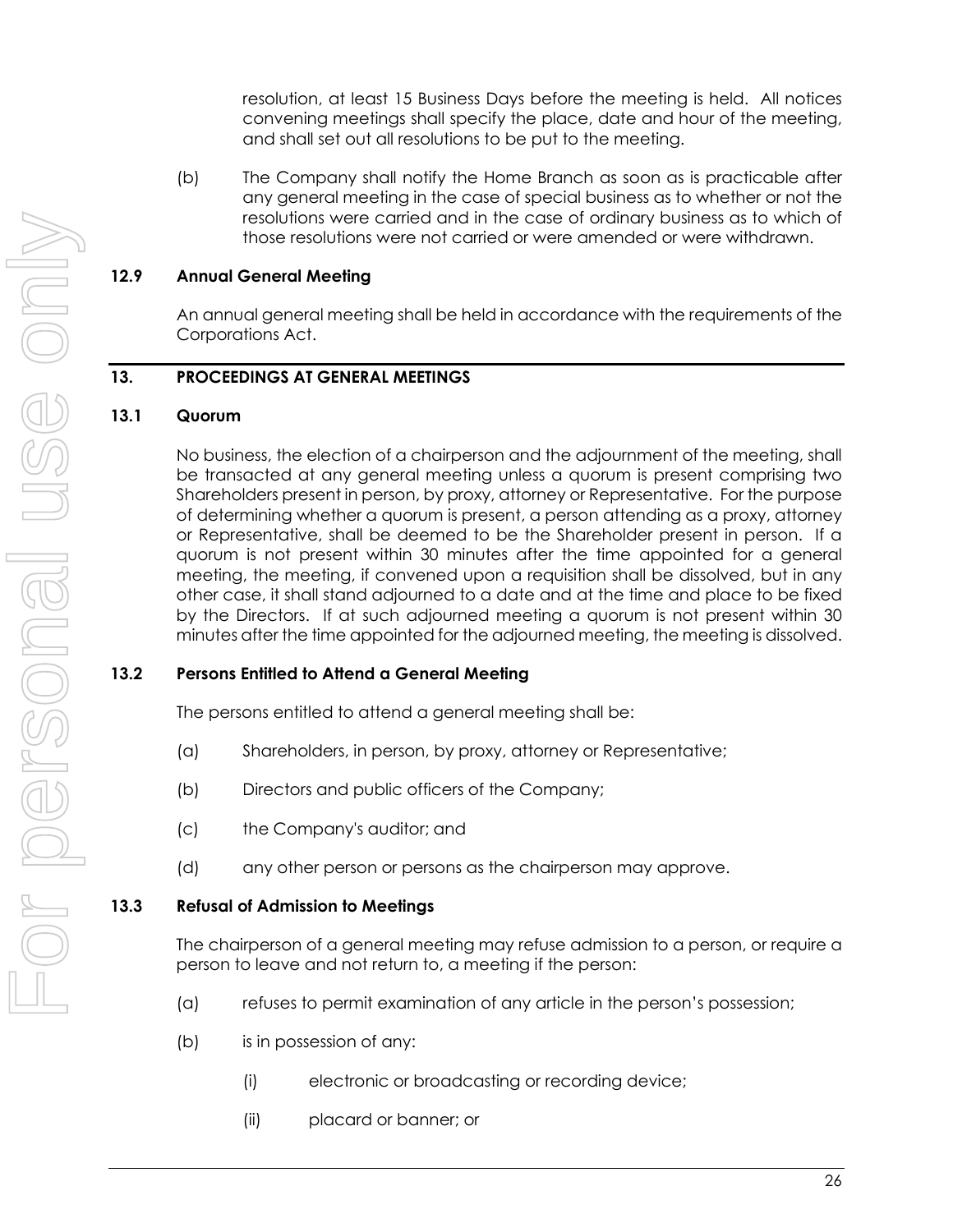(iii) other article,

which the chairperson considers to be dangerous, offensive or liable to cause disruption;

- (c) causes any disruption to the meeting; or
- (d) is not entitled to attend the meeting under the Corporations Act or this Constitution.

The Chairperson may delegate the powers conferred by this clause [13.3](#page-33-0) to any person. Nothing in this clause limits the powers conferred on the chairperson by law.

## **13.4 Insufficient room**

The chairperson may arrange for any persons attending the meeting who the chairperson considers cannot reasonably be accommodated in the place where the meeting is to take place to attend or observe the meeting from a separate place using any technology that gives members present at the meeting as a whole a reasonable opportunity to participate in the meeting.

### **13.5 Chairperson**

The Directors may elect an individual to act as chairperson at a general meeting or at all general meetings of the Company's members. Where a general meeting is held and a chairperson has not been elected or the chairperson is not present within 15 minutes after the time appointed for holding of the meeting or is unwilling to act:

- (a) the Directors present may elect an individual to act as chairperson of the meeting; or
- (b) if no chairperson is elected in accordance with subsection (a), the Shareholders present shall elect one of their number to be the acting chairperson of the meeting.

#### **13.6 Vacating Chair**

At any time during a meeting the chairperson may elect to vacate the chair in favour of another person nominated by the chairperson either for specific resolutions or the remainder of the meeting. That person is to be taken to be the chairperson and will have all the power of the chairperson (other than the power to adjourn the meeting).

#### **13.7 Disputes Concerning Procedure**

If there is a dispute at a general meeting about a question of procedure, the chairperson may determine the question.

## **13.8 General Conduct**

The general conduct of each general meeting of the Company and the procedures to be adopted at the meeting will be determined by the chairperson, including the procedure for the conduct of the election of Directors.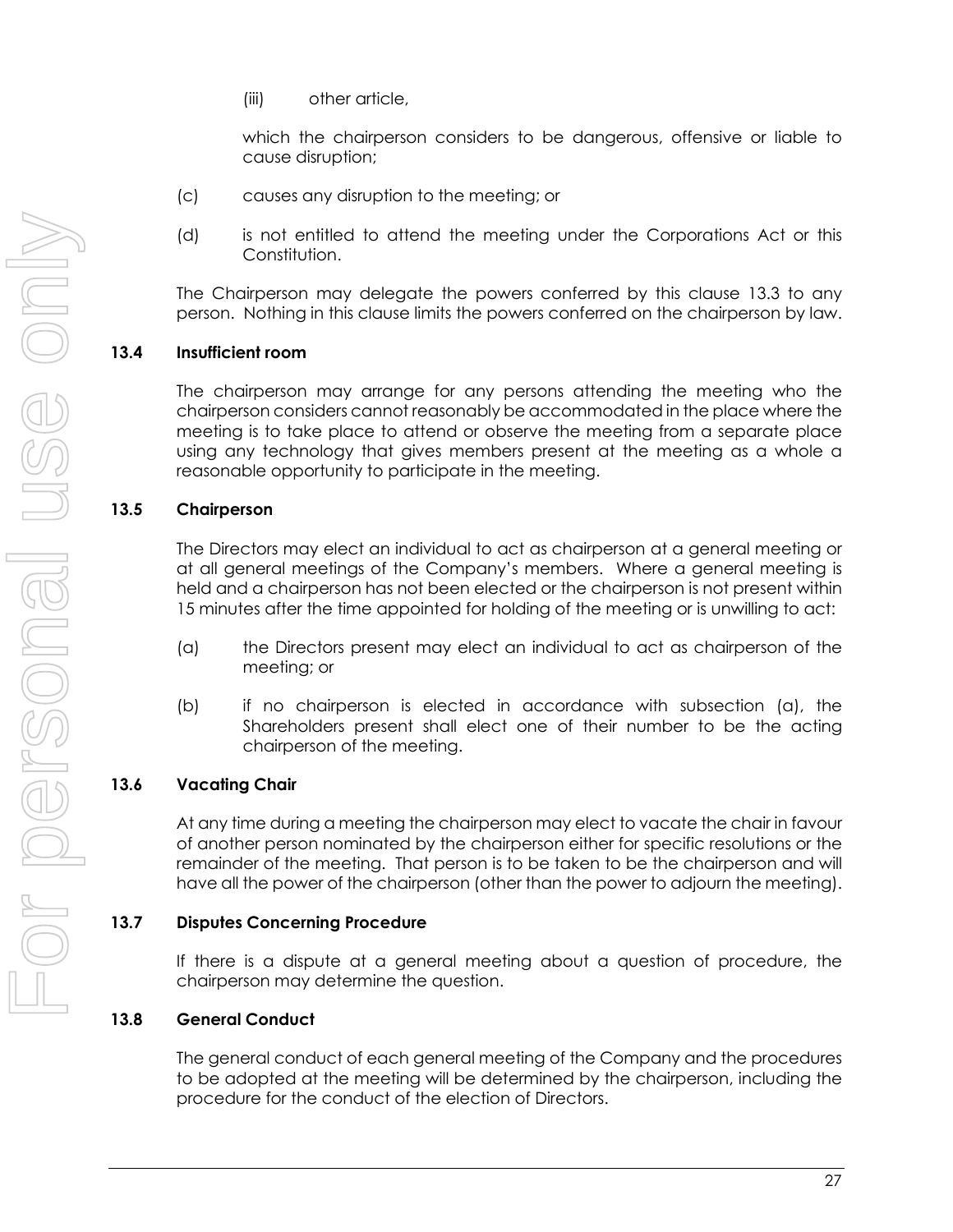### **13.9 Adjournment**

The chairperson may adjourn the meeting from time to time and from place to place, but no business shall be transacted on the resumption of any adjourned meeting other than the business left unfinished at the meeting from which the adjournment took place. A poll cannot be demanded on any resolution concerning the adjournment of a general meeting except by the chairperson.

## **13.10 Notice of Resumption of Adjourned Meeting**

When a meeting is adjourned for 30 days or more, notice of the resumption of the adjourned meeting shall be given in the same manner as for the original meeting, but otherwise, it is not necessary to give any notice of any adjournment or of the business to be transacted on the resumption of the adjourned meeting.

#### **13.11 How resolutions are decided**

Subject to the requirements of the Corporations Act, a resolution is taken to be carried if a majority of the votes cast on the resolution are in favour of it.

#### **13.12 Casting Vote**

In the case of an equality of votes, the chairperson of the meeting shall have a second or casting vote.

#### **13.13 Voting Rights**

Subject to any rights or restrictions for the time being attached to any class or classes of Shares, at meetings of Shareholders or classes of Shareholders:

- (a) each Shareholder entitled to vote may vote in person or by proxy, attorney or Representative or, if a determination has been made by the Board in accordance with clause [13.35,](#page-40-0) by Direct Vote);
- (b) on a show of hands, every person present who is a Shareholder or a proxy, attorney or Representative of a Shareholder has one vote (even though he or she may represent more than one member); and
- (c) on a poll, every person present who is a Shareholder or a proxy, attorney or Representative of a Shareholder (or where a Direct Vote has been lodged) shall, in respect of each fully paid Share held by him, or in respect of which he is appointed a proxy, attorney or Representative, have one vote for the Share, but in respect of partly paid Shares, shall have such number of votes being equivalent to the proportion which the amount paid (not credited) is of the total amounts paid and payable in respect of those Shares (excluding amounts credited).

#### **13.14 Voting - Show of Hands**

At any general meeting a resolution put to the vote of the meeting shall be decided on a show of hands unless a poll is demanded in accordance with clause [13.16.](#page-36-0)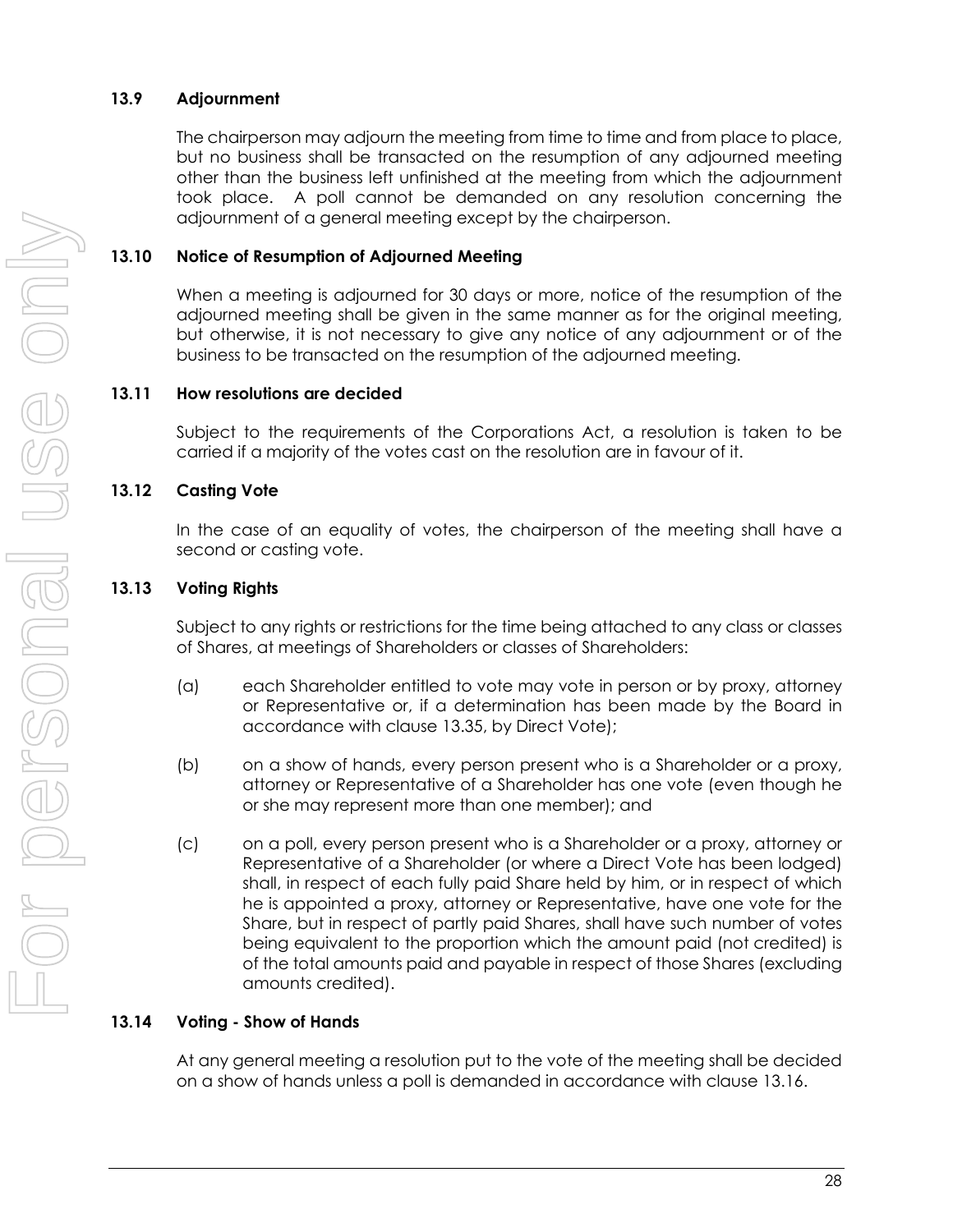#### **13.15 Results of Voting**

Unless a poll is so demanded, a declaration by the chairperson that a resolution has on a show of hands been carried or carried unanimously or by a particular majority, or lost, and an entry to that effect in the book containing the minutes of the proceedings of general meetings of the Company, is conclusive evidence of the fact without proof of the number or proportion of the votes recorded in favour of or against the resolution.

### **13.16 Poll**

A poll may be demanded before or immediately upon the declaration of the result of the show of hands by:

- (a) the chairperson of the general meeting;
- (b) at least 5 Shareholders present in person or by proxy, attorney or Representative having the right to vote on the resolution; or
- (c) any one or more Shareholders holding not less than 5% of the total voting rights of all Shareholders having the right to vote on the resolution.

The chairperson must demand a poll if, having regard to the number of votes cast by proxy and Direct Vote, the outcome of the poll will or may be different from the outcome of a show of hands.

### **13.17 Manner of Taking Poll**

A poll shall be taken in such manner and either at once or after an interval or adjournment or otherwise as the chairperson directs, and the result of the poll shall be the resolution of the meeting at which the poll was demanded. A poll demanded on the election of a chairperson or on a question of adjournment shall be taken forthwith.

### **13.18 Meeting May Continue**

A demand for a poll shall not prevent the continuation of the meeting for the transaction of other business.

#### **13.19 Voting by Joint Holders**

In the case of joint holders of Shares, the vote of the senior who tenders a vote, whether in person or by proxy, attorney or Representative or by Direct Vote, shall be accepted to the exclusion of the votes of the other joint holders and, for this purpose, seniority shall be determined by the order in which the names stand in the Register of Shareholders.

### **13.20 Shareholder under Disability**

If a Shareholder is of unsound mind or is a person whose person or estate is liable to be dealt with in any way under the law relating to mental health, his committee or trustee or any other person that properly has the management of his estate may exercise any rights of the Shareholder in relation to a general meeting as if the committee, trustee or other person were the Shareholder.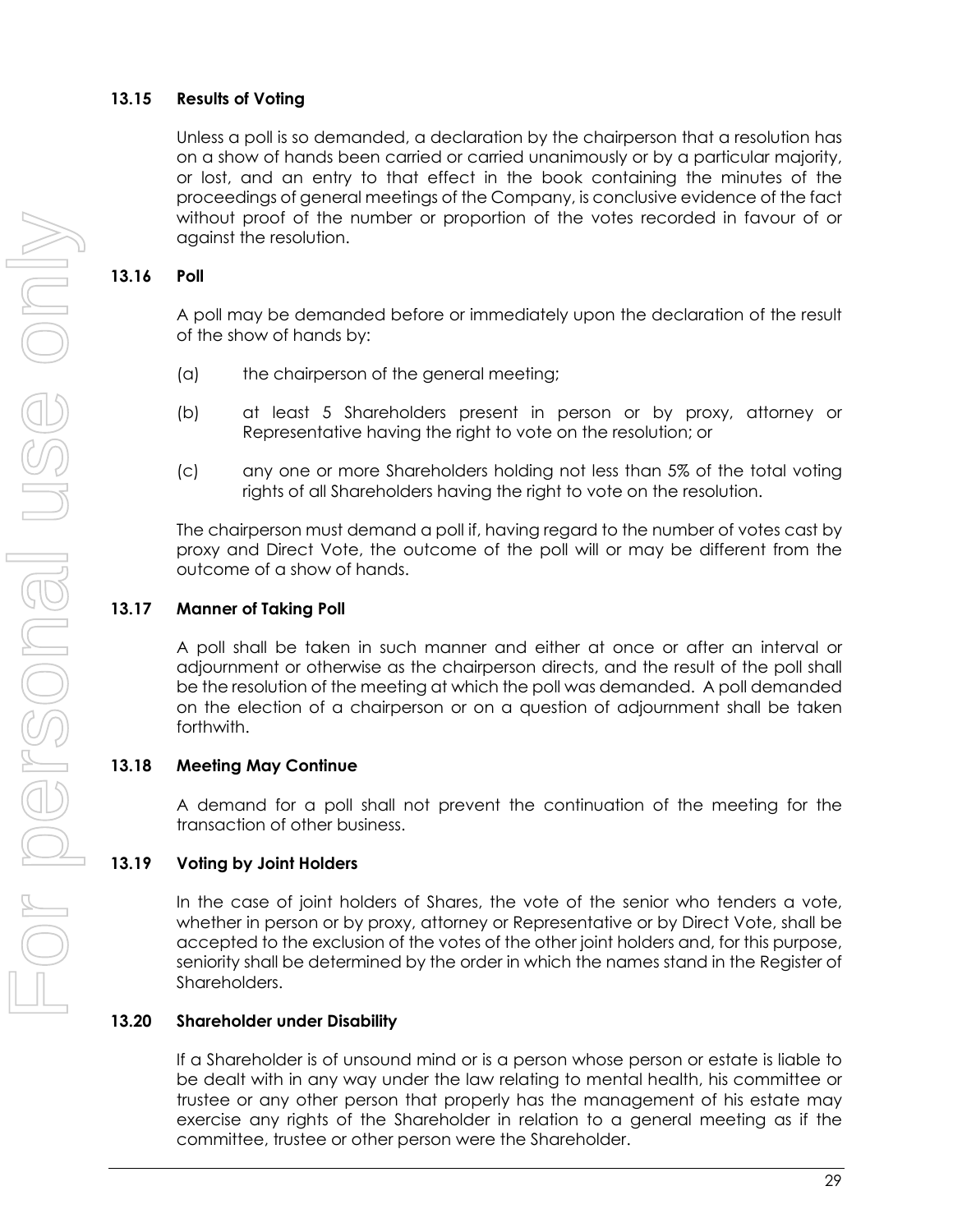### **13.21 Payment of Calls**

A Shareholder is not entitled to any vote at a general meeting unless all calls presently payable by him in respect of Shares have been paid. Nothing in this clause prevents such a Shareholder from voting at a general meeting in relation to any other Shares held by that Shareholder provided all calls and other sums payable by him have been paid on those other Shares.

### **13.22 Objection to Voting**

An objection may be raised to the qualification of a voter only at the meeting or adjourned meeting at which the vote objected to is given or tendered. This objection shall be referred to the chairperson of the meeting, whose decision shall be final. A vote not disallowed pursuant to such an objection is valid for all purposes.

### <span id="page-37-0"></span>**13.23 Restrictions on voting**

A Shareholder is not entitled to vote on a resolution at a general meeting if they are prevented from doing so by the Corporations Act, the Listing Rules or this Constitution. The Company must disregard any vote (including a Direct Vote) purported to be cast on a resolution by a member or a Representative, proxy or attorney in breach of this clause [13.23.](#page-37-0)

### <span id="page-37-1"></span>**13.24 Proxies**

A Shareholder who is entitled to attend and cast a vote at a general meeting may appoint a person as the Shareholder's proxy to attend and vote for the Shareholder at the general meeting. The appointment may specify the proportion or number of votes that the proxy may exercise. Each Shareholder may appoint a proxy. A Shareholder who is entitled to cast two (2) or more votes at the meeting may appoint 2 proxies. If the Shareholder appoints two (2) proxies and the appointment does not specify the proportion of votes that the proxy may exercise, each proxy may exercise half the votes. Any fraction of votes resulting from the application of this clause [13.23](#page-37-0) shall be disregarded. An instrument appointing a proxy:

- (a) shall be in writing under the hand of the appointor or of his attorney, or, if the appointor is a corporation, executed in accordance with the Corporations Act;
- (b) may specify the manner in which the proxy is to vote in respect of a particular resolution and, where an instrument of proxy so provides, the proxy is not entitled to vote on the resolution except as specified in the instrument;
- (c) shall be deemed to confer authority to demand or join in demanding a poll;
- (d) shall be in such form as the Directors determine and which complies with Division 6 of Part 2G.2 of the Corporations Act;
- <span id="page-37-2"></span>(e) shall not be valid unless the original instrument and the power of attorney or other authority (if any) under which the instrument is signed, or a copy or facsimile which appears on its face to be an authentic copy of that proxy, power or authority, is or are deposited or sent by facsimile or electronic transmission to the Registered Office, or at such other place (being the place or being in the reasonable proximity of the place at which the meeting is to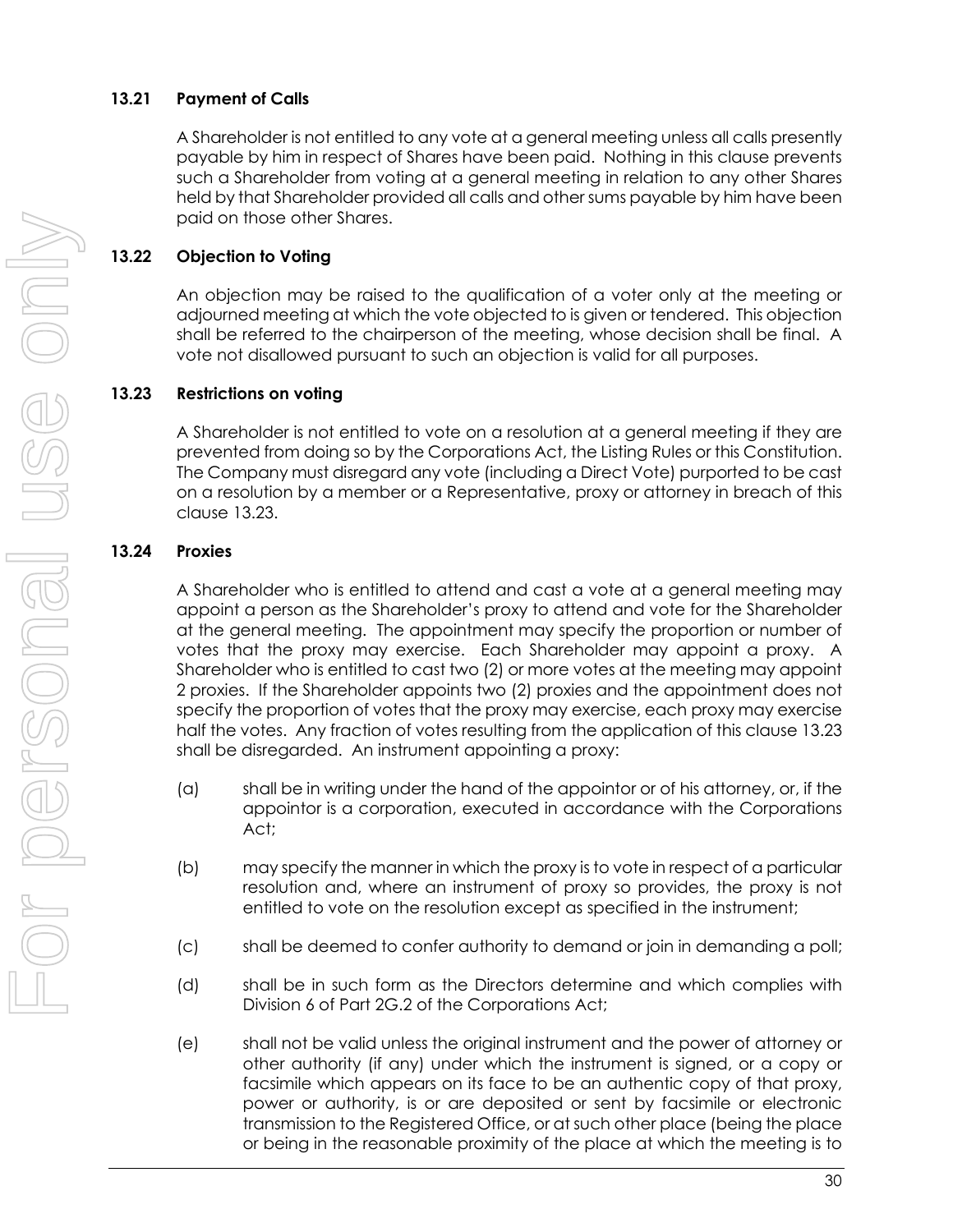be held) as is specified for that purpose in the notice convening the meeting (with any Duty paid where necessary), by the time (being not less than 48 hours) prior to the commencement of the meeting (or the resumption of the meeting if the meeting is adjourned and notice is given in accordance with clause [13.10\)](#page-35-0) as shall be specified in the notice convening the meeting (or the notice under clause [13.10,](#page-35-0) as the case may be); and

(f) shall comply with the Listing Rules.

#### **13.25 Electronic Appointment of Proxy**

For the purposes of clause [13.24,](#page-37-1) a proxy appointment received at an electronic address will be taken to be signed by the appointor if:

- (a) a personal identification code allocated by the Company to the appointor has been input into the appointment;
- (b) the appointment has been verified in another manner approved by the Directors; or
- (c) is otherwise authenticated in accordance with the Corporations Act.

### **13.26 Name of proxy**

A proxy form issued by the Company must allow for the insertion of the name of the person to be primarily appointed as proxy and may provide that, in circumstances and on conditions specified in the form that are not inconsistent with this Constitution, the chairperson of the relevant meeting (or another person specified in the form) is appointed as proxy.

#### **13.27 Incomplete proxy appointment**

Where an instrument appointing a proxy has been received by the Company within the period specified in clause [13.24\(e\)](#page-37-2) and the Company considers that the instrument has not been duly executed or authenticated or is otherwise incomplete (other than by reason only that the name or office of the proxy has not been completed), the board, in its discretion, may:

- (a) return the instrument appointing the proxy to the appointing Shareholder; and
- (b) request that the appointing Shareholder take such steps to complete, sign, execute or authenticate the proxy instrument within the time period notified to the appointing Shareholder.

### **13.28 No right to speak or vote if appointing Shareholder present**

The appointment of a proxy is not revoked by the appointing Shareholder attending and taking part in the meeting, unless the appointing Shareholder actually votes at the meeting on the resolution for which the proxy is proposed to be used, in which case the proxy's appointment is deemed to be revoked with respect to voting on that resolution.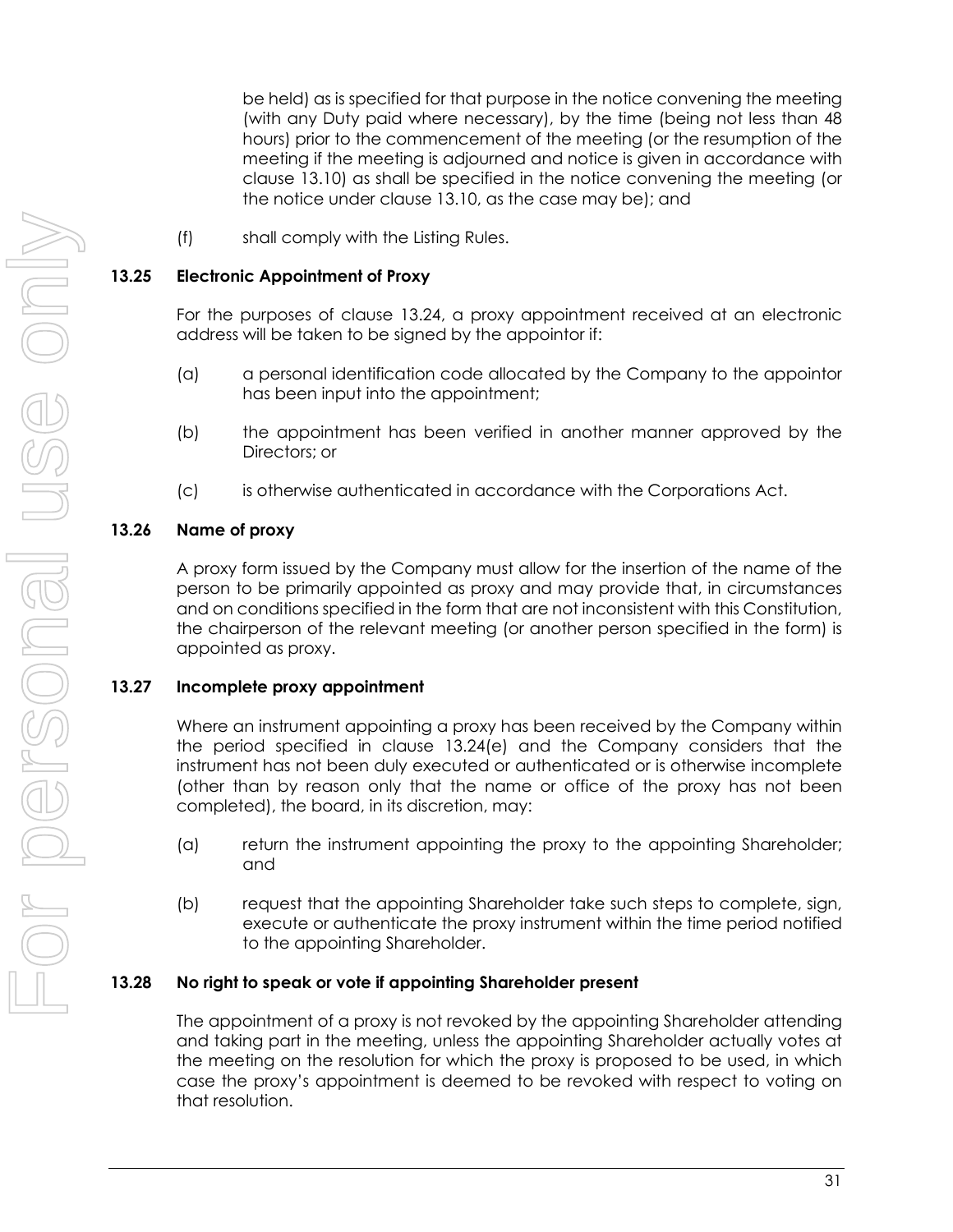#### **13.29 Rights where 2 proxies or attorneys are appointed**

Where a Shareholder appoints 2 proxies or attorneys to vote at the same general meeting:

- (a) on a show of hands, if more than one proxy or attorney attends, neither may vote; and
- (b) on a poll, each proxy or attorney may only exercise votes in respect of those shares or voting rights the proxy or attorney represents.

#### **13.30 More than 2 proxies or attorneys appointed**

If the Company receives notice of the appointment of a proxy or attorney in accordance with this Constitution that results in more than 2 proxies or attorneys being entitled to act at a general meeting then in determining which proxies or attorneys may act at that meeting:

- <span id="page-39-0"></span>(a) a proxy or attorney appointed for that particular meeting may act ahead of any proxy or attorney whose appointment is a standing appointment; and
- (b) subject to clause [13.30\(a\)](#page-39-0) the proxies or attorneys whose appointments are received by the Company most recently in time may act.

### **13.31 Proxy Votes**

A vote given in accordance with the terms of an instrument of proxy or attorney is valid notwithstanding the previous death or unsoundness of mind of the principal, the revocation of the instrument (or the authority under which the instrument was executed) or the transfer of the Share in respect of which the instrument or power is given, if no intimation in writing of the death, unsoundness of mind, revocation or transfer has been received by the Company at the Registered Office before the commencement of the meeting or adjourned meeting at which the instrument is used or the power is exercised.

#### <span id="page-39-1"></span>**13.32 Representatives of Corporate Shareholders**

A body corporate (the **appointor**) that is a Shareholder may authorise, in accordance with section 250D of the Corporations Act, by resolution of its Directors or other governing body, such person or persons as it may determine to act as its Representative at any general meeting of the Company or of any class of Shareholders. A person so authorised shall be entitled to exercise all the rights and privileges of the appointor as a Shareholder. When a Representative is present at a general meeting of the Company, the appointor shall be deemed to be personally present at the meeting unless the Representative is otherwise entitled to be present at the meeting. The original form of appointment of a Representative, a certified copy of the appointment, or a certificate of the body corporate evidencing the appointment of a Representative is evidence of a Representative having been appointed.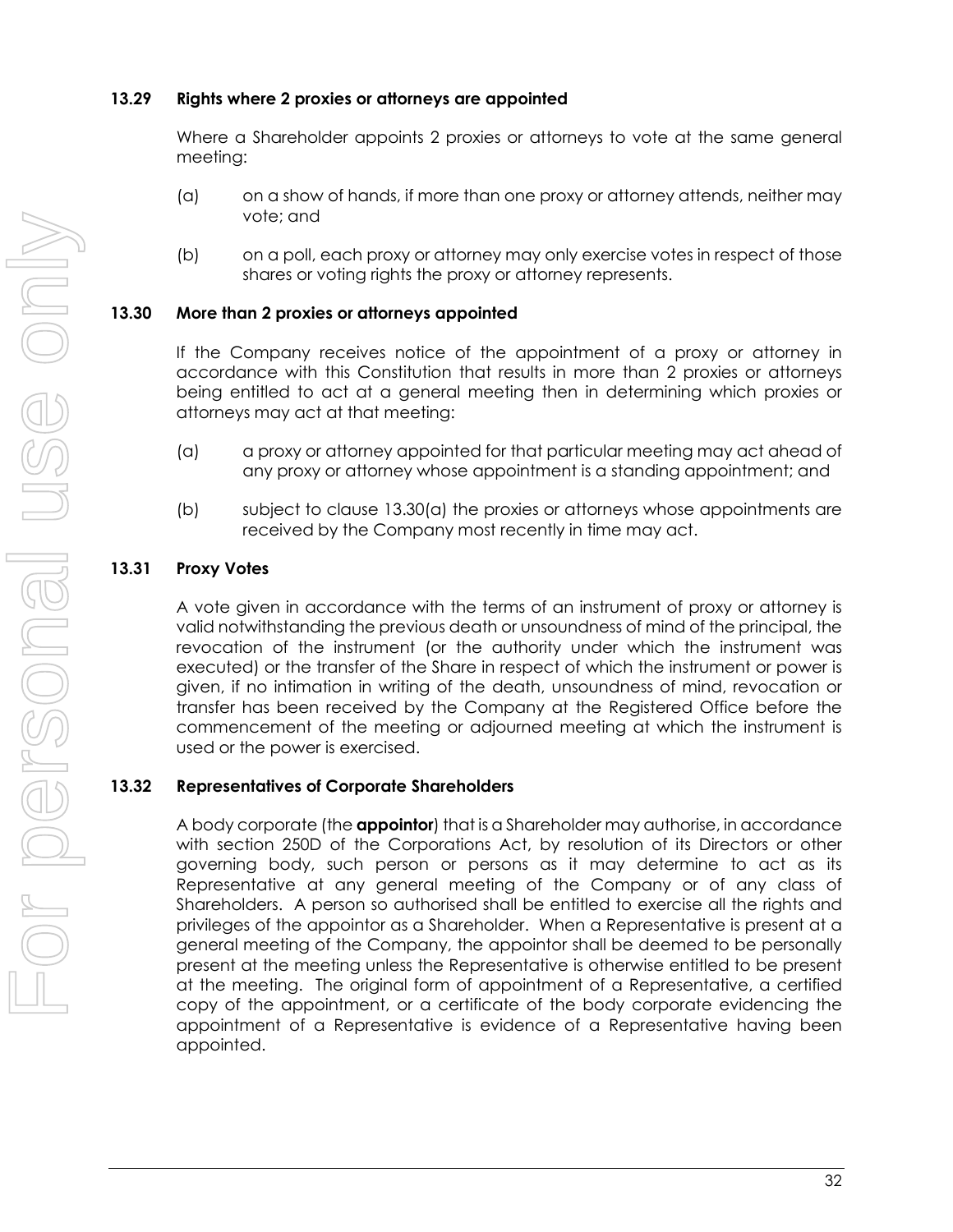#### <span id="page-40-1"></span>**13.33 More than one Representative present**

If more than one Representative appointed by a Shareholder (and in respect of whose appointment the Company has not received notice of revocation) is present at a general meeting then:

- <span id="page-40-0"></span>(a) a Representative appointed for that particular meeting may act to the exclusion of a Representative whose appointment is a standing appointment; and
- (b) subject to clause [13.33\(a\),](#page-40-0) the Representative appointed most recently in time may act to the exclusion of a Representative appointed earlier.

### <span id="page-40-2"></span>**13.34 Rights of Representatives, proxies and attorneys**

Subject to clauses [13.23](#page-37-0) to [13.33,](#page-40-1) unless the terms of appointment of a Representative, proxy or attorney provide otherwise, the Representative, proxy or attorney:

- (a) has the same rights to speak, demand a poll, join in the demanding of a poll or act generally at the meeting as the appointing Shareholder would have if the Shareholder had been present but may not cast a vote by Direct Vote;
- (b) is taken to have authority to vote on any amendment moved to the proposed resolutions, any motion that the proposed resolutions not be put or any similar motion and any procedural resolution, including any resolution for the election of a chairperson or the adjournment of a general meeting; and
- (c) may attend and vote at any postponed or adjourned meeting unless the appointing Shareholder gives the Company notice in writing to the contrary not less than 48 hours before the time to which the holding of the meeting has been postponed or adjourned.

This clause [13.34](#page-40-2) applies even if the terms of appointment of a Representative, proxy or attorney refers to specific resolutions or to a specific meeting to be held at a specific time.

#### <span id="page-40-3"></span>**13.35 Board may determine Direct Voting to apply**

- (a) The Board may determine that Shareholders may cast votes to which they are entitled on any or all of the resolutions (including any special resolution) proposed to be considered at, and specified in the notice convening, a meeting of Shareholders, by Direct vote.
- (b) If the Board determines that votes may be cast by Direct Vote, the Board may make such regulations as it considers appropriate for the casting of Direct Votes, including regulations for:
	- (i) the form, method and manner of voting by Direct Vote; and
	- (ii) the time by which the votes of Shareholders to be cast by Direct Vote must be received by the Company in order to be effective.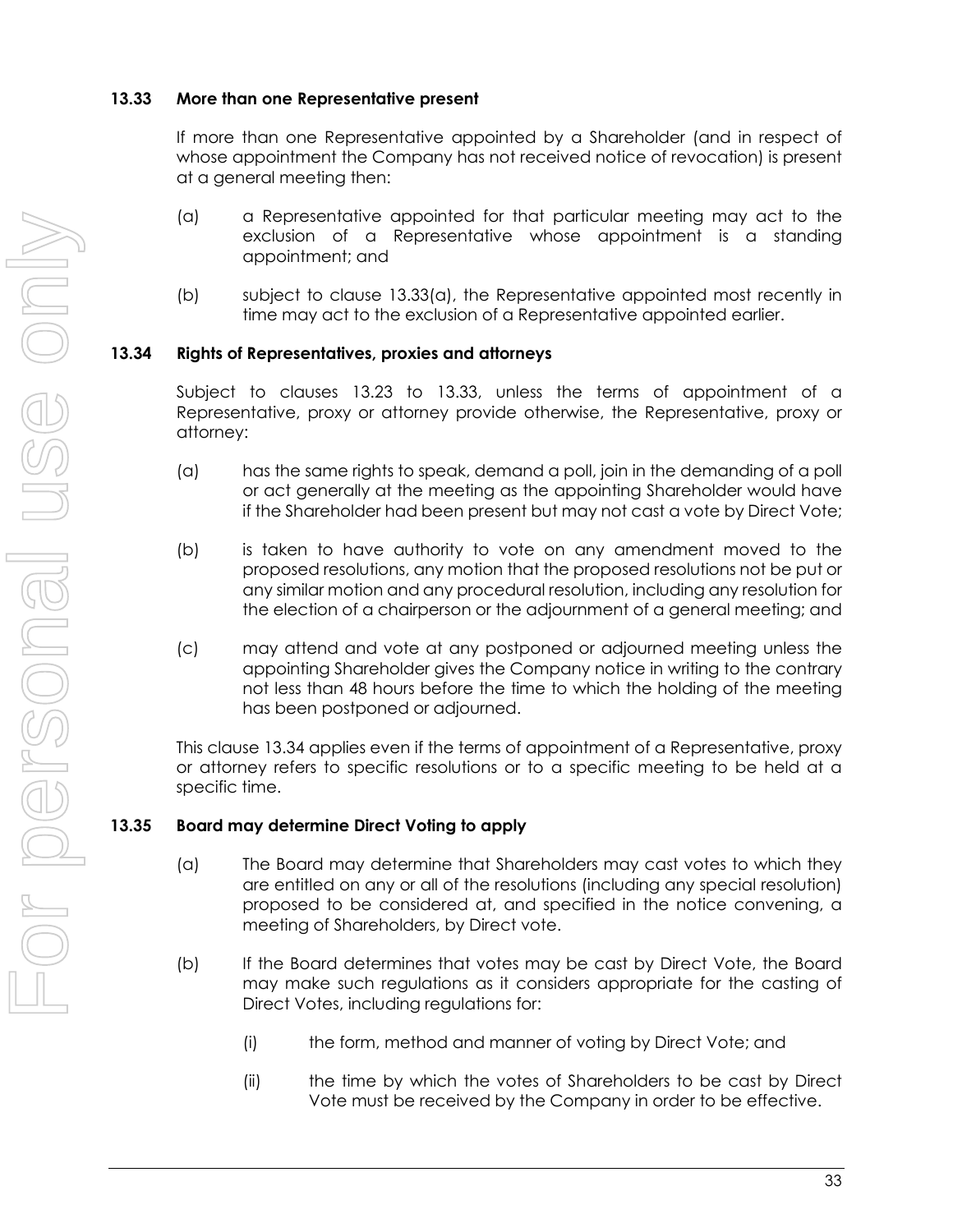(c) If the Board determines to allow voting by Direct Vote on a resolution at a meeting, the notice of meeting must inform shareholders of their right to vote by direct vote in respect of that resolution.

### **13.36 Direct Voting instrument – form, signature and deposit**

- (a) If sent by post or fax, a Direct Vote must be signed by the Shareholder or properly authorised attorney or, if the Shareholder is a company, either under seal or by a duly authorised officer, attorney or representative.
- (b) If sent by electronic transmission, a Direct Vote is taken to have been signed if it has been signed or authorised by the Shareholder in the manner approved by the Board or specified in the notice of meeting.
- (c) At least 48 hours before the time for holding the relevant meeting, an adjourned meeting or a poll at which a person proposes to vote, the Company must receive at its registered office or such other place as specified for that purpose in the notice of meeting, or be transmitted to a facsimile number or electronic address specified for that purpose in the notice of meeting:
	- (i) the Direct Vote; and
	- (ii) if relevant, any authority or power under which the Direct Vote was signed or a certified copy of that power or authority if not already lodged with the Company.
- (d) A notice of intention of voting is valid if it contains the following information:
	- (i) the Shareholder's name and address and any applicable identifying notations such as the holder identification number or similar approved by the Board or specified in the notice of meeting; and
	- (ii) the Shareholder's voting intention on any or all of the resolutions to be put before the meeting.

### **13.37 Voting Forms**

- (a) If a single voting form contains instructions for both a Direct Vote and appointment of a proxy, the Shareholder will be understood not to have appointed a proxy by exercising their right to Direct Vote pursuant to that voting form. The authority of any proxy will be revoked and only the Direct Votes will be counted.
- (b) If a single voting form is received and neither the direct voting box nor the appointment of proxy box is selected, the Shareholder will be taken to have appointed the person named in the form as proxy and if no person is named, the chair of the meeting as proxy.
- (c) The Shareholder may include in their voting form the number of shares to be voted on any resolution by inserting the percentage or number of shares. Otherwise the instructions apply to all Shares held by the Shareholder.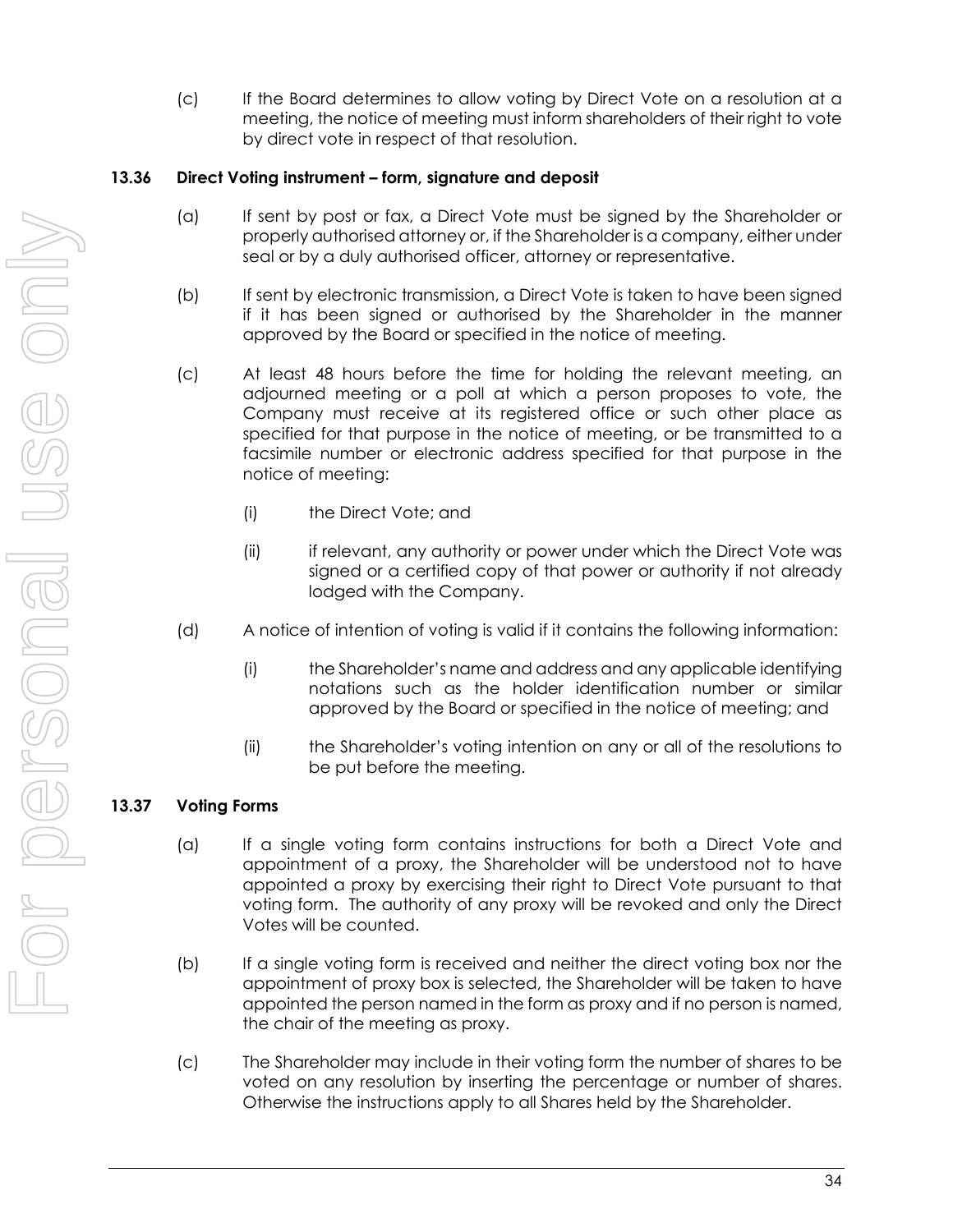(d) If more than one joint holder votes on a resolution, only the vote of the joint holder whose name appears first in the register of members is counted.

### **13.38 Direct Votes count on a poll**

- (a) Direct Votes are not counted if a resolution is decided on a show of hands.
- (b) Subject to clauses [13.39](#page-42-0) and [13.40,](#page-43-0) if a poll is held on a resolution a vote cast by Direct Vote by a Shareholder entitled to vote on the resolution is taken to have been cast on the poll as if the Shareholder had cast the vote in the poll at the meeting.
- (c) Direct Votes abstained will not be counted in computing the required majority on a poll.
- (d) If the Direct Votes lodged (together with the proxies received) could result in a different outcome from a vote on a show of hands, the Chair of the meeting should call for a poll.
- (e) A Direct Vote received by the Company on a resolution which is amended is taken to be a Direct Vote on that resolution as amended, unless the Chair of the meeting determines that this is not appropriate.
- (f) Receipt of a Direct Vote from a Shareholder has the effect of revoking (or, in the case of a standing appointment, suspending) the appointment of a proxy, attorney or representative made by the shareholder under an instrument received by the Company before the Direct Vote was received.

### <span id="page-42-0"></span>**13.39 Withdrawal of a Direct Vote**

A Direct Vote:

- (a) may be withdrawn by the Shareholder by notice in writing received by the Company before the commencement of the meeting (or in the case of an adjournment, the resumption of the meeting;
- (b) is automatically withdrawn if:
	- (i) the Shareholder attends the meeting in person and registers to vote at the meeting (including in the case of a body corporate, by representative);
	- (ii) the Company receives from the Shareholder a further Direct Vote or Direct Votes (in which case the most recent Direct Vote is, subject to the rules in clause [13.35](#page-40-3) t[o 13.40,](#page-43-0) counted in lieu of the prior Direct Vote;
	- (iii) the Company receives, after the Direct Vote, an instrument under which a representative, proxy or attorney is appointed to act for the Shareholder at the meeting in accordance with clause [13.24](#page-37-1) and [13.32.](#page-39-1)

A Direct Vote withdrawn under this clause [13.39](#page-42-0) is not counted.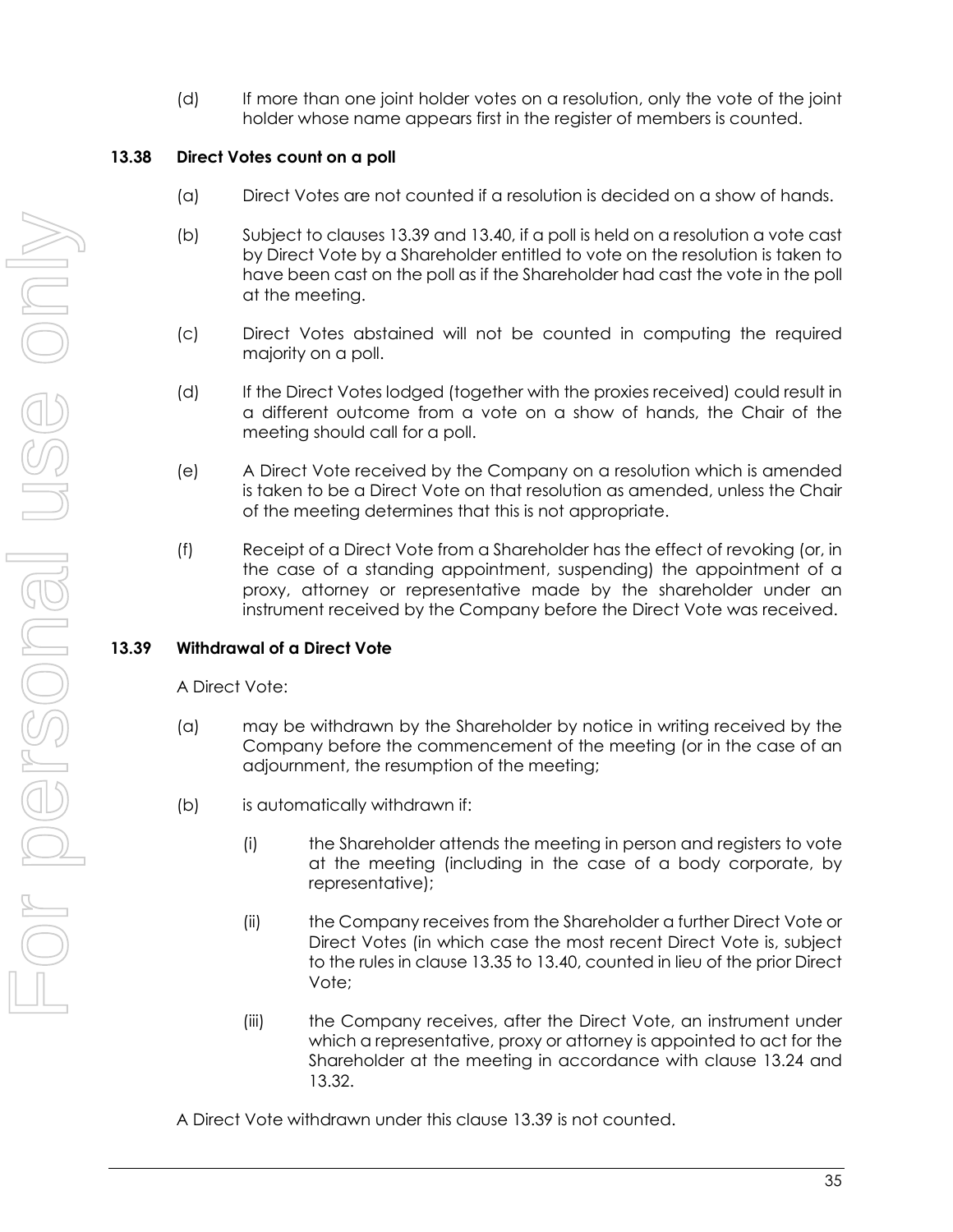#### <span id="page-43-0"></span>**13.40 Validity of Direct Vote**

- (a) A Direct Vote received by the Company is valid even if, before the meeting, the Shareholder:
	- (i) dies or becomes mentally incapacitated;
	- (ii) becomes bankrupt or an insolvent under administration or is wound up;
	- (iii) transfers the Shares in respect of which the Direct vote was given;
	- (iv) where the Direct Vote is given on behalf of the Shareholder by an attorney, revokes the appointment of the attorney or the authority under which the appointment was made by a third party,

unless the Company has received written notice of the matter before the commencement or resumption of the meeting.

(b) A decision by the Chair of the meeting as to whether a Direct Vote is valid is conclusive.

#### **14. USE OF TECHNOLOGY AT GENERAL MEETINGS**

#### **14.1 Use of technology**

- (a) To the extent permitted under the Corporations Act, Listing Rules and any other applicable law, a general meeting may be convened using virtual technology only, or at two or more venues, provided that the form of technology used provides all shareholders entitled to attend the meeting, as a whole, a reasonable opportunity to participate in the meeting without being physically present in the same place.
- (b) The provisions of this Constitution relating to general meetings apply, so far as they can and with any necessary changes to ensure compliance with the Corporations Act, Listing Rules and any other applicable law, to general meetings held using that technology.
- (c) Where a general meeting is held using virtual technology only or at two or more venues using any form of technology:
	- (i) a Shareholder participating in the meeting is taken to be present in person at the meeting;
	- (ii) any documents required or permitted to be tabled at the meeting will be taken to have been tabled at the meeting if the document is given, or made available, to the persons entitled to attend the meeting (whether physically or using technology) before or during the meeting; and
	- (iii) the meeting is taken to be held at the physical venue set out in the notice of meeting, or at the registered office of the Company if the meeting is held using virtual technology only.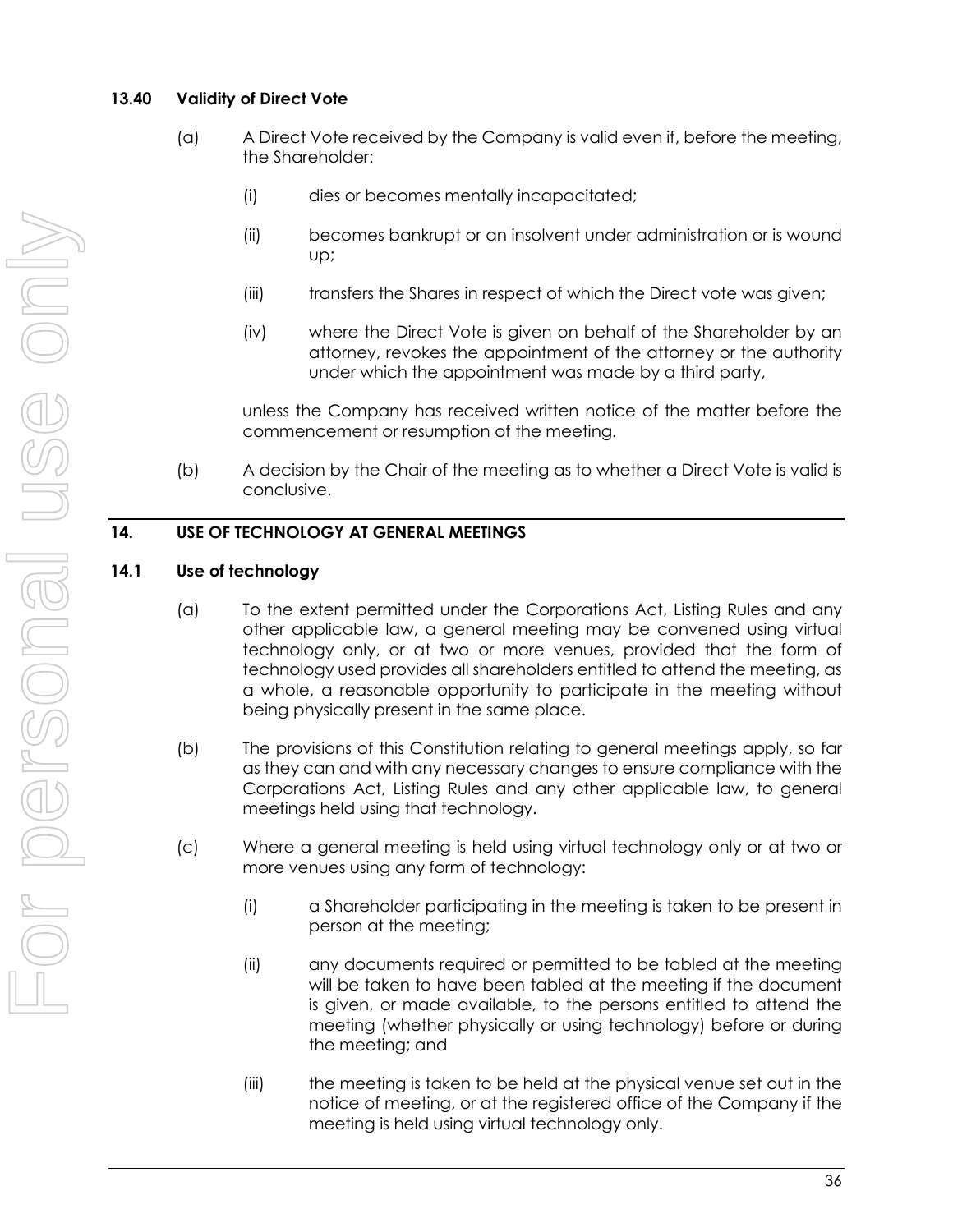#### **14.2 Communication of meeting documents**

To the extent permitted under the Corporations Act, Listing Rules and any other applicable law, any document that is required or permitted to be given to a Shareholder that relates to a Shareholders' meeting (including, but not limited to, the notice of meeting) may be distributed:

- (a) by means of electronic communication; or
- (b) by giving the Shareholder (by means of an electronic communication or otherwise) sufficient information to allow the person to access the document electronically,

in accordance with the Corporations Act.

#### **15. THE DIRECTORS**

#### **15.1 Number of Directors**

The Company shall at all times have at least 3 Directors. The number of Directors shall not exceed 9. Subject to the Corporations Act, the Company may, by ordinary resolution, increase or reduce the number of Directors and may also determine in what rotation the increased or reduced number is to go out of office. Subject to any resolution of the Company determining the maximum and minimum numbers of Directors, the Directors may from time to time determine the respective number of Executive and non-executive Directors.

#### <span id="page-44-0"></span>**15.2 Rotation of Directors**

Subject to clause [19.4,](#page-54-0) at the Company's annual general meeting in every year, onethird of the Directors for the time being, or, if their number is not a multiple of 3, then the number nearest one-third (rounded upwards in case of doubt), shall retire from office, provided always that no Director except a Managing Director shall hold office for a period in excess of 3 years, or until the third annual general meeting following his or her appointment, whichever is the longer, without submitting himself for reelection. The Directors to retire at an annual general meeting are those who have been longest in office since their last election, but, as between persons who became Directors on the same day, those to retire shall (unless they otherwise agree among themselves) be determined by drawing lots. A retiring Director is eligible for reelection. An election of Directors shall take place each year.

In determining the number of Directors to retire, no account is to be taken of:

- (a) a Director who only holds office until the next annual general meeting pursuant to clause [15.4;](#page-45-0) and/ or
- (b) a Managing Director,

each of whom are exempt from retirement by rotation. However, if more than one Managing Director has been appointed by the Directors, only one of them (nominated by the Directors) is entitled to be excluded from any determination of the number of Directors to retire and/or retirement by rotation.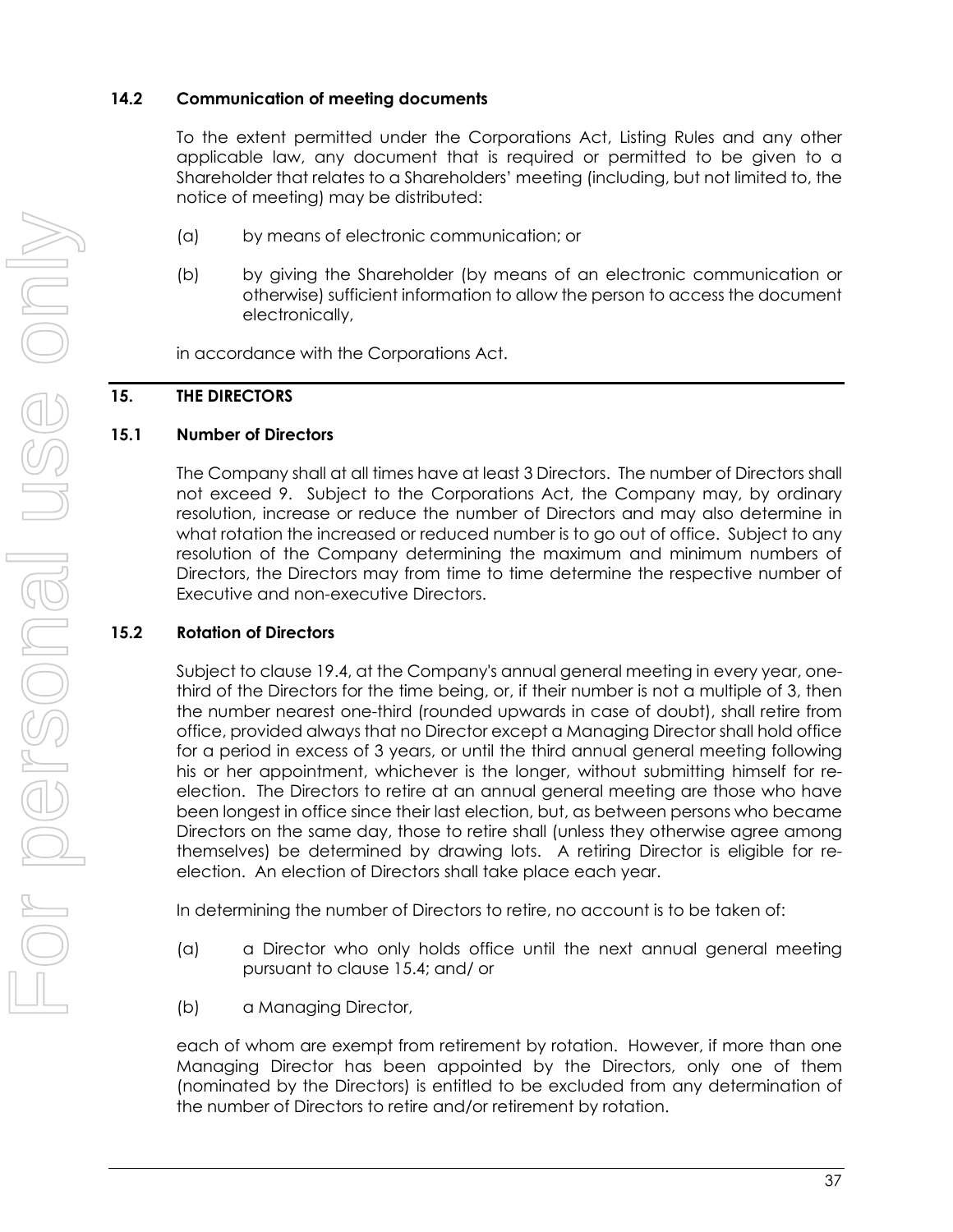### **15.3 Election of Directors**

Subject to the provisions of this Constitution, the Company may elect a person as a Director by resolution passed in general meeting. A Director elected at a general meeting is taken to have been elected with effect immediately after the end of that general meeting unless the resolution by which the Director was appointed or elected specifies a different time. No person other than a Director seeking re-election shall be eligible for election to the office of Director at any general meeting unless the person or some Shareholder intending to propose his or her nomination has, at least 30 Business Days before the meeting, left at the Registered Office a notice in writing duly signed by the nominee giving his or her consent to the nomination and signifying his or her candidature for the office or the intention of the Shareholder to propose the person. Notice of every candidature for election as a Director shall be given to each Shareholder with or as part of the notice of the meeting at which the election is to take place. The Company shall observe the requirements of the Corporations Act with respect to the election of Directors. If the number of nominations exceeds the vacancies available having regard to clause15.1, the order in which the candidates shall be put up for election shall be determined by the drawing of lots supervised by the Directors and once sufficient candidates have been elected to fill up the vacancies available, the remaining candidates shall be deemed defeated without the need for votes to be taken on their election.

### <span id="page-45-0"></span>**15.4 Additional Directors**

The Directors may at any time appoint a person to be a Director, either to fill a casual vacancy or as an addition to the existing Directors, but so that the total number of Directors does not at any time exceed the maximum number specified by this Constitution. Any Director, other than a Managing Director, so appointed holds office only until the next following annual general meeting and is then eligible for re-election but shall not be taken into account in determining the Directors who are to retire by rotation (if any) at that meeting. However, if there is more than one Managing Director, only one of them (nominated by the Directors) is entitled not to be subject to re-election under this clause [15.4.](#page-45-0)

### <span id="page-45-1"></span>**15.5 Removal of Director**

The Company may by resolution remove any Director before the expiration of his period of office, and may by resolution appoint another person in his place. The person so appointed is subject to retirement at the same time as if he had become a Director on the day on which the Director in whose place he is appointed was last elected a Director.

### **15.6 Vacation of Office**

The office of Director shall automatically become vacant if the Director:

- (a) ceases to be a Director by virtue of section 203D or any other provision of the Corporations Act;
- (b) becomes bankrupt or insolvent or makes any arrangement or composition with his creditors generally;
- (c) becomes prohibited from being a Director by reason of any order made under the Corporations Act;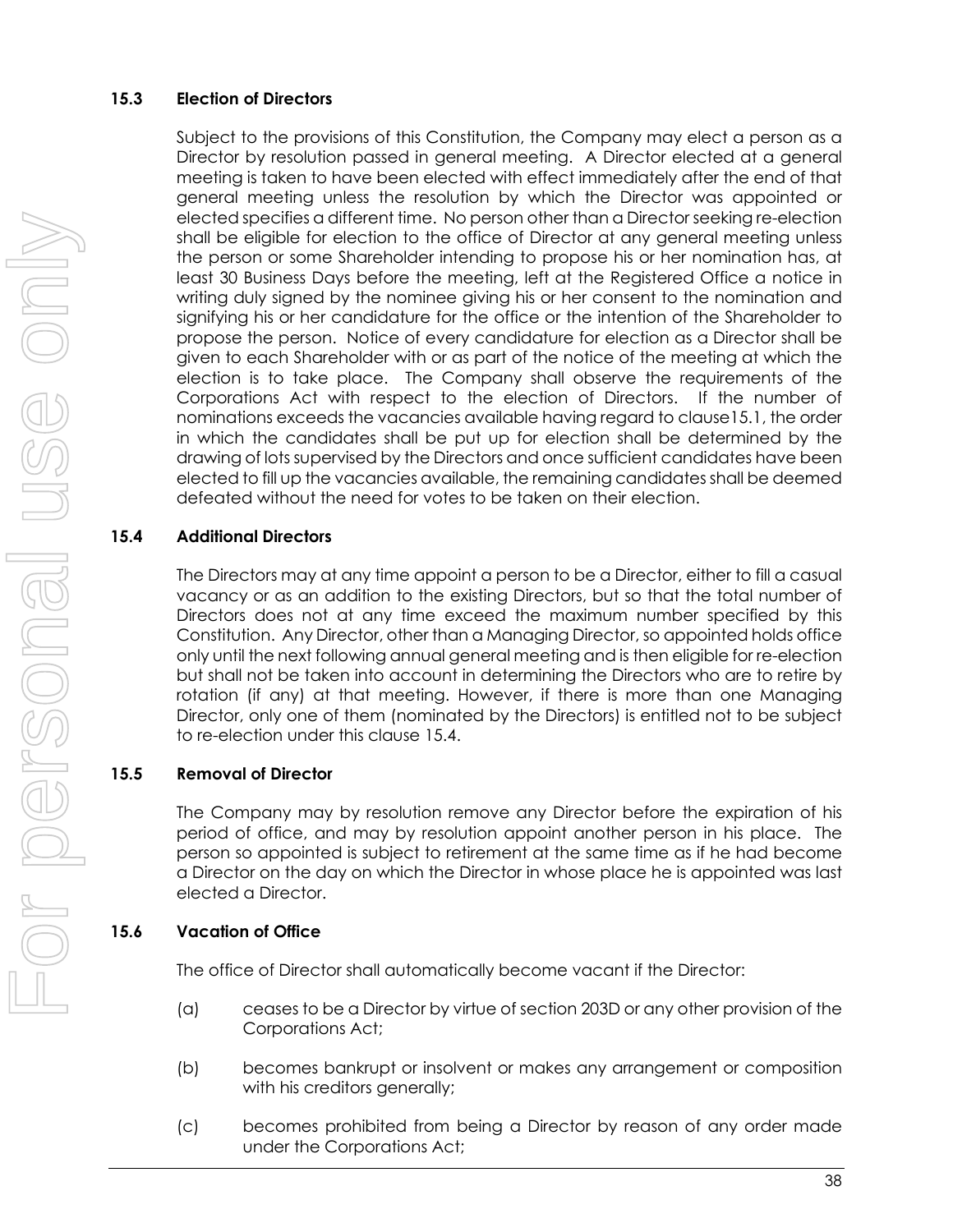- (d) becomes of unsound mind or a person whose person or estate is liable to be dealt with in any way under the law relating to mental health;
- (e) resigns his or her office by notice in writing to the Company;
- (f) is removed from office under clause [15.5;](#page-45-1) or
- (g) is absent for more than 6 months, without permission of the Directors, from meetings of the Directors held during that period.

#### <span id="page-46-1"></span>**15.7 Remuneration**

The Directors shall be paid out of the funds of the Company, by way of remuneration for their services as Directors. The remuneration of the Managing Director and executive Directors shall be determined by the Directors. Subject to clause [15.8](#page-46-0) below, the total aggregate fixed sum per annum to be paid to the non-executive Directors from time to time will not exceed the sum determined by the Shareholders in general meeting and the total aggregate fixed sum will be divided between the non-executive Directors as the Directors shall determine and, in default of agreement between them, then in equal shares. No non-executive Director shall be paid as part or whole of his remuneration a commission on or a percentage of profits or a commission or a percentage of operating revenue, and no executive Director shall be paid as whole or part of his remuneration a commission on or percentage of operating revenue. The remuneration of a Director shall be deemed to accrue from day to day. Remuneration under this clause [15.7](#page-46-1) may be provided in such manner that the Directors decide (including by way of contribution to a superannuation fund on behalf of the Director) and if any part of the fees of any Director is to be provided other than in cash the Directors may determine the manner in which the non-cash component of the fees is to be valued.

#### <span id="page-46-0"></span>**15.8 Initial Fees to Non-Executive Directors**

The total aggregate fixed sum per annum to be paid to non-executive Directors in accordance with clause [15.7](#page-46-1) shall initially be no more than \$500,000 and may be varied by ordinary resolution of the Shareholders in general meeting.

#### **15.9 Expenses**

The Directors shall be entitled to be paid reasonable travelling, accommodation and other expenses incurred by them respectively in or about the performance of their duties as Directors. If any of the Directors being willing are called upon to perform extra services or make any special exertions on behalf of the Company or its business, the Directors may remunerate this Director in accordance with such services or exertions, and this remuneration may be either in addition to or in substitution for his or her share in the remuneration provided for by clause [15.7.](#page-46-1)

#### **15.10 No Share Qualification**

A Director is not required to hold any Shares.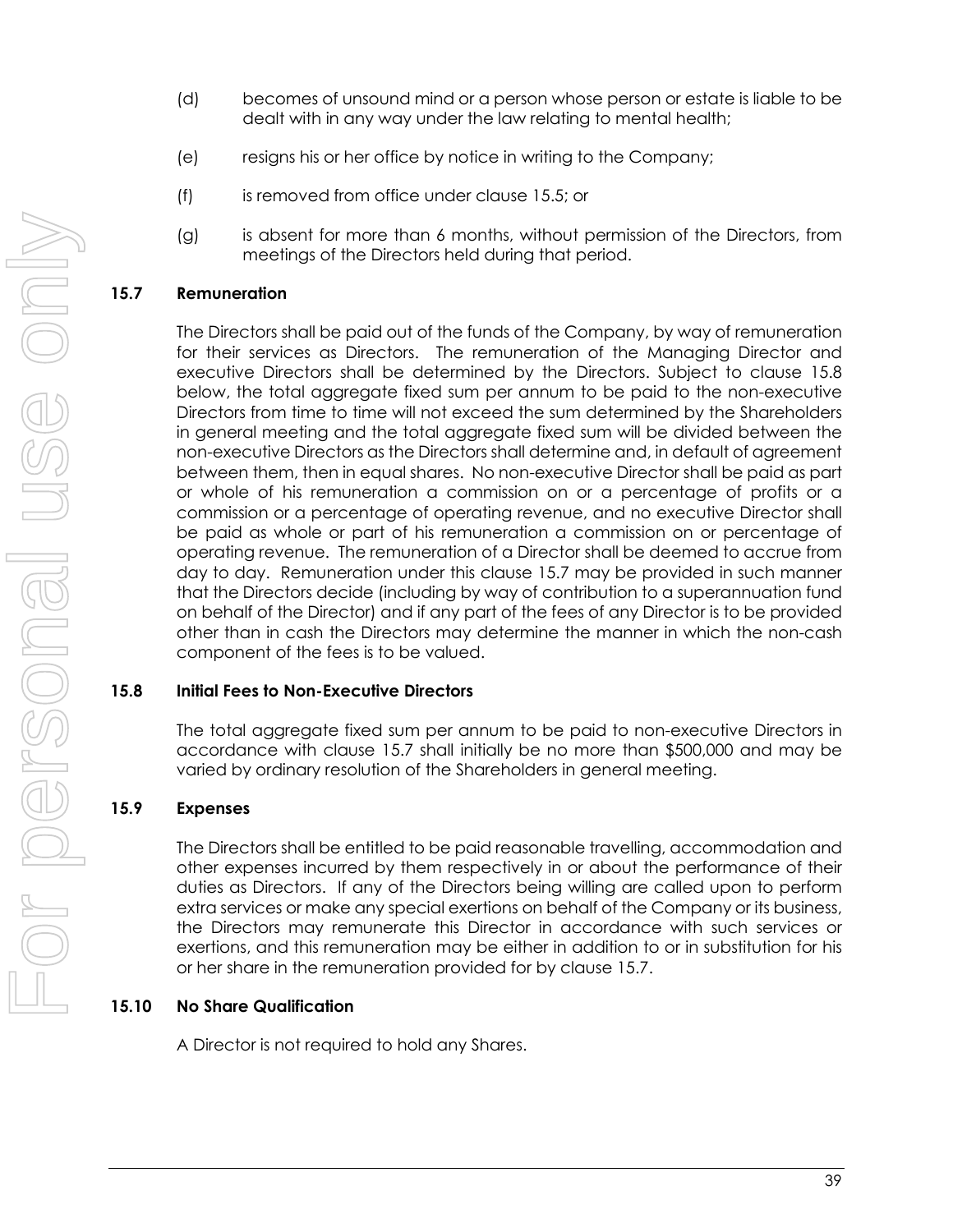### **16. POWERS AND DUTIES OF DIRECTORS**

#### <span id="page-47-0"></span>**16.1 Management of the Company**

Subject to the Corporations Act and the Listing Rules and to any other provision of this Constitution, the business of the Company shall be managed by the Directors, who may pay all expenses incurred in promoting and forming the Company, and may exercise all such powers of the Company as are not, by the Corporations Act or the Listing Rules or by this Constitution, required to be exercised by the Company in general meeting.

### **16.2 Borrowings**

Without limiting the generality of clause [16.1,](#page-47-0) the Directors may at any time:

- (a) exercise all powers of the Company to borrow money, to charge any property or business of the Company or all or any of its uncalled capital and to issue debentures or give any other security for a debt, liability or obligation of the Company or of any other person;
- (b) sell or otherwise dispose of the whole or any part of the assets, undertakings and other properties of the Company or any that may be acquired on such terms and conditions as they may deem advisable, but:
	- (i) if the Company is listed on ASX, the Company shall comply with the Listing Rules which relate to the sale or disposal of a company's assets, undertakings or other properties; and
	- (ii) on the sale or disposition of the Company's main undertaking or on the liquidation of the Company, no commission or fee shall be paid to any Director or Directors or to any liquidator of the Company unless it shall have been ratified by the Company in general meeting, with prior notification of the amount of such proposed payments having been given to all Shareholders at least 7 days prior to the meeting at which any such payment is to be considered; and
- (c) take any action necessary or desirable to enable the Company to comply with the Listing Rules.

## **16.3 Attorneys**

The Directors may, by power of attorney, appoint any person or persons to be the attorney or attorneys of the Company for the purposes, with the powers, authorities and discretions (being powers, authorities and discretions vested in or exercisable by the Directors), for the period and subject to the conditions as they think fit. This power of attorney may contain provisions for the protection and convenience of persons dealing with the attorney as the Directors may determine and may also authorise the attorney to delegate all or any of the powers, authorities and discretions vested in the person.

## **16.4 Cheques, etc.**

All cheques, promissory notes, bankers drafts, bills of exchange, electronic transfers and other negotiable instruments, and all receipts for money paid to the Company,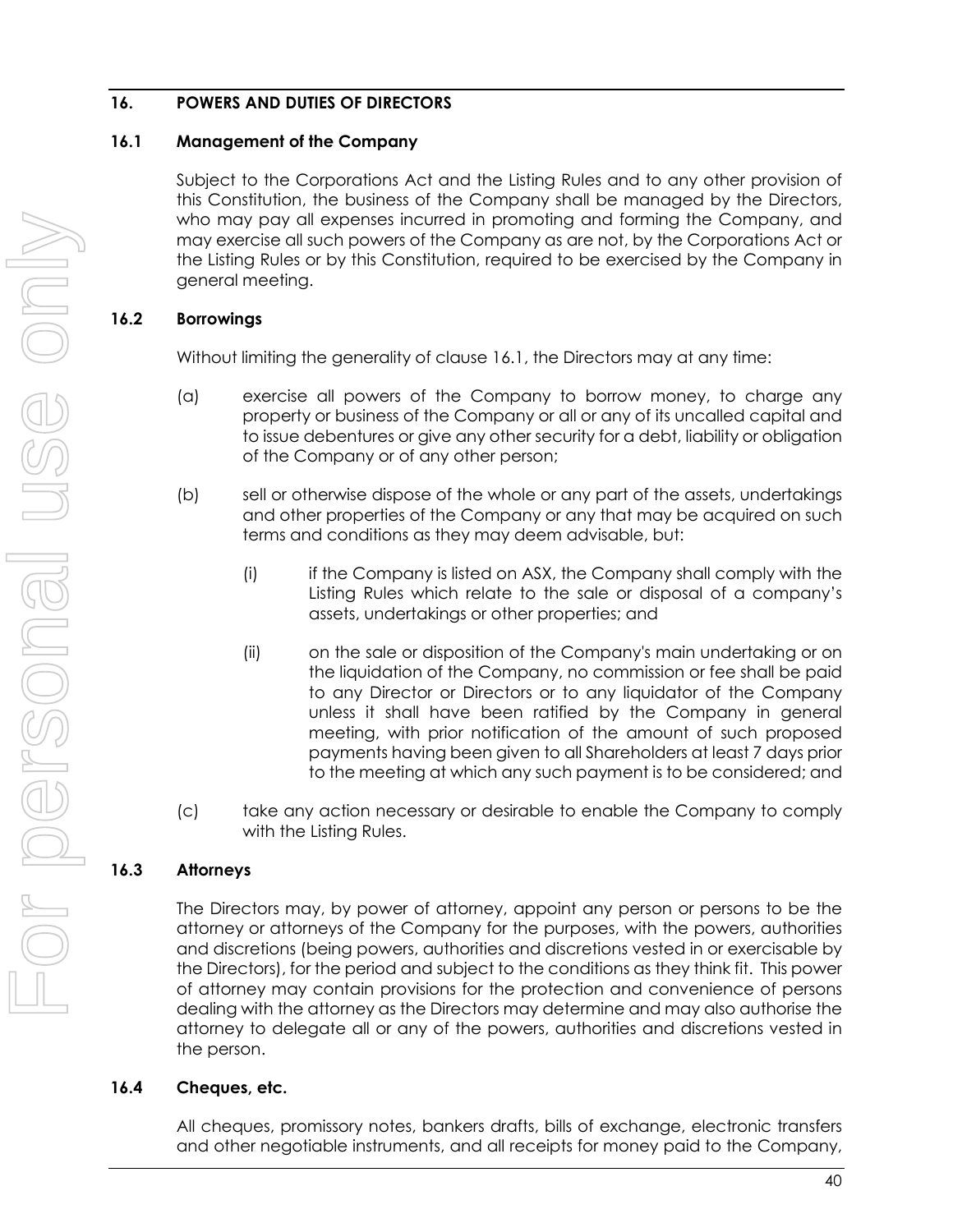shall be signed, drawn, accepted, endorsed or otherwise executed, as the case may be, by any two Directors or any Director and Secretary or in any other manner as the Directors determine.

#### **16.5 Retirement Benefits for Directors**

The Directors may at any time, subject to the Listing Rules, adopt any scheme or plan which they consider to be in the interests of the Company and which is designed to provide retiring or superannuation benefits for both present and future non-executive Directors, and they may from time to time vary this scheme or plan. Any scheme or plan may be effected by agreements entered into by the Company with individual Directors, or by the establishment of a separate trust or fund, or in any other manner the Directors consider proper. The Directors may attach any terms and conditions to any entitlement under any such scheme or plan that they think fit, including, without limitation, a minimum period of service by a Director before the accrual of any entitlement and the acceptance by the Directors of a prescribed retiring age. No scheme or plan shall operate to confer upon any Director or on any of the dependants of any Director any benefits exceeding those contemplated in section 200F of the Corporations Act or the Listing Rules, except with the approval of the Company in general meeting.

### **16.6 Securities to Directors or Shareholders**

If a Director acting solely in the capacity of Director of the Company shall become personally liable for the payment of any sum primarily due by the Company, the Directors may create any mortgage, charge or security over or affecting the whole or any part of the assets of the Company by way of indemnity to secure the persons or person so becoming liable from any loss in respect of such liability.

### <span id="page-48-0"></span>**17. PROCEEDINGS OF DIRECTORS**

### **17.1 Convening a Meeting**

A Director may at any time, and a Secretary shall, whenever requested to do so by one or more Directors, convene a meeting of the Directors, but not less than 24 hours' notice of every such meeting shall be given to each Director, and to each Alternate Director, either by personal telephone contact or in writing (including by electronic communication) by the convenor of the meeting. The Directors may by unanimous resolution agree to shorter notice. An accidental omission to send a notice of a meeting of Directors to any Director or the non-receipt of such a notice by any Director does not invalidate the proceedings, or any resolution passed, at the meeting.

### **17.2 Procedure at Meetings**

The Directors may meet together for the despatch of business and adjourn and, subject to this clause [17,](#page-48-0) otherwise regulate the meetings as they think fit.

### **17.3 Quorum**

No business shall be transacted at any meeting of Directors unless a quorum is present, comprising two Directors present in person, or by instantaneous communication device, notwithstanding that less than two Directors may be permitted to vote on any particular resolution or resolutions at that meeting for any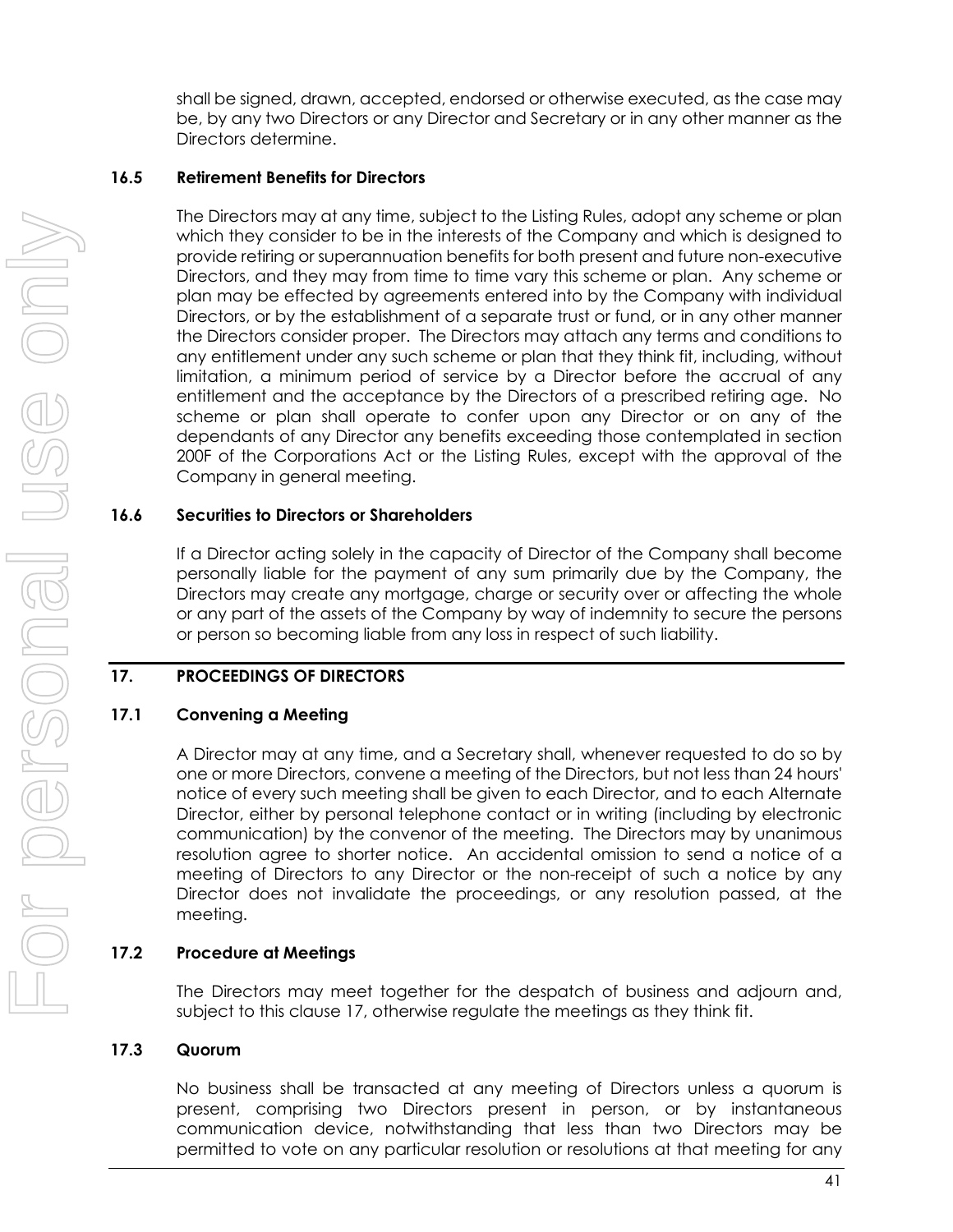reason whatsoever. Where a quorum cannot be established for the consideration of a particular matter at a meeting of Directors, one or more of the Directors may call a general meeting of the Company to deal with the matter. In determining whether a quorum is present, each individual participating as a Director or as an Alternate Director for another Director is to be counted except that an individual participating in more than one capacity is to be counted only once.

### **17.4 Secretary May Attend and Be Heard**

The Secretary is entitled to attend any meeting of Directors and is entitled to be heard on any matter dealt with at any meeting of Directors.

### **17.5 Majority Decisions**

Questions arising at any meeting of Directors shall be decided by a majority of votes. A resolution passed by a majority of Directors shall for all purposes be deemed a determination of "the Directors". An Alternate Director has one vote for each Director for whom he or she is an alternate. If an Alternate Director is also a Director, he or she also has a vote as a Director.

### **17.6 Casting Votes**

In the case of an equality of votes, the chairperson of the meeting shall have a second or casting vote, but the chairperson shall have no casting vote where only 2 Directors are competent to vote on the question.

### **17.7 Alternate Directors**

A Director may, with the approval of a majority of the other Directors, appoint any person to be an alternate Director in his or her place during any period as he or she thinks fit, and the following provisions shall apply with respect to any Alternate Director:

- (a) he or she is entitled to notice of meetings of the Directors and, if his or her appointor Director is not present at such a meeting, he or she is entitled to attend and vote in the place of the absent Director;
- (b) he or she may exercise any powers that his or her appointor Director may exercise (except the power to appoint an Alternate Director), and the exercise of any such power by the alternate Director shall be deemed to be the exercise of the power by his or her appointor Director;
- (c) he or she is subject to the provisions of this Constitution which apply to Directors, except that Alternate Directors are not entitled in that capacity to any remuneration from the Company (but Alternate Directors are entitled to reasonable travelling, accommodation and other expenses as the Alternate Director may properly incur in travelling to, attending and returning from meetings of Directors or meetings of a committees by the Directors of which the appointor is not present);
- (d) he or she is not required to hold any Shares;
- (e) his or her appointment may be terminated at any time by his or her appointor Director notwithstanding that the period of the appointment of the alternate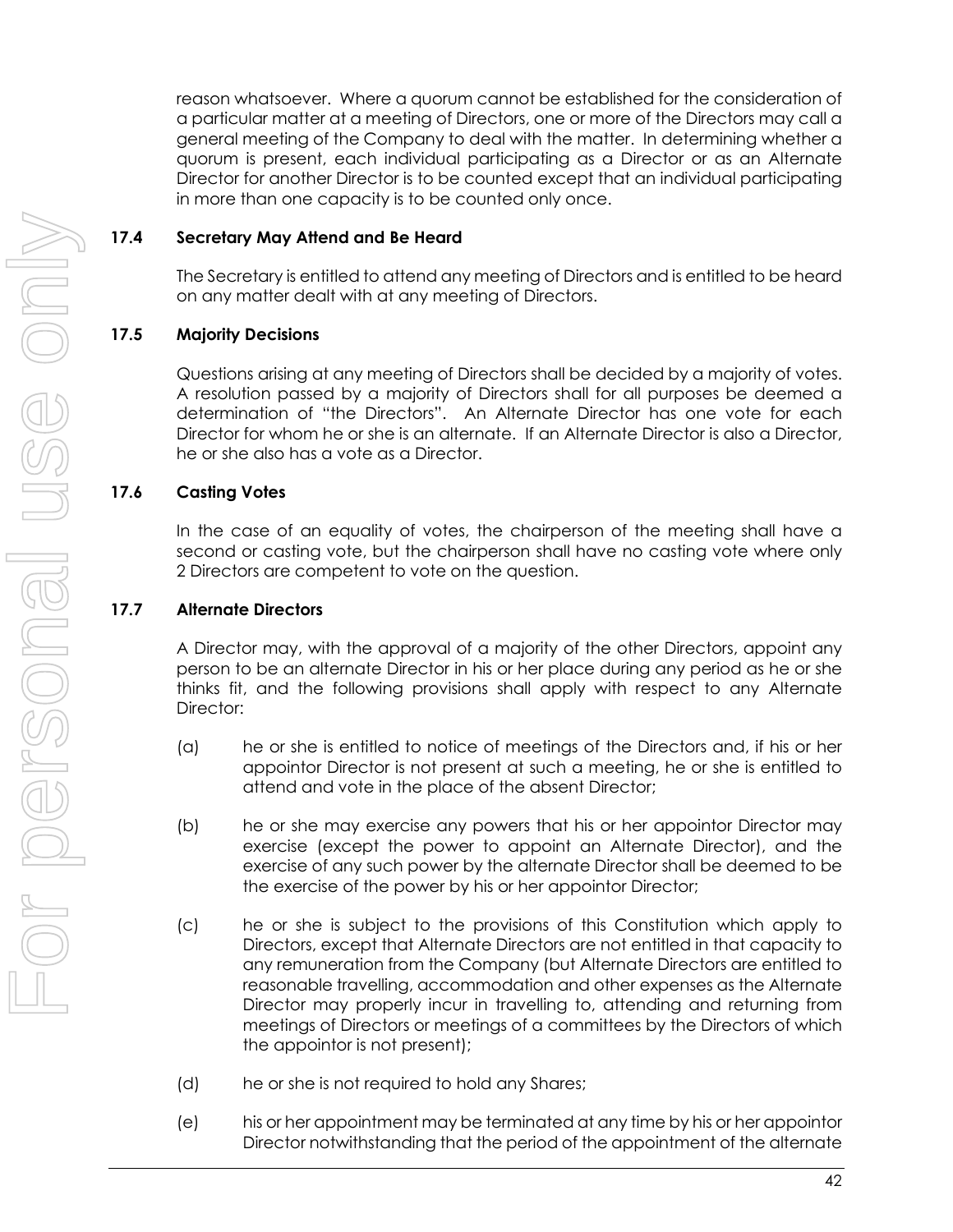Director has not expired, and the appointment shall terminate in any event if his or her appointor Director vacates office as a Director;

- (f) the appointment, or the termination of an appointment, of an alternate Director shall be effected by a written notice signed by the Director who made the appointment given to the Company; and
- (g) is, whilst acting as an Alternate Director, an officer of the Company and not the agent of the appointor and is responsible to the exclusion of the appointor for the Alternate Director's own acts and defaults.

### **17.8 Continuing Directors May Act**

In the event of a vacancy or vacancies in the office of a Director, the remaining Directors may act but, if the number of remaining Directors is not sufficient to constitute a quorum at a meeting of Directors, they may act only for the purposes of appointing a Director or Directors, or in order to convene a general meeting of the Company.

#### **17.9 Chairperson**

The Directors shall elect from their number a chairperson of their meetings and may determine the period for which he or she is to hold office. Where a Directors' meeting is held and a chairperson has not been elected or is not present at the meeting within 10 minutes after the time appointed for the meeting to begin, the Directors present shall elect one of their number to be the acting chairperson of the meeting. The Directors may elect a Director as deputy chairperson to act as chairperson in the chairperson's absence.

### <span id="page-50-0"></span>**17.10 Committees**

The Directors may delegate any of their powers to a committee or committees consisting of such of their number as they think fit. The Directors may at any time revoke any such delegation of power. A committee to which any powers have been so delegated shall exercise the powers delegated in accordance with any directions of the Directors, and a power so exercised shall be deemed to have been exercised by the Directors. The members of such a committee may elect one of their number as chairperson of their meetings. Questions arising at a meeting of a committee shall be determined by a majority of votes of the members present and voting. In the case of an equality of votes, the chairperson shall have a casting vote. The provisions of this Constitution applying to meetings and resolutions of Directors apply, so far as they can and with any necessary changes, to meetings and resolutions of a committee of Directors, except to the extent they are contrary to any direction given under this clause [17.10.](#page-50-0)

### **17.11 Written Resolutions**

A resolution in writing signed by all the Directors for the time being (or their respective alternate Directors), except those Directors (or their alternates) who expressly indicate their abstention in writing to the Company and those who would not be permitted, by virtue of section 195 of the Corporations Act to vote, shall be as valid and effectual as if it had been passed at a meeting of the Directors duly convened and held. This resolution may consist of several documents in like form, each signed by one or more Directors. Copies of the documents to be signed under this clause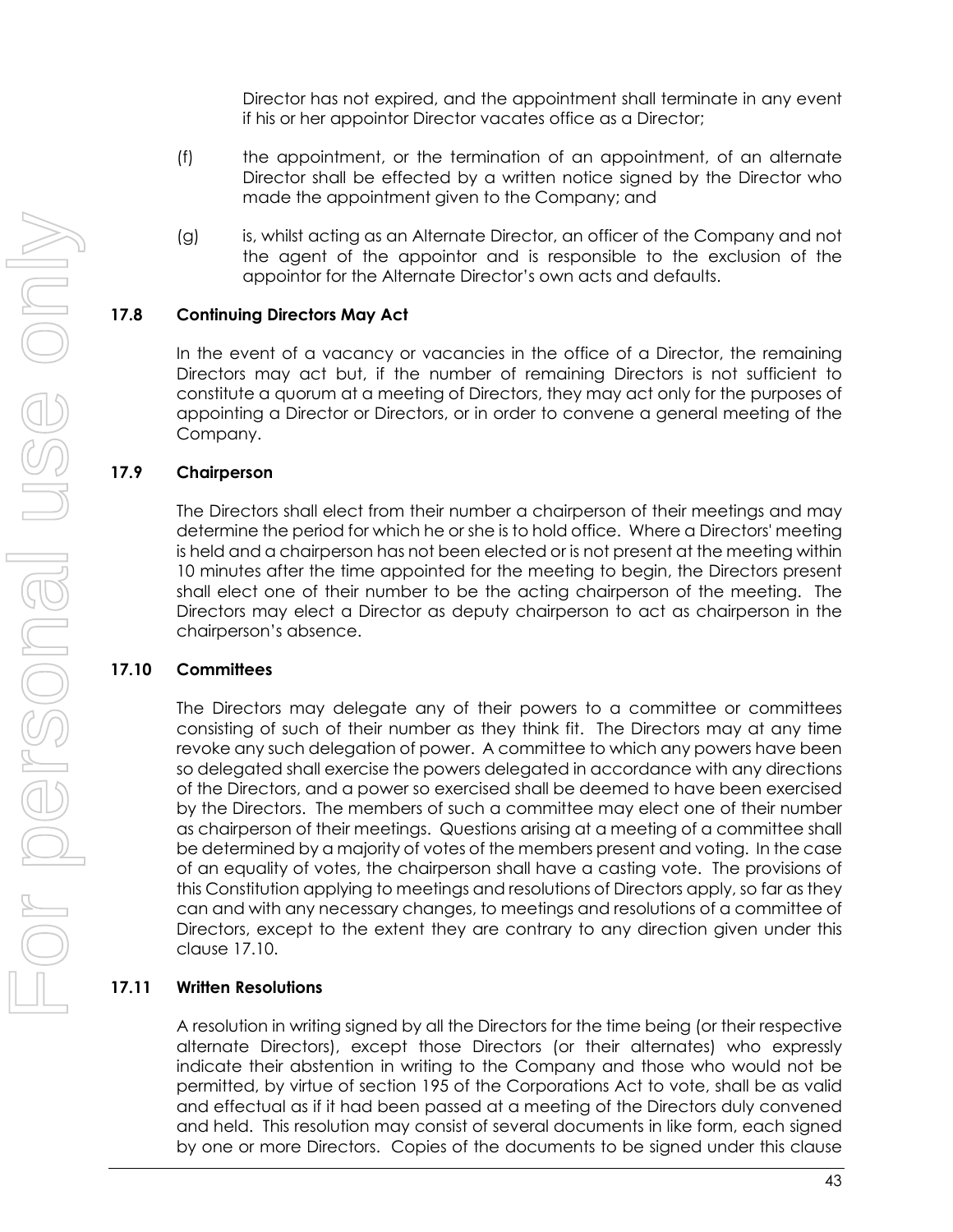must be sent to every Director who is entitled to vote on the resolution. The resolution is taken to have been passed when the last Director signs the relevant documents. A facsimile transmission, an email bearing the signature of the Director or an email of the Director addressed to another officer of the Company confirming agreement with the resolution and undertaking to sign the resolution as soon as practicable shall be deemed to be a document in writing signed by the Directors.

### **17.12 Defective Appointment**

All acts done by any meeting of the Directors or of a committee of Directors or by any person acting as a Director are, notwithstanding that it is afterwards discovered that there was some defect in the appointment of a person to be, or to act as, a Director, or that a person so appointed was disqualified, as valid as if the person had been duly appointed and was qualified to be a Director or to be a member of the committee.

### **17.13 Directors May Hold Other Offices**

A Director may hold any other office or place of profit in or in relation to the Company or a related body corporate of the Company (except that of auditor) in conjunction with his or her office of Director and on any terms as to remuneration or otherwise that the Directors shall approve.

### <span id="page-51-0"></span>**17.14 Directors May Hold Shares, etc.**

A Director may be or become a shareholder in or director of or hold any other office or place of profit in or in relation to any other company promoted by the Company or a related body corporate of the Company or in which the Company may be interested, whether as a vendor, shareholder or otherwise.

#### **17.15 Directors Not Accountable for Benefits**

No Director shall be accountable for any benefits received as the holder of any other office or place of profit in or in relation to the Company or any other company referred to in clause [17.14](#page-51-0) or as a shareholder in or director of any such company.

#### **17.16 Disclosure of Interests in Related Matters**

As required by the Corporations Act, a Director must give the Directors notice of any material personal interest in a matter that relates to the affairs of the Company. No Director shall be disqualified by his office from contracting with the Company whether as vendor, purchaser or otherwise, nor shall any such contract or any contract or arrangement entered into by or on behalf of the Company in which any Director shall be in any way interested be avoided or prejudiced on that account, nor shall any Director be liable to account to the Company for any profit arising from any such contract or agreement by reason only of such Director holding that office or of the fiduciary relationship thereby established. A Director who has a material personal interest in a matter that is being considered at a meeting of Directors must not be present while the matter is being considered at the meeting or vote on that matter except where permitted by the Corporations Act. Nothing in this Constitution shall be read or construed so as to place on a Director any restrictions other than those required by the Corporations Act or the Listing Rules.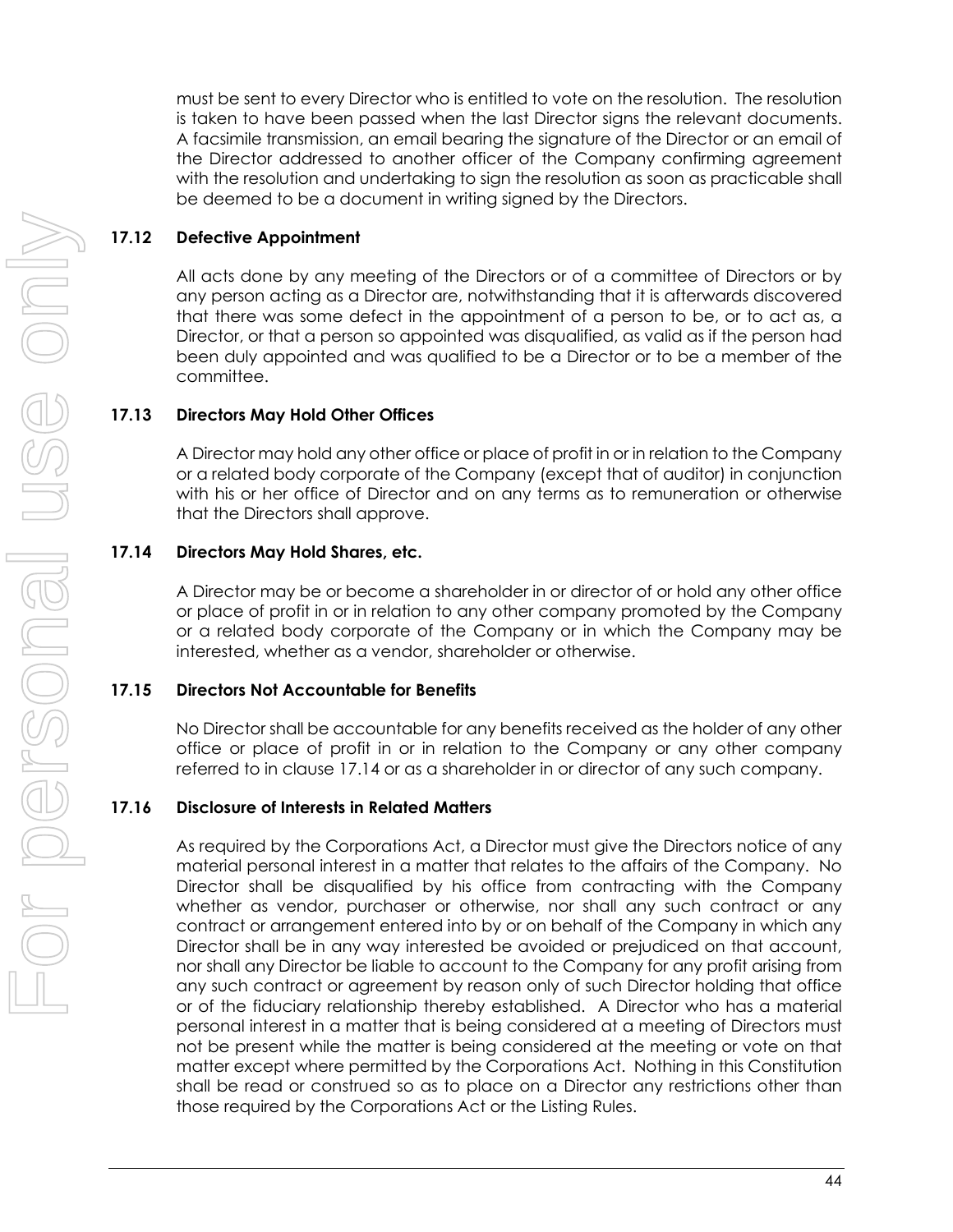### **17.17 Disclosure of Shareholding**

A Director must give to the Company such information about the Shares or other securities in the Company in which the Director has a relevant interest and at the times that the Secretary requires, to enable the Company to comply with any disclosure obligations it has under the Corporations Act or the Listing Rules.

### **17.18 Related Body Corporate Contracts**

A Director shall not be deemed to be interested or to have been at any time interested in any contract or arrangement by reason only that in a case where the contract or arrangement has been or will be made with, for the benefit of, or on behalf of a Related Body Corporate, he or she is a shareholder in that Related Body Corporate.

### **17.19 Voting, Affixation of Seal**

A Director may in all respects act as a Director in relation to any contract or arrangement in which he or she is interested, including, without limiting the generality of the above, in relation to the use of the Company's common seal, but a Director may not vote in relation to any contract or proposed contract or arrangement in which the Director has directly or indirectly a material interest except as permitted by the Corporations Act.

### **17.20 Home Branch to be Advised**

The Directors shall advise the Home Branch without delay of any material contract involving Director's or Directors' interests. The advice shall include at least the following information:

- (a) the names of the parties to the contract;
- (b) the name or names of the Director or Directors who has or have any material interest in the contract;
- (c) particulars of the contract; and
- (d) particulars of the relevant Director's or Directors' interest or interests in that contract.

#### **18. MEETING BY INSTANTANEOUS COMMUNICATION DEVICE**

#### <span id="page-52-0"></span>**18.1 Meetings to be Effectual**

A Director shall be entitled to attend a Directors' meeting by means of an instantaneous communication device rather than in person. In those circumstances, a Director shall still receive all materials and information to be made available for the purposes of the Directors' meeting.

For the purposes of this Constitution, the contemporaneous linking together by instantaneous communication device of a number of consenting Directors not less than the quorum, whether or not any one or more of the Directors is out of Australia, shall be deemed to constitute a Directors' meeting and all the provisions of this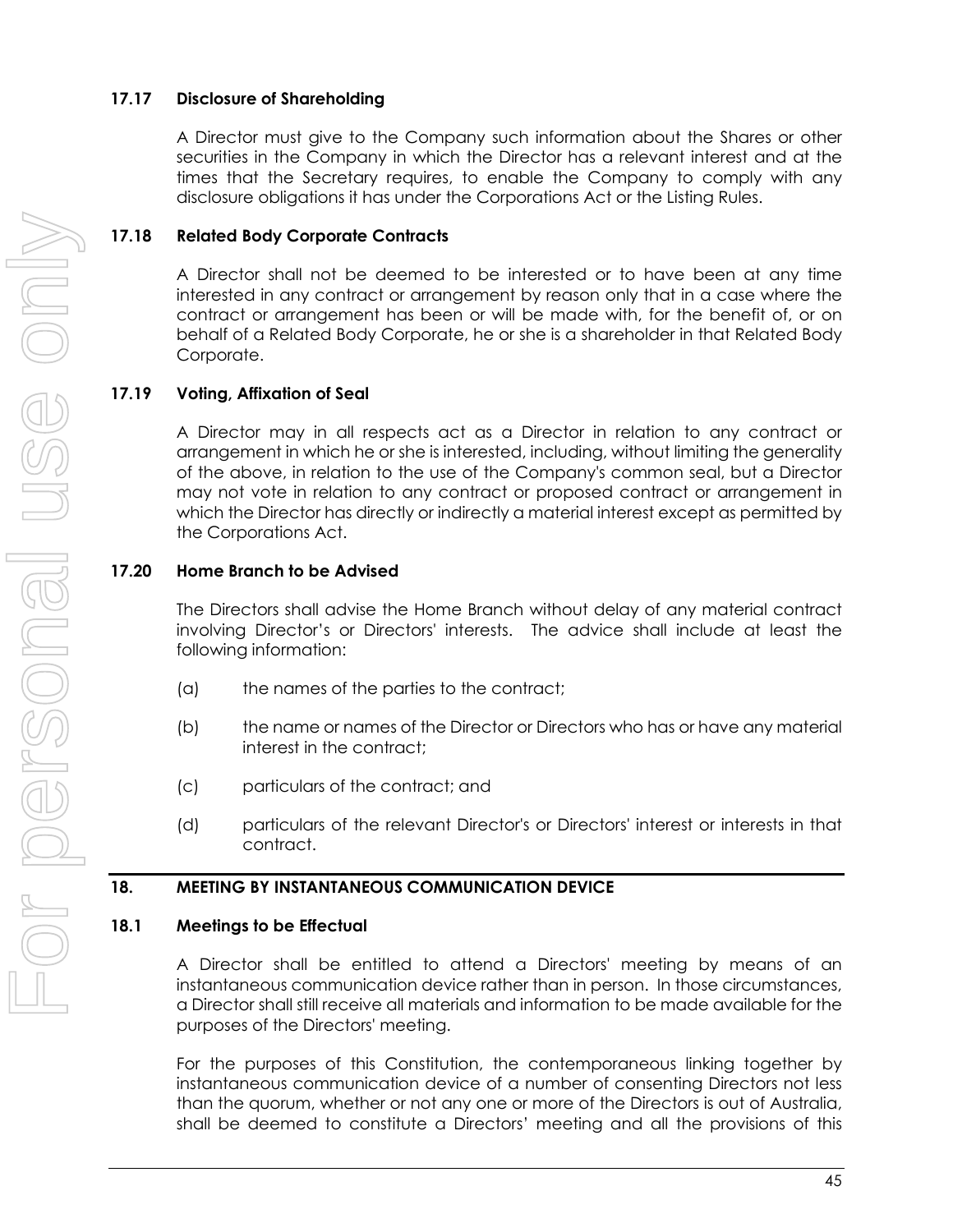Constitution as to the Directors' meetings shall apply to such meetings held by instantaneous communication device so long as the following conditions are met:

- (a) all the directors for the time being entitled to receive notice of the Directors' meeting (including any alternate for any Director) shall be entitled to notice of a meeting by instantaneous communication device for the purposes of such meeting. Notice of any such Directors' meeting shall be given on the instantaneous communication device or in any other manner permitted by this Constitution;
- (b) each of the Directors taking part in the Directors' meeting by instantaneous communication device must be able to hear each of the other Directors taking part at the commencement of the Directors' meeting; and
- (c) at the commencement of the Directors' meeting each Director must acknowledge his or her presence for the purpose of a Directors' meeting of the Company to all the other Directors taking part.

A Directors' meeting held by instantaneous communication device shall be deemed to have been held at the Registered Office.

### **18.2 Procedure at Meetings**

A Director may leave a Directors' meeting held under clause [18.1](#page-52-0) by informing the Chairperson of the Directors' meeting and then disconnecting his instantaneous communication device. Unless this procedure has been followed a Director shall be conclusively presumed to have been present and to have formed part of the quorum at all times during the Directors' meeting by instantaneous communication device.

#### **18.3 Minutes**

A minute of the proceedings at a meeting held under clause [18.1](#page-52-0) shall be sufficient evidence of such proceedings and of the observance of all necessary formalities if certified as a correct minute by the chairperson or the person taking the chair at the meeting under clause [18.1.](#page-52-0)

#### **18.4 Definition**

For the purposes of this Constitution, "**instantaneous communication device**" shall include telephone, television or any other audio or visual device which permits instantaneous communication.

#### **19. MANAGING AND EXECUTIVE DIRECTORS AND SECRETARIES**

#### **19.1 Appointment**

The Directors may from time to time appoint one or more of their number to the office of managing director (**Managing Director**) of the Company or to any other office, (except that of auditor), or employment under the Company, either for a fixed term or at will, but not for life and, subject to the terms of any agreement entered into in a particular case, may revoke any such appointment. A Director other than a Managing Director so appointed is in this Constitution referred to as an executive director (**Executive Director**). The appointment of a Managing Director or Executive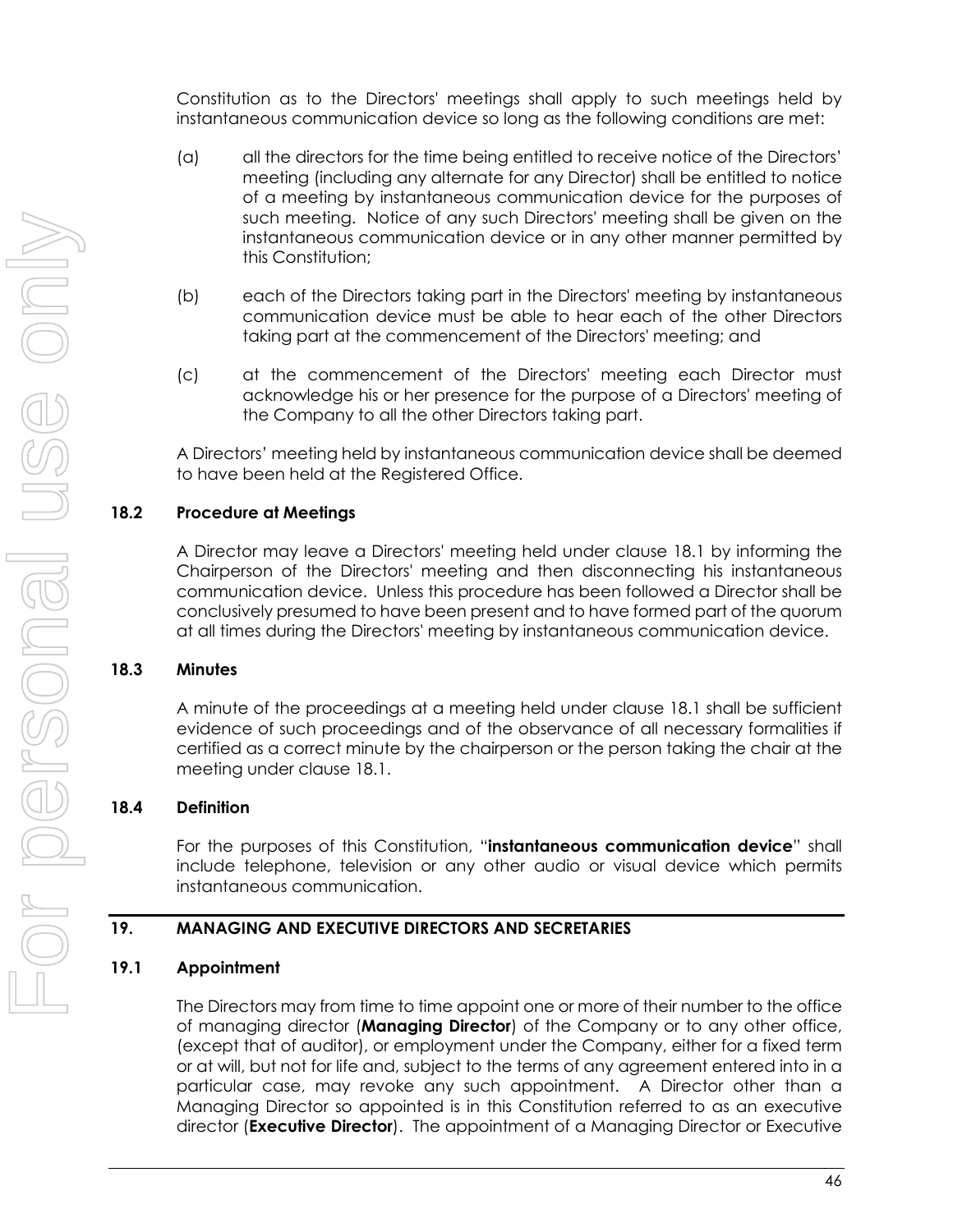Director so appointed automatically terminates if he ceases for any reason to be a Director.

### **19.2 Remuneration**

Subject to clause [15.7,](#page-46-1) a Managing Director or Executive Director shall, subject to the terms of any agreement entered into in a particular case, receive remuneration (whether by way of salary, commission or participation in profits, or partly in one way and partly in another) as the Directors may determine.

## **19.3 Powers**

The Directors may, upon such terms and conditions and with such restrictions as they think fit, confer upon a Managing Director or Executive Director any of the powers exercisable by them. Any powers so conferred may be concurrent with, or be to the exclusion of, the powers of the Directors. The Directors may at any time withdraw or vary any of the powers so conferred on a Managing Director or Executive Director.

## <span id="page-54-0"></span>**19.4 Rotation**

Subject to claus[e 15.2,](#page-44-0) a Managing Director shall not retire by rotation, but Executive Directors shall.

## **19.5 Secretary**

A Secretary of the Company shall hold office on such terms and conditions, as to remuneration and otherwise, as the Directors determine. There must be at least one Secretary of the Company at all times.

# **20. SEALS**

### <span id="page-54-1"></span>**20.1 Common Seal**

Subject to the Corporations Act, the Company may have a Seal. The Directors shall provide for the safe custody of the Seal. The Seal shall only be used by the authority of the Directors, or of a committee of the Directors authorised by the Directors to authorise the use of the Seal. Every document to which the Seal is affixed shall be witnessed by two (2) Directors or a Director and a Secretary.

## **20.2 Execution of Documents Without a Seal**

Without limiting the ways a document can be signed under the Corporations Act, the Company may execute a document without using the Seal if the document is signed by:

- (a) two Directors;
- (b) a Director and a Secretary; or
- (c) any person or persons authorised by the Directors for the purposes of executing that document or the class of document to which that document belongs.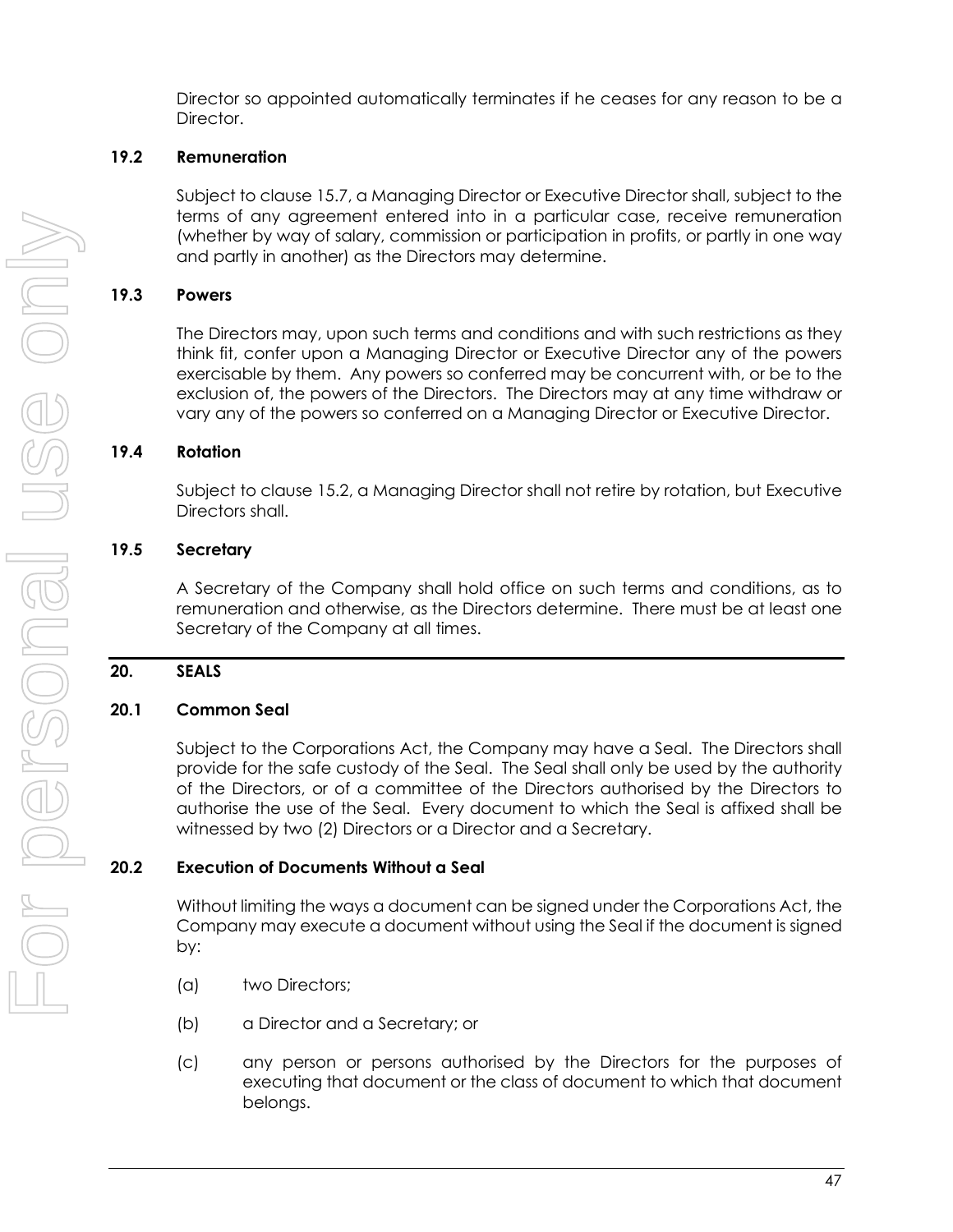#### <span id="page-55-0"></span>**20.3 Share Seal**

Subject to the Corporations Act, the Company may have a duplicate Seal, known as the Share Seal, which shall be a facsimile of the Seal with the addition on its face of the words "**Share Seal**", and the following provisions shall apply to its use:

- (a) any certificate for Shares may be issued under the Share Seal and if so issued shall be deemed to be sealed with the Seal;
- (b) subject to the following provisions of this clause [20.3,](#page-55-0) the signatures required by clause [20.1](#page-54-1) on a document to which the Seal is affixed may be imposed by some mechanical means;
- (c) subject to the following provisions of this clause [20.3,](#page-55-0) the Directors may determine the manner in which the Share Seal shall be affixed to any document and by whom a document to which the Share Seal is affixed shall be signed, and whether any signature so required on such a document must be actually written on the document or whether it may be imposed by some mechanical means;
- <span id="page-55-1"></span>(d) the only documents on which the Share Seal may be used shall be Share or stock unit certificates, debentures or certificates of debenture stock, secured or unsecured notes, option certificates and any certificates or other documents evidencing any Share Options or rights to take up any Shares in or debenture stock or debentures or notes of the Company; and
- (e) signatures shall not be imposed by mechanical means nor (except when the requirements of clause [20.1](#page-54-1) as to signatures are complied with) shall the Share Seal be used on any certificate or other document mentioned in clause [20.3](#page-55-0)[\(d\)](#page-55-1) unless the certificate or other document has first been approved for sealing or signature (as the case may be) by the Board or other authorised person or persons.

#### **21. ACCOUNTS, AUDIT AND RECORDS**

#### **21.1 Accounting records to be kept**

The Directors shall cause proper accounting and other records to be kept by the Company and shall distribute copies of the Company's accounts and reports as required by the Corporations Act and the Listing Rules.

#### **21.2 Audit**

The Company shall comply with the requirements of the Corporations Act and the Listing Rules as to the audit of accounts, registers and records.

#### **21.3 Inspection**

The Directors shall determine whether and to what extent, and at what time and places and under what conditions, the accounting records and other documents of the Company or any of them will be open to the inspection of Shareholders other than Directors. A Shareholder other than a Director shall not be entitled to inspect any document of the Company except as provided by law or authorised by the Directors or by the Company in general meeting.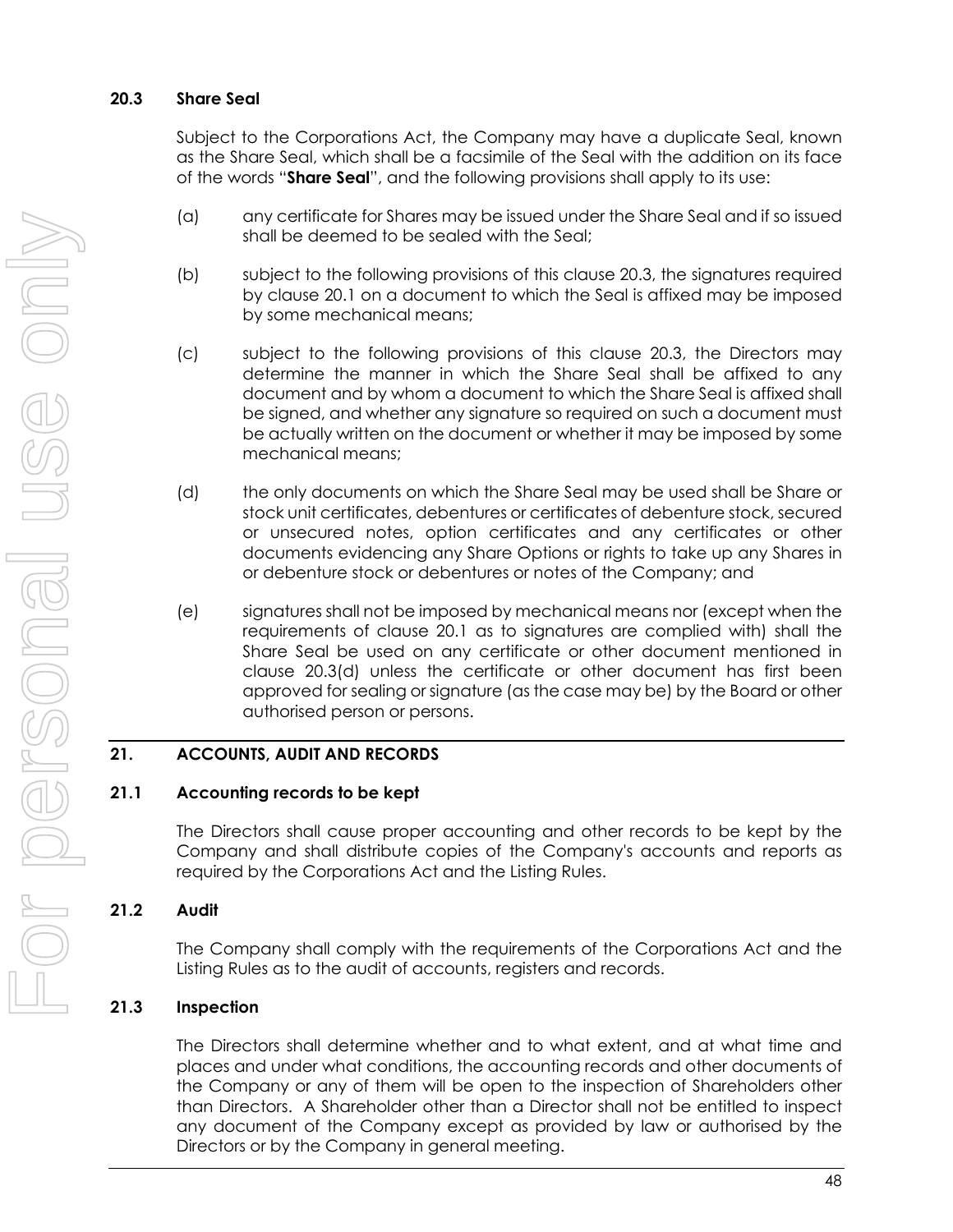#### **22. MINUTES**

#### **22.1 Minutes to be Kept**

The Directors shall cause to be kept, in accordance with section 1306 of the Corporations Act, minutes of:

- (a) all proceedings of general meetings and Directors meetings; and
- (b) all appointments of Officers and persons ceasing to be Officers.

#### **22.2 Signature of Minutes**

All minutes shall be signed by the chairperson of the meeting at which the proceedings took place or by the chairperson of the next succeeding meeting.

#### **22.3 Requirements of the Corporations Act**

The Company and the Officers shall comply with the requirements of Part 2G.3 of Chapter 2G of the Corporations Act.

#### <span id="page-56-0"></span>**23. DIVIDENDS AND RESERVES**

#### **23.1 Dividends**

Subject to and in accordance with the Corporations Act, the Listing Rules, the rights of any preference Shareholders and to the rights of the holders of any shares created or raised under any special arrangement as to dividend, the Directors may from time to time decide to pay a dividend to the Shareholders entitled to the dividend which shall be payable on all Shares according to the proportion that the amount paid (not credited) is of the total amounts paid and payable (excluding amounts credited) in respect of such Shares. The Directors may rescind a decision to pay a dividend if they decide, before the payment date, that the Company's financial position no longer justifies the payment.

#### **23.2 Interim Dividend**

The Directors may from time to time pay to the Shareholders any interim dividends that they may determine.

#### **23.3 No Interest**

No dividend shall carry interest as against the Company.

#### **23.4 Reserves**

The Directors may set aside out of the profits of the Company any amounts that they may determine as reserves, to be applied at the discretion of the Directors, for any purpose for which the profits of the Company may be properly applied. Pending any application of the reserves, the Directors may invest or use the reserves in the business of the Company or in other investments as they think fit. Any amount set aside as a reserve is not required to be held separately from the Company's other assets and may be used by the Company or invested as the Directors think fit.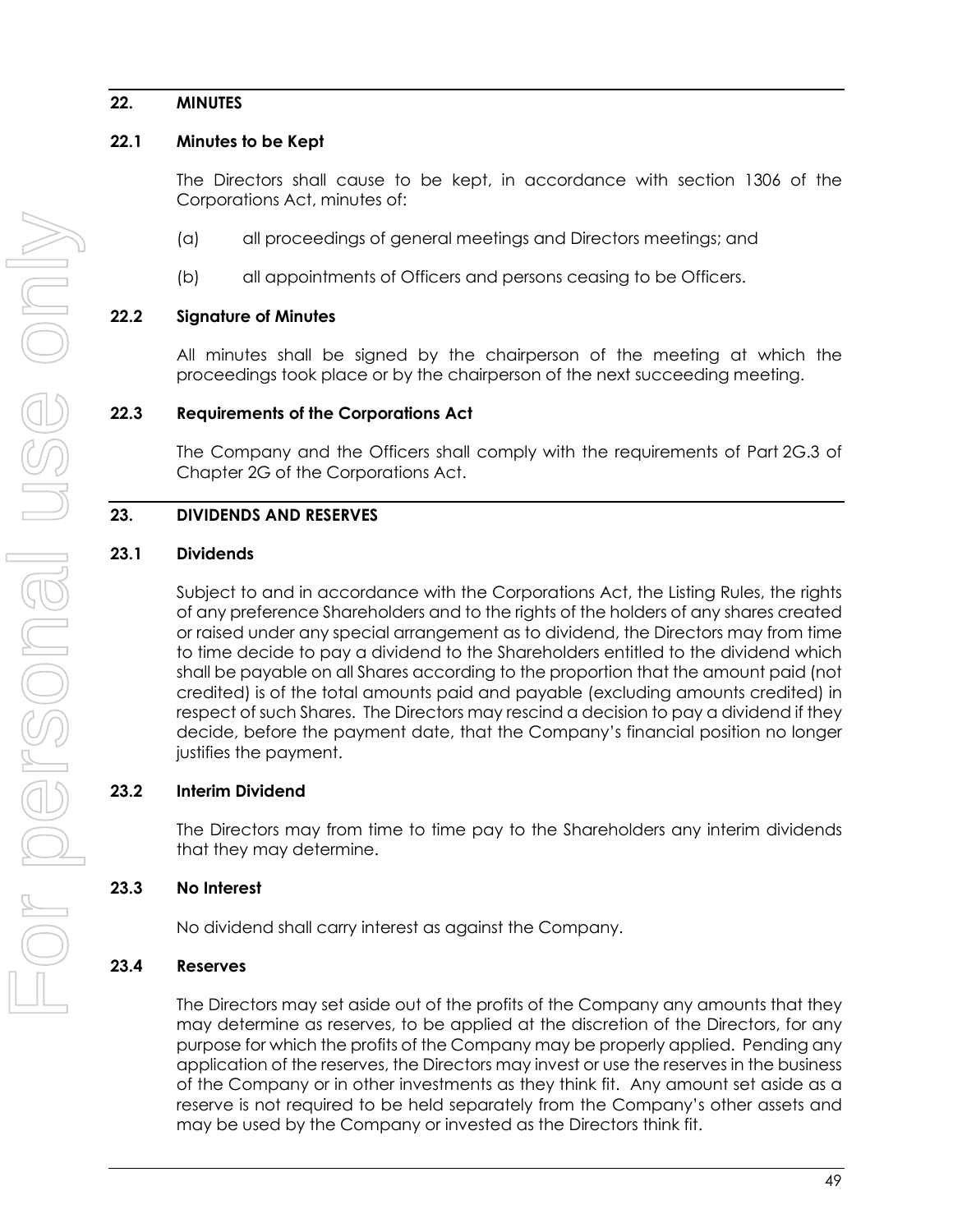### **23.5 Carrying forward profits**

The Directors may carry forward any part of the profits of the Company that it decides not to distribute as dividends without transferring those profits to a reserve.

### **23.6 Alternative Method of Payment of Dividend**

When declaring any dividend and subject at all times to the Corporations Act and the Listing Rules, the Directors may:

- (a) direct payment of the dividend to be made wholly or in part by the distribution of specific assets or documents of title (including, without limitation, paid-up Shares, debentures or debenture stock of this or any other company, gold, gold or mint certificates or receipts and like documents) or in any one or more of these ways, and where any difficulty arises with regard to the distribution the Directors may settle it as they think expedient and in particular may issue fractional certificates and may fix the value for distribution of specific assets or any part of them and may determine that cash payments shall be made to any Shareholders upon the basis of the value so fixed in order to adjust the rights of all parties and may vest any of these specific assets in trustees upon trusts for the persons entitled to the dividend as may seem expedient to the Directors; or
- (b) direct that a dividend be payable to particular Shareholders wholly or partly out of any particular fund or reserve or out of profits derived from any particular source and to the remaining Shareholders wholly or partly or of any other particular fund or reserve or out of profits derived from any other particular source and may so direct notwithstanding that by so doing the dividend will form part of the assessable income for taxation purposes of some Shareholders and will not form part of the assessable income of others.

For the purposes of this clause, the Company is authorised to distribute securities of another body corporate by way of dividend and, on behalf of the Shareholders, provide the consent of each Shareholder to becoming a member of that body corporate and the agreement of each Shareholder to being bound by the constitution of that body corporate.

#### **23.7 Shareholders entitled to dividend**

Subject to this Constitution, a dividend in respect of a Share is payable to the person registered as the holder of that share:

- (a) if the Directors have fixed a time for determining entitlements to the dividend, at that time; and
- (b) in any other case, on the date on which the dividend is paid.

### **23.8 Payment of Dividends**

Any dividend payable may be paid by:

- (a) cheque sent through the mail directed to:
	- (i) the address of the Shareholder shown in the Register of Shareholders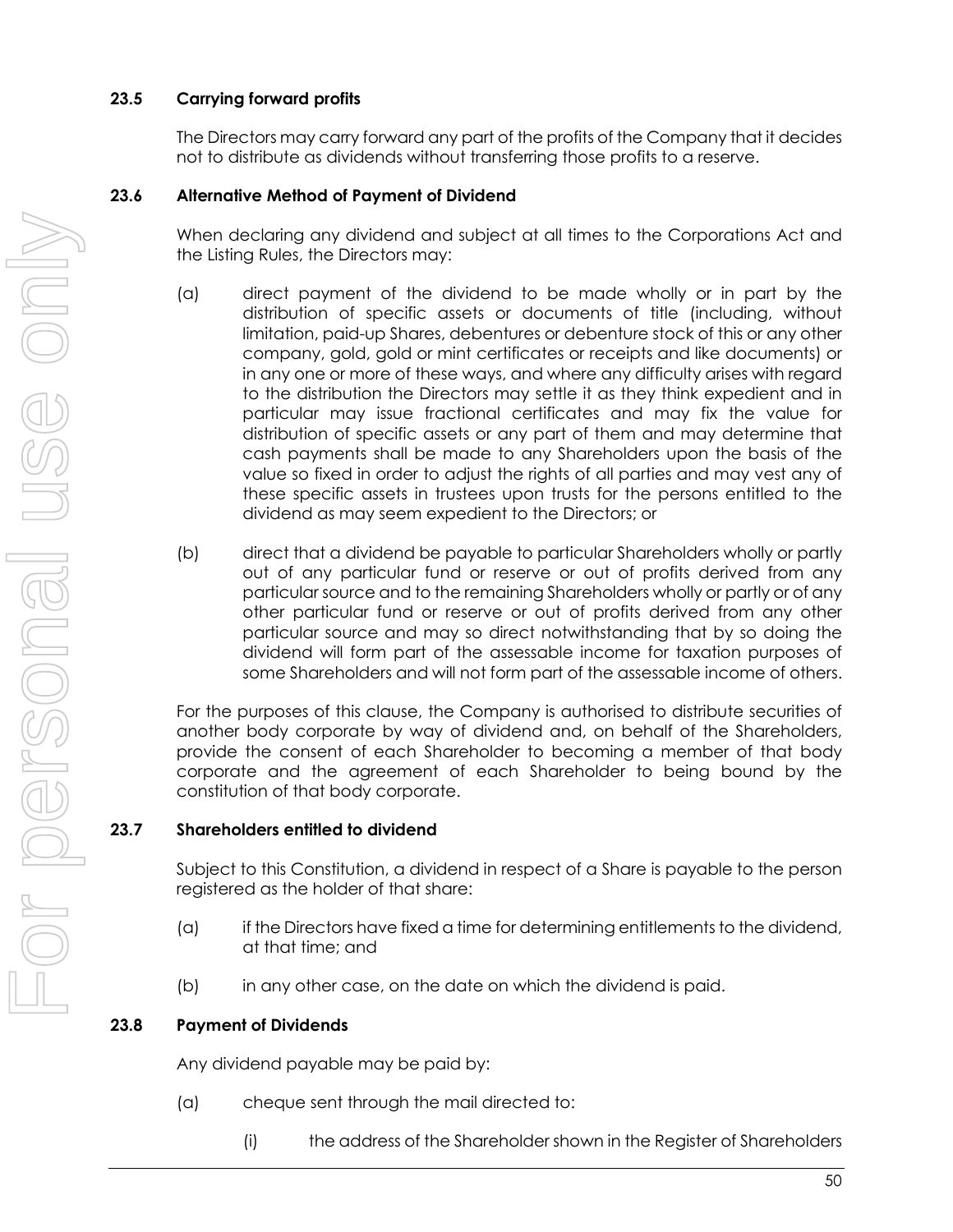or to the address of the joint holders of Shares shown first in the Register of Shareholders; or

- (ii) an address which the Shareholder has, or joint holders have, in writing notified the Company as the address to which dividends should be sent;
- (b) electronic funds transfer to an account with a bank or other financial institution nominated by the Shareholder and acceptable to the Company; or
- (c) any other means determined by the Directors.

### **23.9 Unclaimed Dividends**

Except as otherwise provided by statute, all dividends unclaimed for one year after having been declared may be invested or otherwise made use of by the Directors for the benefit of the Company until claimed.

## **23.10 Breach of Restriction Agreement**

In the event of a breach of the Listing Rules relating to Restricted Securities or of any escrow arrangement entered into by the Company under the Listing Rules in relation to any Shares which are classified under the Listing Rules or by ASX as Restricted Securities, the Shareholder holding the Shares in question shall cease to be entitled to be paid any dividends in respect of those Shares for so long as the breach subsists.

### **24. CAPITALISATION OF PROFITS**

### <span id="page-58-1"></span>**24.1 Capitalisation**

The Directors, subject to the Listing Rules and any rights or restrictions for the time being attached to any class of Shares, may from time to time resolve to capitalise any amount, being the whole or a part of the amount for the time being standing to the credit of any reserve account or the profit and loss account or otherwise available for distribution to Shareholders, and that that amount be applied, in any of the ways mentioned in clause [24.2](#page-58-0) for the benefit of Shareholders in the proportions to which those Shareholders would have been entitled in a distribution of that amount by way of dividend.

## <span id="page-58-0"></span>**24.2 Application of Capitalised Amounts**

The ways in which an amount may be applied for the benefit of Shareholders under claus[e 24.1](#page-58-1) are:

- <span id="page-58-2"></span>(a) in paying up any amounts unpaid on Shares held by Shareholders;
- <span id="page-58-3"></span>(b) in paying up in full, at an issue price decided by Director's resolution, unissued Shares or debentures to be issued to Shareholders as fully paid; or
- (c) partly as mentioned in clause [24.2\(a\)](#page-58-2) and partly as mentioned in clause [24.2\(b\).](#page-58-3)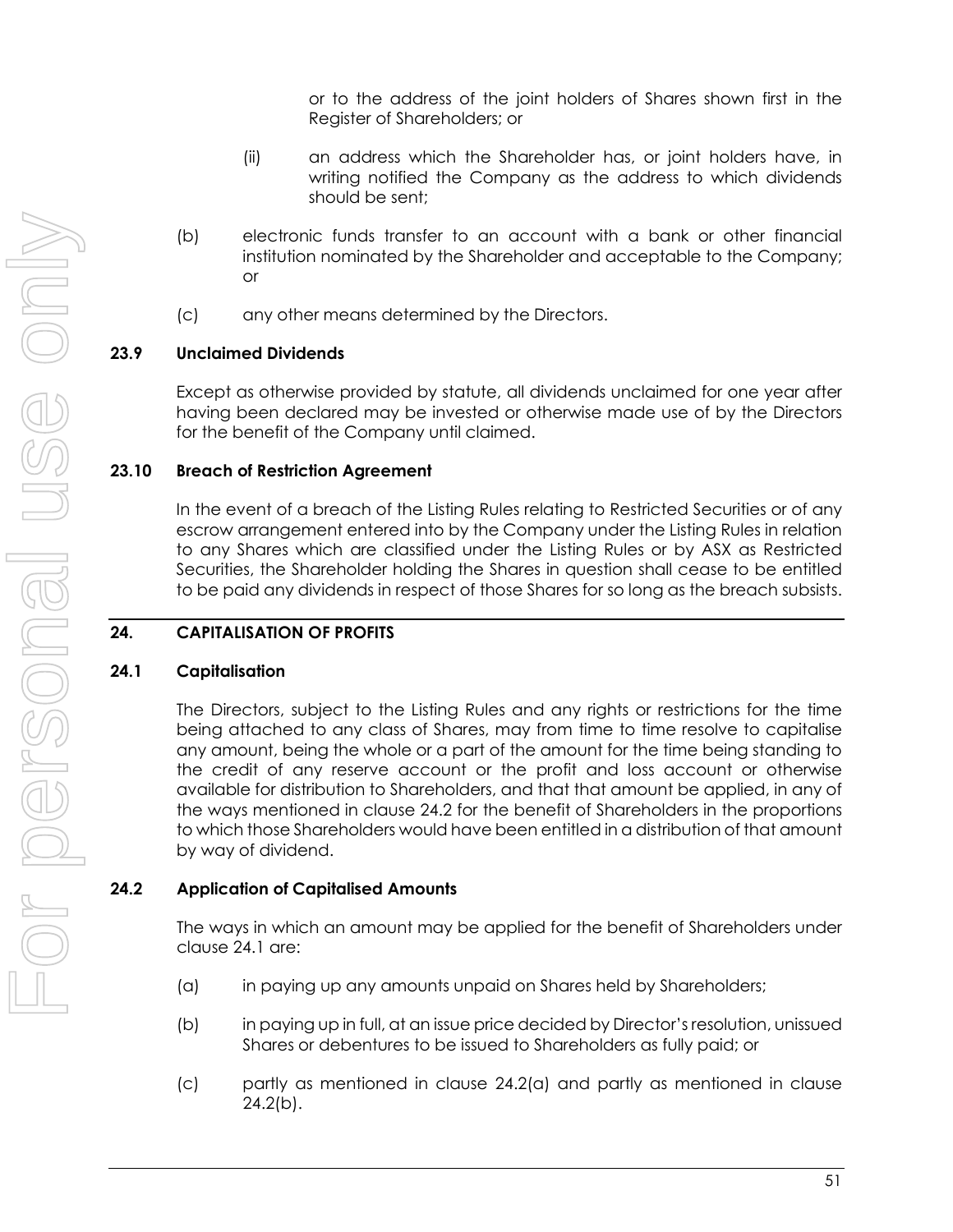#### **24.3 Procedures**

The Directors shall do all things necessary to give effect to the resolution referred to in clause [24.1](#page-58-1) and, in particular, to the extent necessary to adjust the rights of the Shareholders among themselves, may:

- (a) issue fractional certificates or make cash payments in cases where Shares or debentures could only be issued in fractions; and
- <span id="page-59-0"></span>(b) authorise any person to make, on behalf of all the Shareholders entitled to any further Shares or debentures upon the capitalisation, an agreement with the Company providing for the issue to them, credited as fully paid up, of any further Shares or debentures or for the payment up by the Company on their behalf of the amounts or any part of the amounts remaining unpaid on their existing Shares by the application of their respective proportions of the sum resolved to be capitalised,

and any agreement made under an authority referred to in clause [24.3\(b\)](#page-59-0) is effective and binding on all the Shareholders concerned.

### **25. BONUS SHARE PLAN**

### <span id="page-59-1"></span>**25.1 Authorisation of Bonus Share Plan**

Subject to the Listing Rules and the Corporations Act, the Company may, by ordinary resolution in general meeting, authorise the Directors to implement a Bonus Share Plan on such terms and conditions as are referred to in the resolution and which plan provides for any dividend which the Directors may declare from time to time under clause [23,](#page-56-0) less any amount which the Company shall either pursuant to this Constitution or any law be entitled or obliged to retain, not to be payable on Shares which are participating Shares in the Bonus Share Plan but for those Shares to carry instead an entitlement to receive an allotment of additional fully paid ordinary Shares to be issued as bonus Shares.

#### **25.2 Amendment and Revocation**

Any resolution passed by the Company in general meeting pursuant to clause [25.1](#page-59-1) may, at any time, be amended or revoked by the Company by ordinary resolution in general meeting.

### **26. DIVIDEND REINVESTMENT PLAN**

### <span id="page-59-2"></span>**26.1 Authorisation of Dividend Reinvestment Plan**

Subject to the Listing Rules and the Corporations Act, the Company may, by resolution of the Directors, implement a Dividend Reinvestment Plan on such terms and conditions as are referred to in the resolution and which plan provides for any dividend which the Directors may declare from time to time under clause [23](#page-56-0) and payable on Shares which are participating Shares in the Dividend Reinvestment Plan, less any amount which the Company shall either pursuant to this Constitution or any law be entitled or obliged to retain, to be applied by the Company to the payment of the subscription price of ordinary fully paid Shares.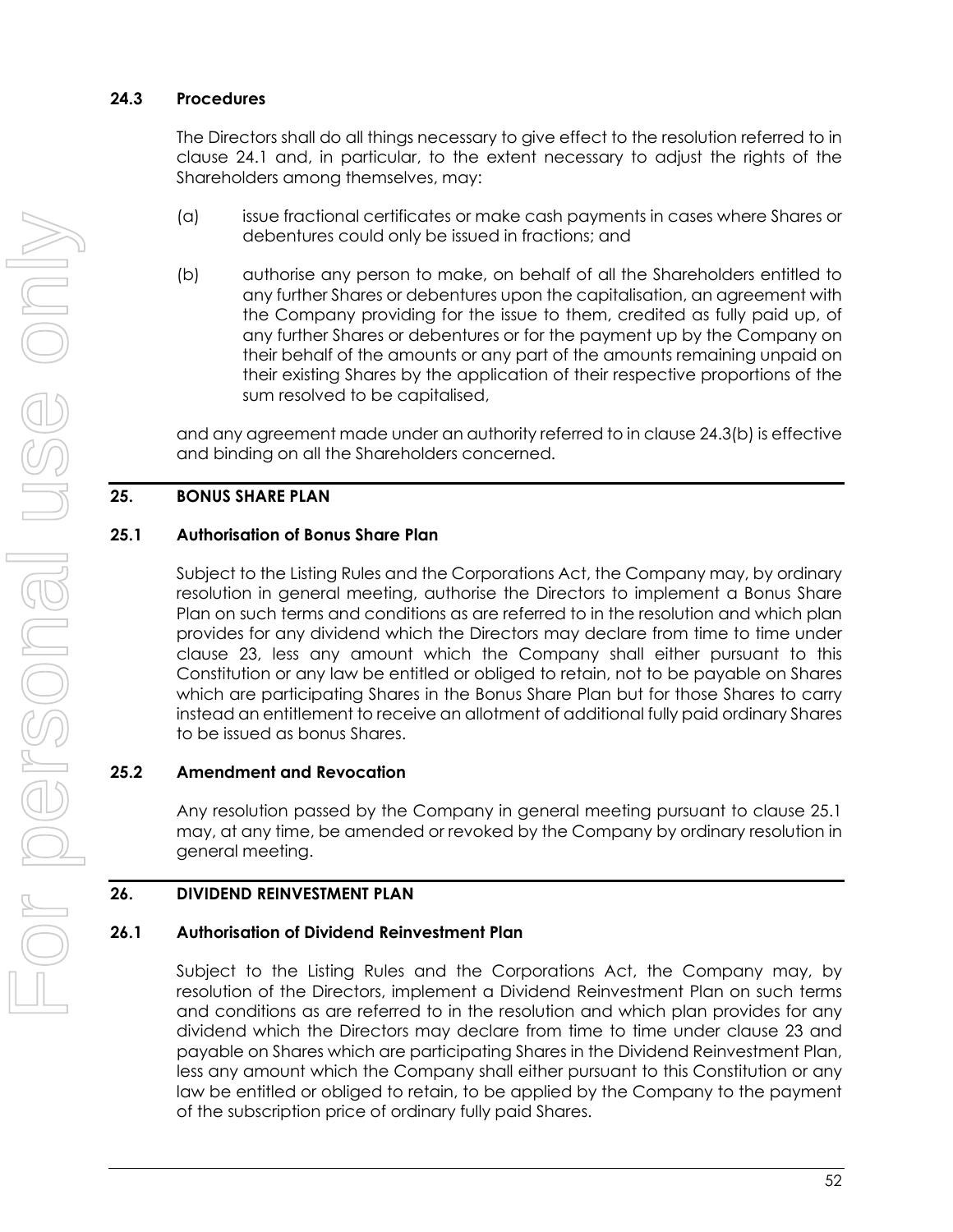### **26.2 Amendment and Revocation**

Any resolution passed by the Directors pursuant to clause [26.1](#page-59-2) may, at any time, be amended or revoked by the Company by ordinary resolution in general meeting.

#### **27. NOTICES**

### **27.1 Service by the Company to Shareholders**

A notice may be given by the Company to any Shareholder either by:

- (a) serving it on him or her personally; or
- (b) sending it by post to the Shareholder at his or her address as shown in the Register of Shareholders or the address supplied by the Shareholder to the Company for the giving of notices to this person. Notices to Shareholders whose registered address is outside Australia shall be sent by airmail or, where applicable, by the means provided for by clause [27.9;](#page-62-0) or
- (c) sending it by fax or other electronic means (including providing a URL link to any document or attachment) to the fax number or electronic address nominated by the Shareholder for giving notices.

#### **27.2 Service of notices by the Company to Directors**

A notice may be given by the Company to a Director or Alternate Director by:

- (a) serving it on him or her personally;
- (b) sending it by ordinary post to his or her usual residential or business address, or any other address he or she has supplied to the Company for giving notices;
- (c) sending it by fax or other electronic means (including providing a URL link to any document or attachment) to the fax number or electronic address he or she has supplied to the Company for giving notices.

#### **27.3 Service of notices by Directors, Alternate Directors and Shareholders to the Company**

Without limiting any other way that a communication may be given under the Corporations Act, a notice may be given by a Director or Alternate Director or a Shareholder to the Company by:

- (a) delivering it to the Company's registered office;
- (b) sending it by ordinary post to the Company's registered office;
- (c) sending it by fax or other electronic means to the principal fax number or electronic address at the Company's registered office.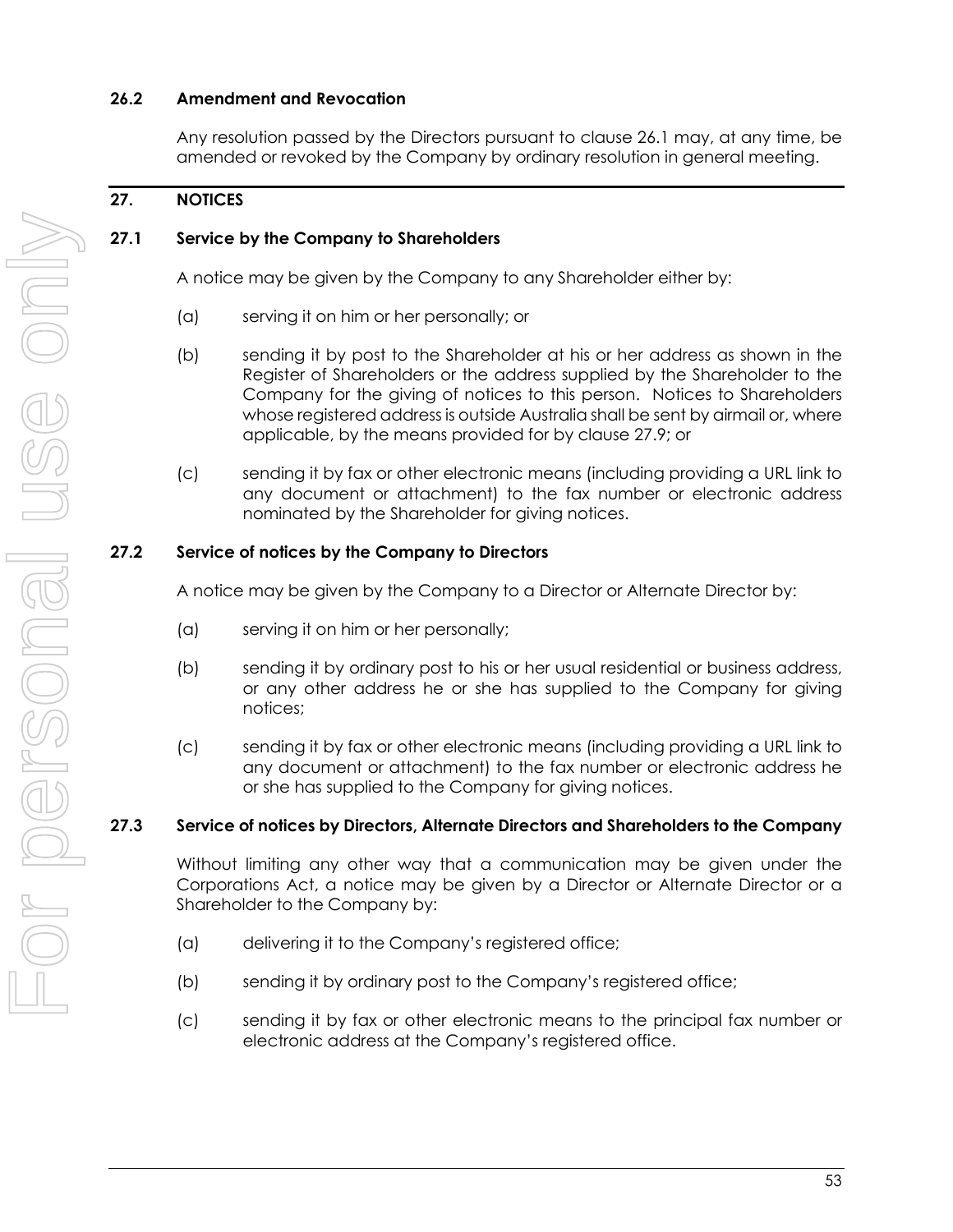### **27.4 Deemed receipt of Notice**

A notice will be deemed to be received by a Shareholder when:

- (a) where a notice is served personally, service of the notice shall be deemed to be effected when hand delivered to the member in person;
- (b) where a notice is sent by post, service of the notice shall be deemed to be effected by properly addressing, pre-paying and posting a letter containing the notice, and to have been effected on the date after the date of its posting;
- (c) where a notice is sent by facsimile, service of the notice shall be deemed to be effected upon confirmation being received by the Company that all pages of the notice have been successfully transmitted to the Shareholder's facsimile machine at the facsimile number nominated by the Shareholder; and
- (d) where a notice is sent to an electronic address by electronic means, service of the notice shall be deemed to be effected once sent by the Company to the electronic address nominated by the Shareholder (regardless of whether or not the notice is actually received by the Shareholder),

or such later date as required by the Corporations Act or Listing Rules.

### **27.5 Notice to Joint Holders**

A notice may be given by the Company to the joint holders of a Share by giving the notice to the joint holder first named in the Register of Shareholders in respect of the Share.

#### **27.6 Notices to Personal Representatives and Others**

A notice may be given by the Company to a person entitled to a Share in consequence of the death or bankruptcy of a Shareholder by serving it on him or her or by sending it to him or her by post addressed to the person by name or by the title or representative of the deceased or assignee of the bankrupt, or by any like description, at the address (if any) supplied for the purpose by the person or, if such an address has not been supplied, at the address to which the notice might have been sent if the death or bankruptcy had not occurred.

#### **27.7 Persons Entitled to Notice**

Notice of every general meeting shall be given to each person who at the time of giving the notice is:

- (a) a Shareholder;
- (b) a person entitled to a Share in consequence of the death or bankruptcy of a Shareholder who, but for his death or bankruptcy, would be entitled to receive notice of the meeting;
- (c) a Director or Alternate Director;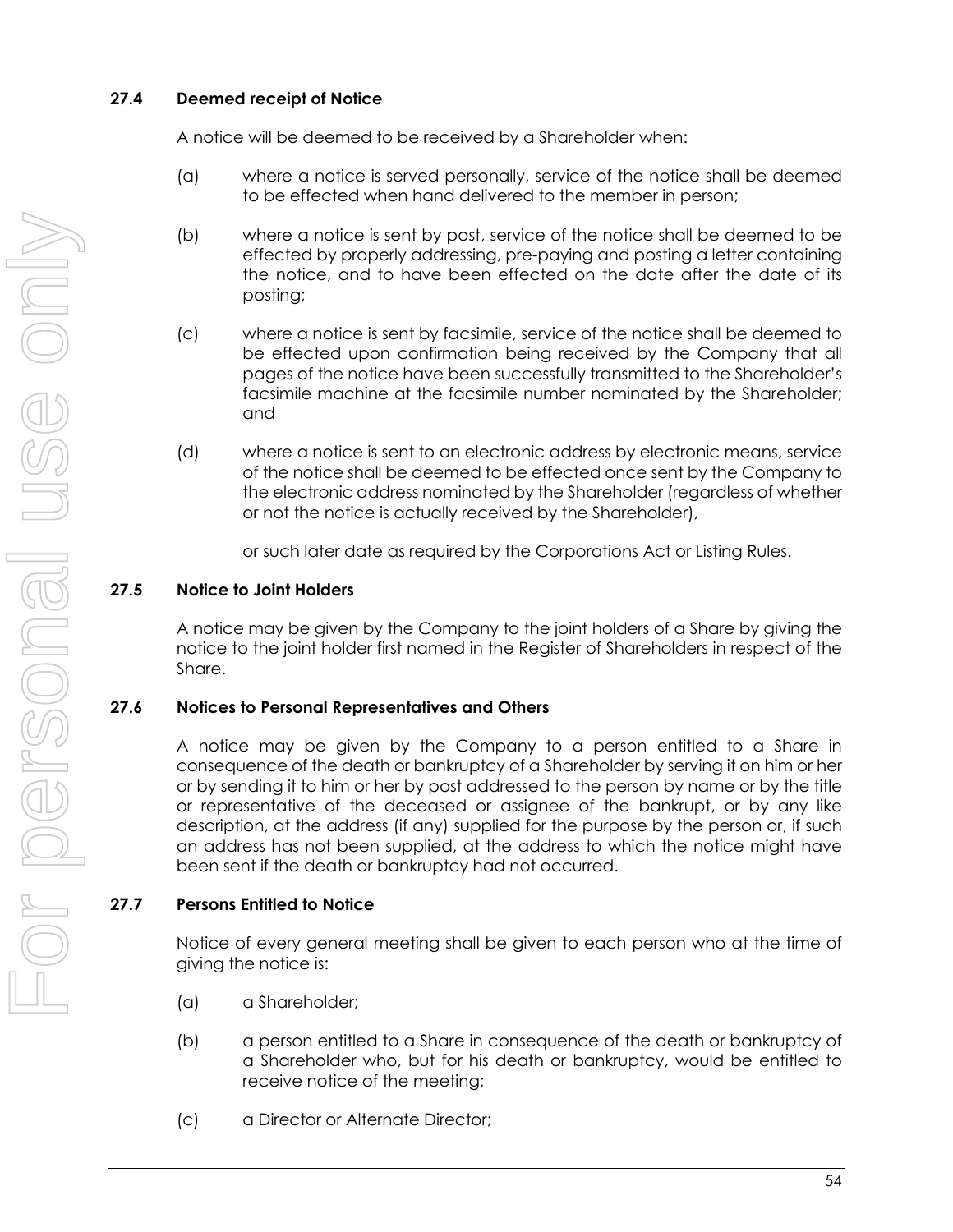- (d) the auditor for the time being of the Company; and
- (e) if the Company has issued and there are currently any Listed Securities, the Home Branch,

unless that person waives the right to receive notice by written notice to the Company. No other person is entitled to receive notices of general meetings.

### **27.8 Change of Address**

The Company shall amend the Register of Shareholders or Register of Optionholders (as applicable) to record all notifications of change of address by Shareholders or Optionholders (as applicable).

### <span id="page-62-0"></span>**27.9 Incorrect Address**

Where the Company has bona fide reason to believe that a Shareholder is not known at his or her registered physical address, and the Company has subsequently made an enquiry in writing at that address as to the whereabouts of the Shareholder and this enquiry either elicits no response or a response indicating that the Shareholder or their present whereabouts are unknown, all future notices will be deemed to be given to the Shareholder if the notice is exhibited in the Registered Office (or, in the case of a Shareholder registered on a branch register, in a conspicuous place in the place where the branch register is kept) for a period of 48 hours (and shall be deemed to be duly served at the commencement of that period) unless and until the Shareholder informs the Company of a new physical address to which the Company may send his/her notices (which new address shall be deemed his/her registered address).

## **28. WINDING UP**

### **28.1 Distribution in Kind**

If the Company is wound up, the liquidator may, with the authority of a special resolution, divide among the Shareholders in kind the whole or any part of the property of the Company, and may for that purpose set a value as the liquidator considers fair upon any property to be so decided, and may determine how the division is to be carried out as between the Shareholders or different classes of Shareholders. No member is obliged to accept any Shares, securities or other assets in respect of which there is any liability.

## **28.2 Trust for Shareholders**

The liquidator may, with the authority of a special resolution, vest the whole or any part of any property in trustees upon such trusts for the benefit of the contributories as the liquidator thinks fit, but so that no Shareholder is compelled to accept any Shares or other securities in respect of which there is any liability.

## **28.3 Distribution in Proportion to Shares Held**

Subject to the rights of Shareholders (if any) entitled to Shares with special rights in a winding-up and the Corporations Act all monies and property that are to be distributed among Shareholders on a winding-up, shall be distributed in proportion to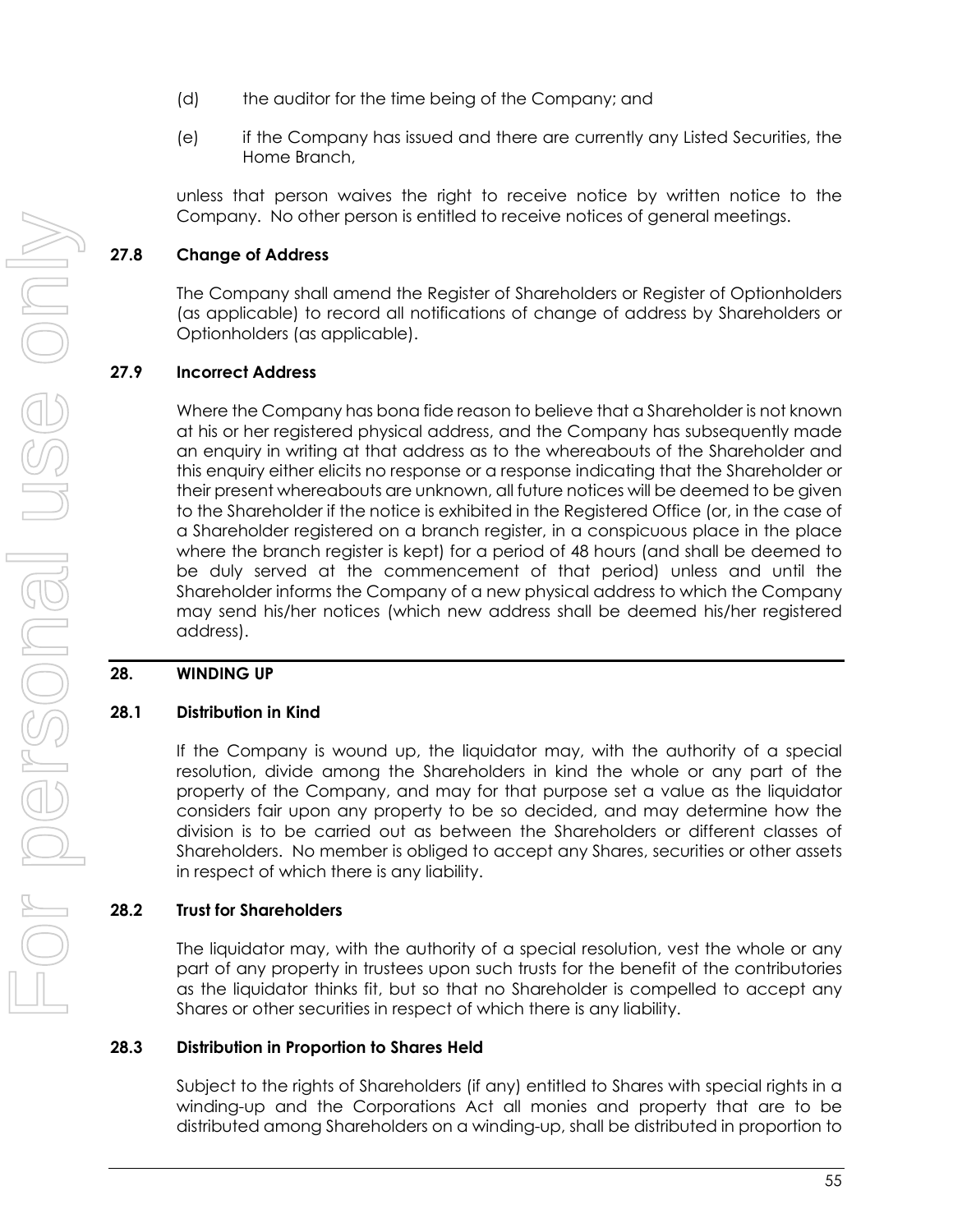the Shares held by them respectively, irrespective of the amount paid-up or credited as paid-up on the Shares.

#### <span id="page-63-1"></span>**29. INDEMNITIES AND INSURANCE**

#### **29.1 Liability to Third Parties**

To the extent permitted by law, the Company:

- (a) indemnifies and agrees to keep indemnified every Director, executive officer or Secretary of the Company; and
- (b) may, by deed, indemnify or agree to indemnify an officer (other than a Director, executive officer or Secretary) of the Company,

against a liability to another person, other than the Company or a related body corporate of the Company, PROVIDED THAT:

- (c) the provisions of the Corporations Act (including, but not limited to, Chapter 2E) are complied with in relation to the giving of the indemnity; and
- (d) the liability does not arise in respect of conduct involving a lack of good faith on the part of the officer.

### **29.2 Defending Proceedings**

To the extent permitted by law, the Company:

- (a) hereby indemnifies and agrees to keep indemnified every Director, executive officer and Secretary of the Company; and
- (b) may, by deed, indemnify or agree to indemnify an officer of the Company (other than a director, executive officer or secretary);

out of the property of the Company in relation to the period during which that officer held his or her office against a liability for costs and expenses incurred by that officer in that capacity:

- <span id="page-63-0"></span>(c) in defending proceedings, whether civil or criminal, in which:
	- (i) judgment is given in favour of that officer; or
	- (ii) that officer is acquitted; or
- (d) in connection with an application in relation to any proceedings referred to in clause [29.2\(c\)](#page-63-0) in which relief is granted to that officer by the Court under the Corporations Act.

#### **29.3 Insurance**

To the extent permitted by law, the Company or a related body corporate of the Company may pay, or agree to pay, a premium under a contract insuring an officer in relation to the period during which that officer held that office, including in respect of a liability for costs and expenses incurred by a person in defending civil or criminal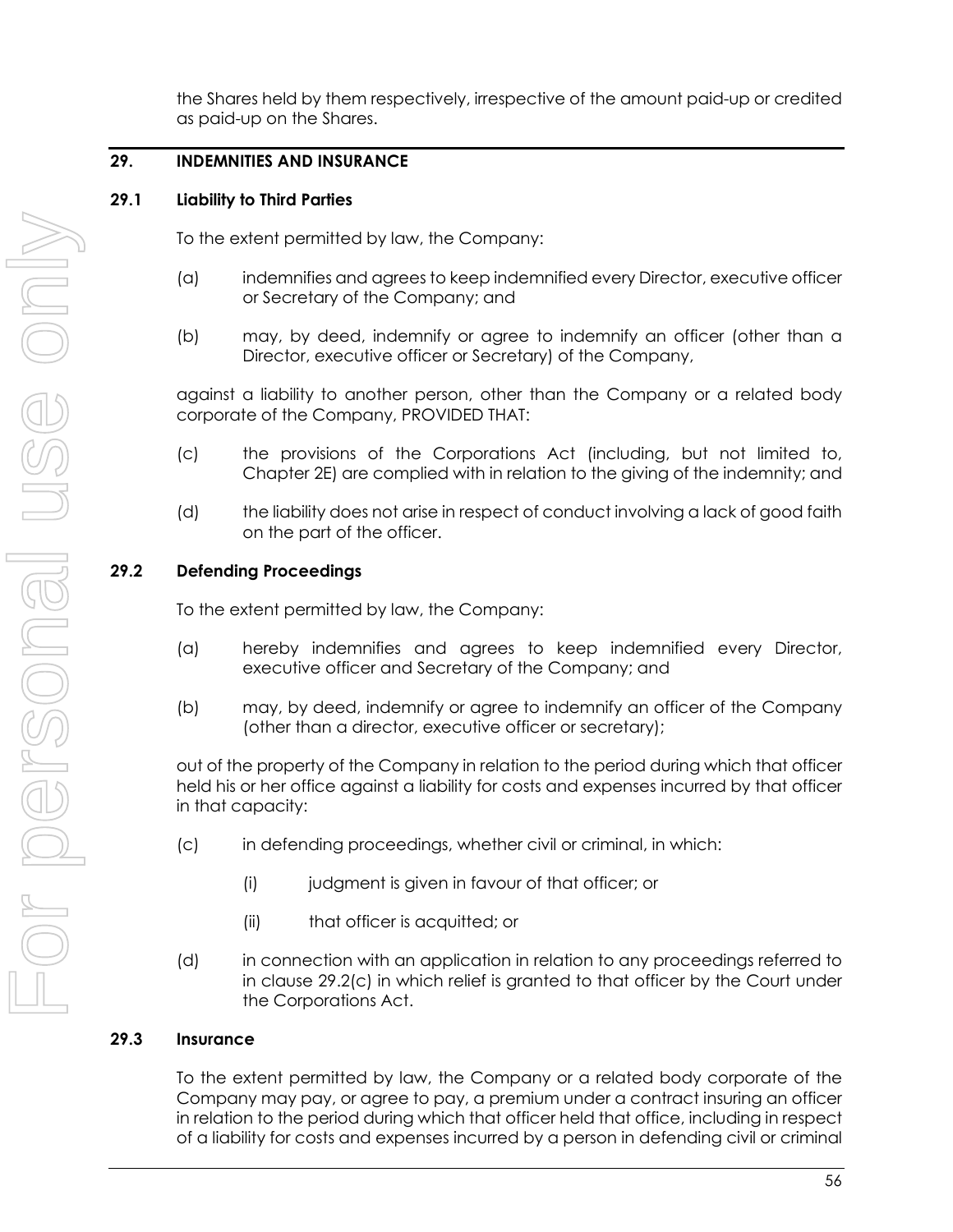proceedings whether or not the officer has successfully defended himself or herself in these proceedings, provided that:

- (a) the provisions of the Corporations Act (including, but not limited to, Chapter 2E) are complied with in relation to the payment of the premium; and
- (b) the liability does not arise out of conduct involving a wilful breach of duty to the Company or a contravention of sections 182 or 183 of the Corporations Act.

### **29.4 Disclosure**

Subject to any exception provided for in the Corporations Act, full particulars of the Company's indemnities and insurance premiums in relation to the officers must be included each year in the Directors' Report.

### **29.5 Definition**

For the purposes of this clause [29,](#page-63-1) "**officer**" means:

- (a) a Director, Secretary or executive officer of the Company, whether past, present or future by whatever name called and whether or not validly appointed to occupy or duly authorised to act in such a position; and
- (b) any person who by virtue of any applicable legislation or law is deemed to be a Director or officer of the Company, including without limitation, the persons defined as an officer of a company by section 9 of the Corporations Act.

Nothing in this clause [29](#page-63-1) precludes the Company from indemnifying employees (other than officers) and consultants or sub-contractors where the Directors consider it is necessary or appropriate in the exercise of their powers to manage the Company.

#### **30. DIRECTORS' ACCESS TO INFORMATION**

Where the Directors consider it appropriate, the Company may:

- (a) give a former Director access to certain papers, including documents provided or available to the Directors and other papers referred to in those documents; and
- (b) bind itself in any contract with a Director or former Director to give the access.

#### **31. OVERSEAS SHAREHOLDERS**

Each Shareholder with a registered address outside Australia acknowledges that, with the approval of the Home Branch, the Company may, as contemplated by the Listing Rules, arrange for a nominee to dispose of any of its entitlement to participate in any issue of Shares or Share Options by the Company to Shareholders.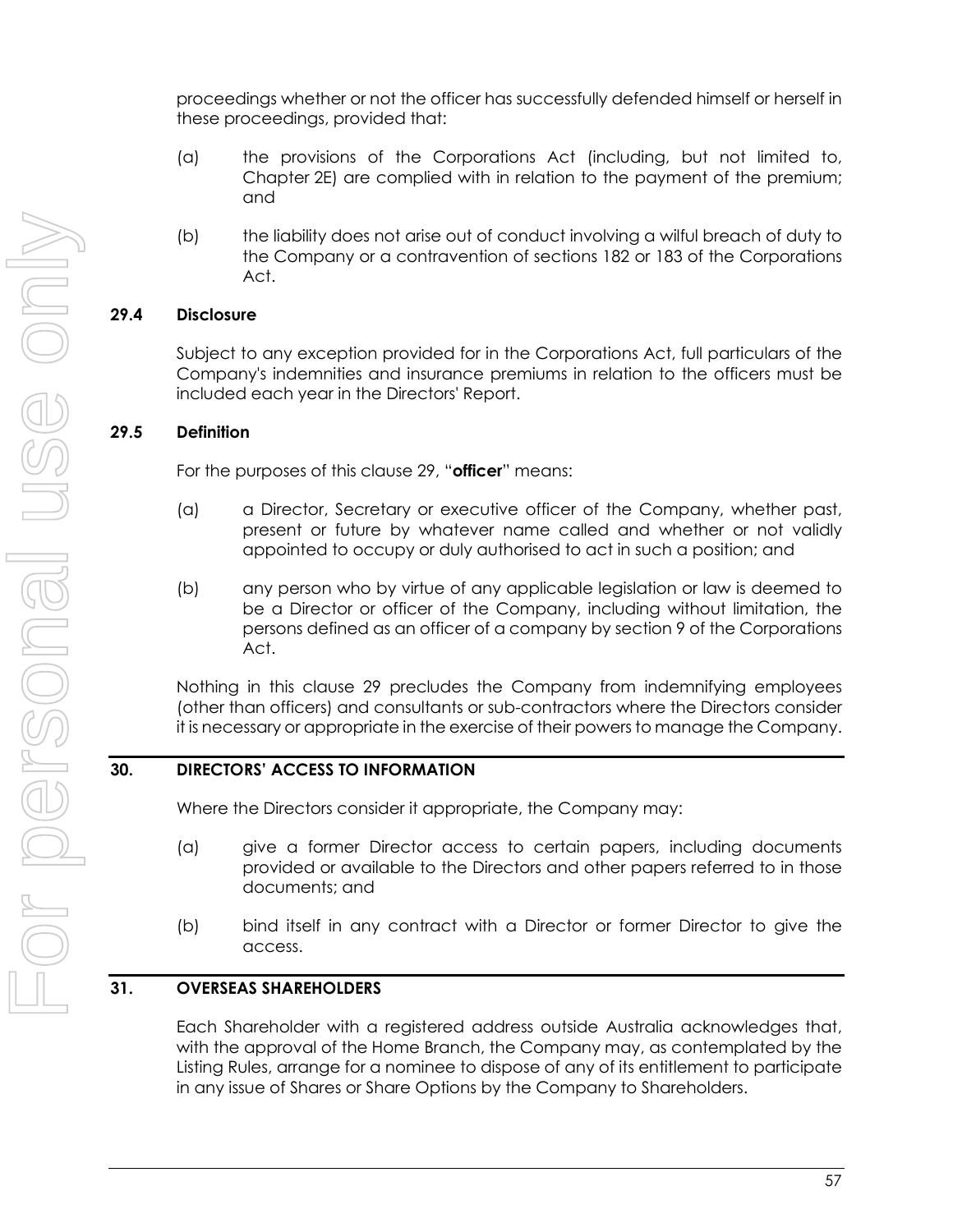### **32. LOCAL MANAGEMENT**

#### <span id="page-65-3"></span>**32.1 Local Management**

The Directors may from time to time provide for the management and transaction of the affairs of the Company in any specified locality whether in or outside the State in such manner as it thinks fit and the provisions contained in clauses [32.2,](#page-65-0) [32.3](#page-65-1) an[d 32.4](#page-65-2) shall be without prejudice to the general powers conferred by this clause [32.1.](#page-65-3)

### <span id="page-65-0"></span>**32.2 Local Boards or Agencies**

The Directors may at any time and from time to time establish any local boards or agencies for managing any of the affairs of the Company in any specified locality and appoint any persons to be Shareholders of a local board or any managers or agents and may fix their remuneration. The Directors may from time to time and at any time delegate to any person so appointed any of the powers, authorities and discretions for the time being vested in the Directors other than the power of making calls and may authorise the Shareholders for the time being of any local board or any of them to fill up any vacancies on a local board and to act notwithstanding vacancies. This appointment or delegation may be made on the terms and subject to the conditions that the Directors think fit and the Directors may at any time remove any person so appointed and may annul or vary any or all of this delegation.

### <span id="page-65-1"></span>**32.3 Appointment of Attorneys**

The Company may at any time and from time to time by power of attorney appoint any person or persons to be the attorney or attorneys of the Company for purposes and with powers, authorities and discretions (not exceeding those vested in or exercisable by the Company) and for the period and subject to the conditions that the Company may from time to time think fit. This appointment may (if the Company thinks fit) be made in favour of the Shareholders or any of the Shareholders of any local board established under clause [32.2](#page-65-0) or in favour of any company or of the Shareholders, directors, nominees or managers of any company or firm or in favour of any fluctuating body of persons whether or not nominated directly by the Company. The power of attorney may contain any provisions for the protection or convenience of persons dealing with such attorney or attorneys that the Company thinks fit.

### <span id="page-65-2"></span>**32.4 Authority of Attorneys**

Any such delegates or attorneys as appointed under this Constitution may be authorised by the Company to sub-delegate all or any of the powers, authorities and discretions for the time being vested in them.

## **33. DISCOVERY**

Save as provided by the Corporations Act or the Listing Rules no Shareholder shall be entitled to require discovery of any information in respect of any details of the Company's trading or any matter which is or may be in the nature of a trade secret, mystery of trade or technical process which may relate to the business of the Company and which in the opinion of the Directors it would be expedient in the interests of the Shareholders of the Company to communicate.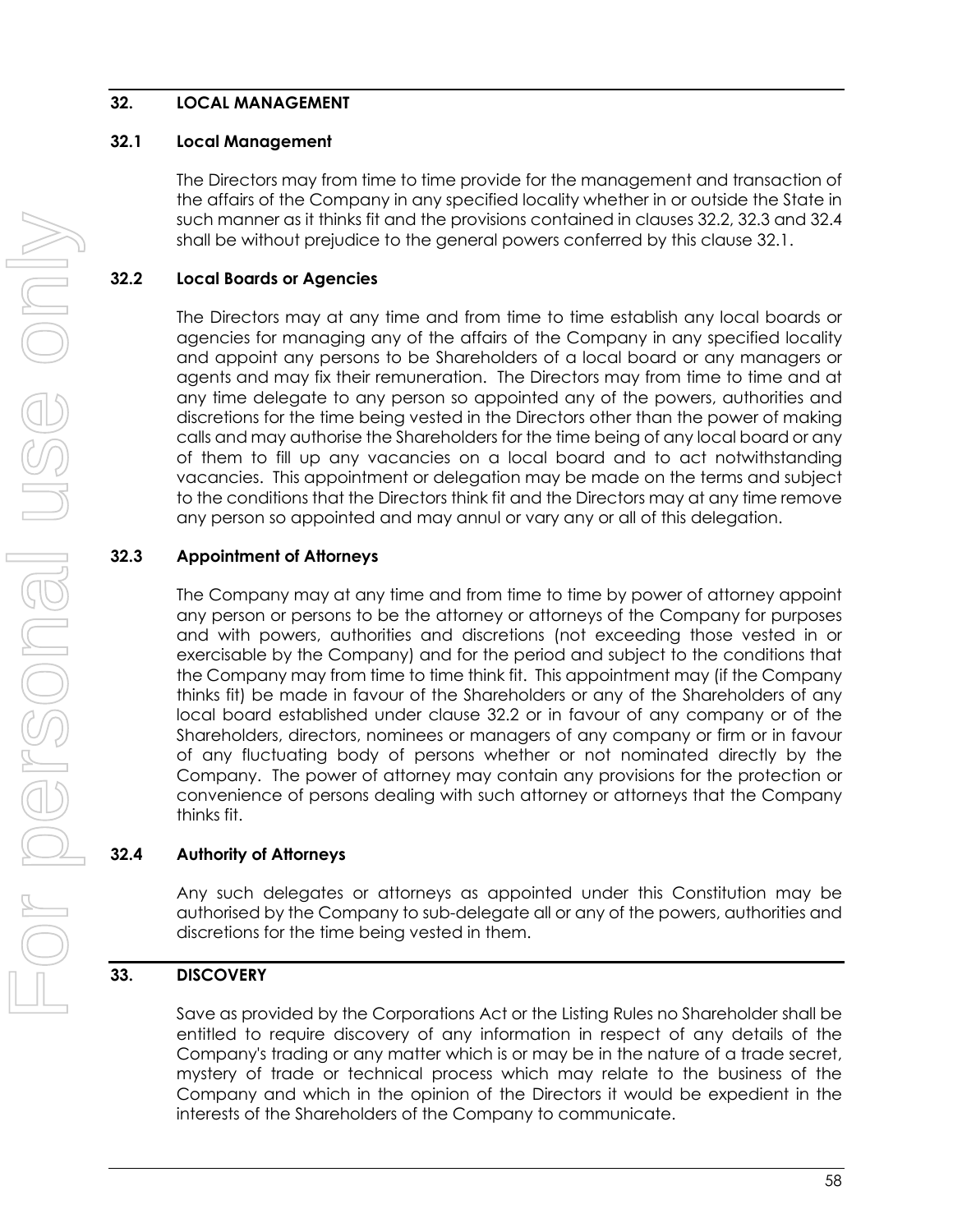### **34. COMPLIANCE (OR INCONSISTENCY) WITH THE LISTING RULES**

- (a) In this Constitution, a reference to the Listing Rules is to have effect if, and only if, at the relevant time, the Company has been admitted to and remains on the Official List and is otherwise to be disregarded.
- (b) If the Company is admitted to the Official List, the following clauses apply:
	- (i) notwithstanding anything contained in this Constitution, if the Listing Rules prohibit an act being done, the act shall not be done;
	- (ii) nothing contained in this Constitution prevents an act being done that the Listing Rules require to be done;
	- (iii) if the Listing Rules require an act to be done or not to be done, authority is given for that act to be done or not to be done (as the case may be);
	- (iv) if the Listing Rules require this Constitution to contain a provision and it does not contain such a provision, this Constitution is deemed to contain that provision;
	- (v) if the Listing Rules require this Constitution not to contain a provision and it contains such a provision, this Constitution is deemed not to contain that provision; and
	- (vi) if any provision of this Constitution is or becomes inconsistent with the Listing Rules, this Constitution is deemed not to contain that provision to the extent of inconsistency.

### <span id="page-66-0"></span>**35. CONSISTENCY WITH CHAPTER 2E OF THE CORPORATIONS ACT**

#### **35.1 Requirements of Chapter 2E**

Notwithstanding any other provision to the contrary contained in this Constitution:

- (a) the Company shall not give a financial benefit to a related party except as permitted by Chapter 2E of the Corporations Act;
- (b) all notices convening general meetings for the purposes of section 208 of the Corporations Act shall comply with the requirements of sections 217 to 227 of the Corporations Act;
- (c) all meetings convened pursuant to section 221 shall be held in accordance with the requirements of section 225 of the Corporations Act; and
- (d) no holder of Shares or person on their behalf shall be entitled to vote or vote on a proposed resolution under Part 2E.1 of the Corporations Act if that holder of Shares is a related party of the public company to whom the resolution would permit a financial benefit to be given or an associate of such a related party.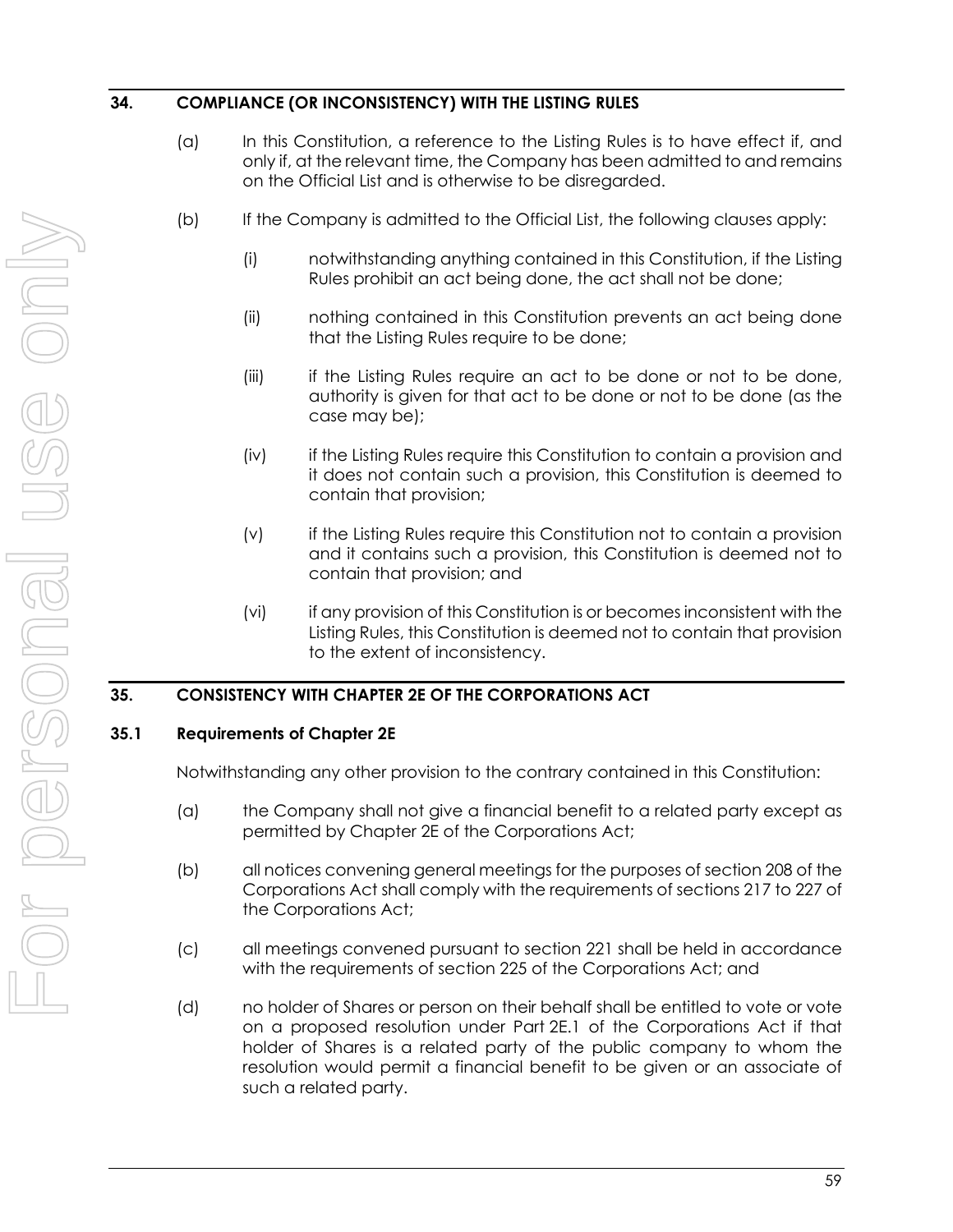### **35.2 Definitions**

For the purposes of this clause [35](#page-66-0) the terms:

- (a) "**financial benefit**" and "related party" shall have the meanings given or indicated by Part 2E.1 and Part 2E.2 of the Corporations Act; and
- (b) "**associate**" shall have the meaning given to it in Division 2 of Part 1.2 of the Corporations Act.

### **36. INADVERTENT OMISSIONS**

If some formality required by this Constitution is inadvertently omitted or is not carried out the omission does not invalidate any resolution, act, matter or thing which but for the omission would have been valid unless it is proved to the satisfaction of the Directors that the omission has directly prejudiced any Shareholder financially. The decision of the Directors is final and binding on all Shareholders.

### <span id="page-67-0"></span>**37. PARTIAL TAKEOVER PLEBISCITES**

### **37.1 Resolution to Approve Proportional Off-Market Bid**

- (a) Where offers have been made under a proportional off-market bid in respect of a class of securities of the Company ("**bid class securities**"), the registration of a transfer giving effect to a contract resulting from the acceptance of an offer made under the proportional off-market bid is prohibited unless and until a resolution (in this clause [37](#page-67-0) referred to as a "**prescribed resolution**") to approve the proportional off-market bid is passed in accordance with the provisions of this Constitution.
- (b) A person (other than the bidder or a person associated with the bidder) who, as at the end of the day on which the first offer under the proportional offmarket bid was made, held bid class securities is entitled to vote on a prescribed resolution and, for the purposes of so voting, is entitled to one vote for each of the bid class securities.
- (c) A prescribed resolution is to be voted on at a meeting, convened and conducted by the Company, of the persons entitled to vote on the prescribed resolution.
- (d) A prescribed resolution that has been voted on is to taken to have been passed if the proportion that the number of votes in favour of the prescribed resolution bears to the total number of votes on the prescribed resolution is greater than one half, and otherwise is taken to have been rejected.

### <span id="page-67-1"></span>**37.2 Meetings**

- (a) The provisions of this Constitution that apply in relation to a general meeting of the Company apply, with modifications as the circumstances require, in relation to a meeting that is convened pursuant to this clause [37.2](#page-67-1) as if the last mentioned meeting was a general meeting of the Company.
- (b) Where takeover offers have been made under a proportional off-market bid, the Directors are to ensure that a prescribed resolution to approve the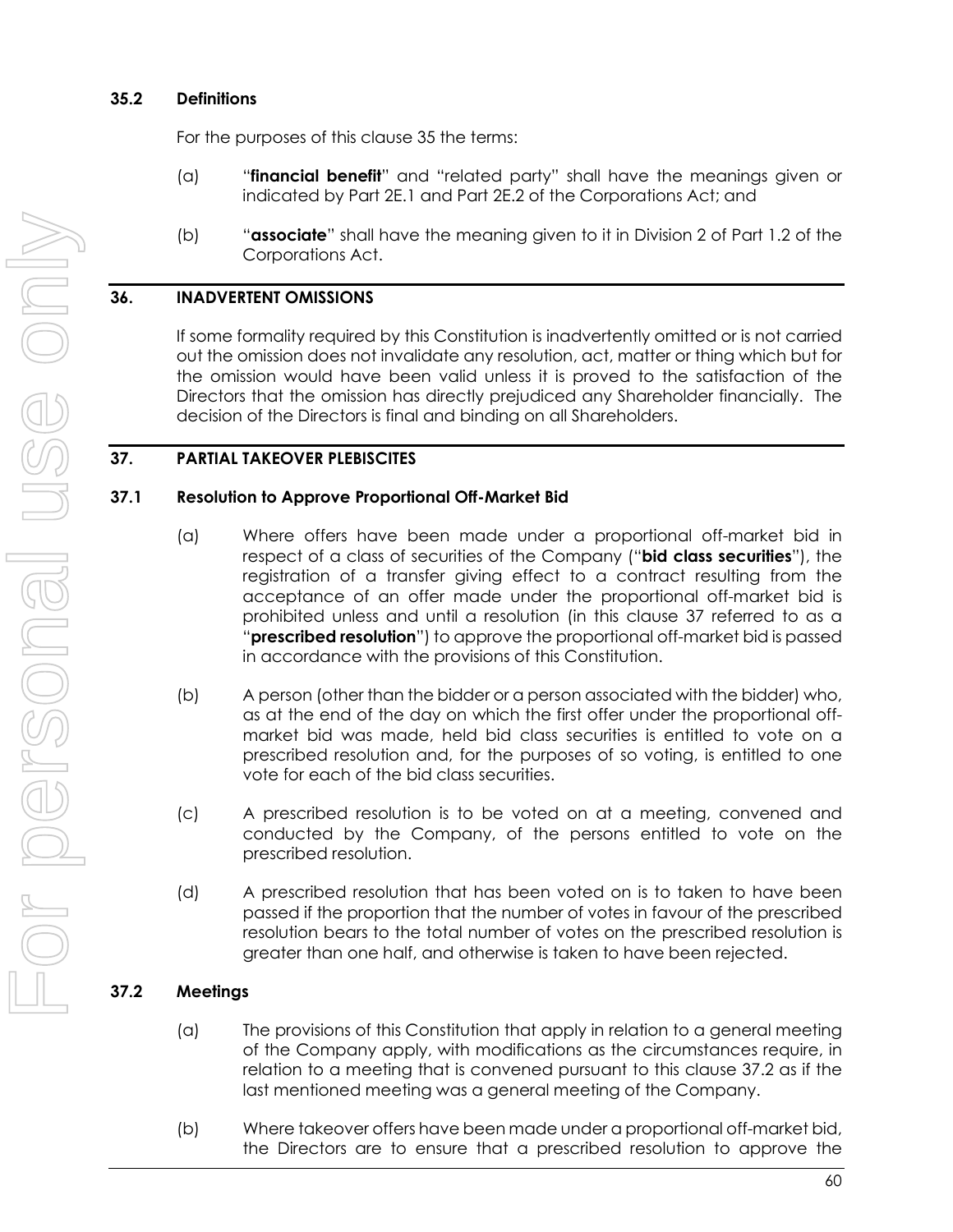proportional off-market bid is voted on in accordance with this clause [37](#page-67-0) before the 14th day before the last day of the bid period for the proportional off-market bid (the "**resolution deadline**").

#### **37.3 Notice of Prescribed Resolution**

Where a prescribed resolution to approve a proportional off-market bid is voted on in accordance with this clause [37](#page-67-0) before the resolution deadline, the Company is, on or before the resolution deadline:

- (a) to give the bidder; and
- (b) if the Company is listed each relevant financial market (as defined in the Corporations Act) in relation to the Company;

a notice in writing stating that a prescribed resolution to approve the proportional off-market bid has been voted on and that the prescribed resolution has been passed, or has been rejected, as the case requires.

#### **37.4 Takeover Resolution Deemed Passed**

Where, at the end of the day before the resolution deadline, no prescribed resolution to approve the proportional off-market bid has been voted on in accordance with this clause [37,](#page-67-0) a resolution to approve the proportional off-market bid is to be, for the purposes of this clause [37,](#page-67-0) deemed to have been passed in accordance with this clause [37.](#page-67-0)

#### **37.5 Takeover Resolution Rejected**

Where a prescribed resolution to approve a proportional off-market bid under which offers have been made is voted on in accordance with this clause [37](#page-67-0) before the resolution deadline, and is rejected, then:

- <span id="page-68-0"></span>(a) despite section 652A of the Corporations Act:
	- (i) all offers under the proportional off-market bid that have not been accepted as at the end of the resolution deadline; and
	- (ii) all offers under the proportional off-market bid that have been accepted and from whose acceptance binding contracts have not resulted as at the end of the resolution deadline,

are deemed to be withdrawn at the end of the resolution deadline;

- (b) as soon as practicable after the resolution deadline, the bidder must return to each person who has accepted any of the offers referred to in clause [37.5\(a\)\(ii\)](#page-68-0) any documents that were sent by the person to the bidder with the acceptance of the offer;
- (c) the bidder:
	- (i) is entitled to rescind; and
	- (ii) must rescind as soon as practicable after the resolution deadline,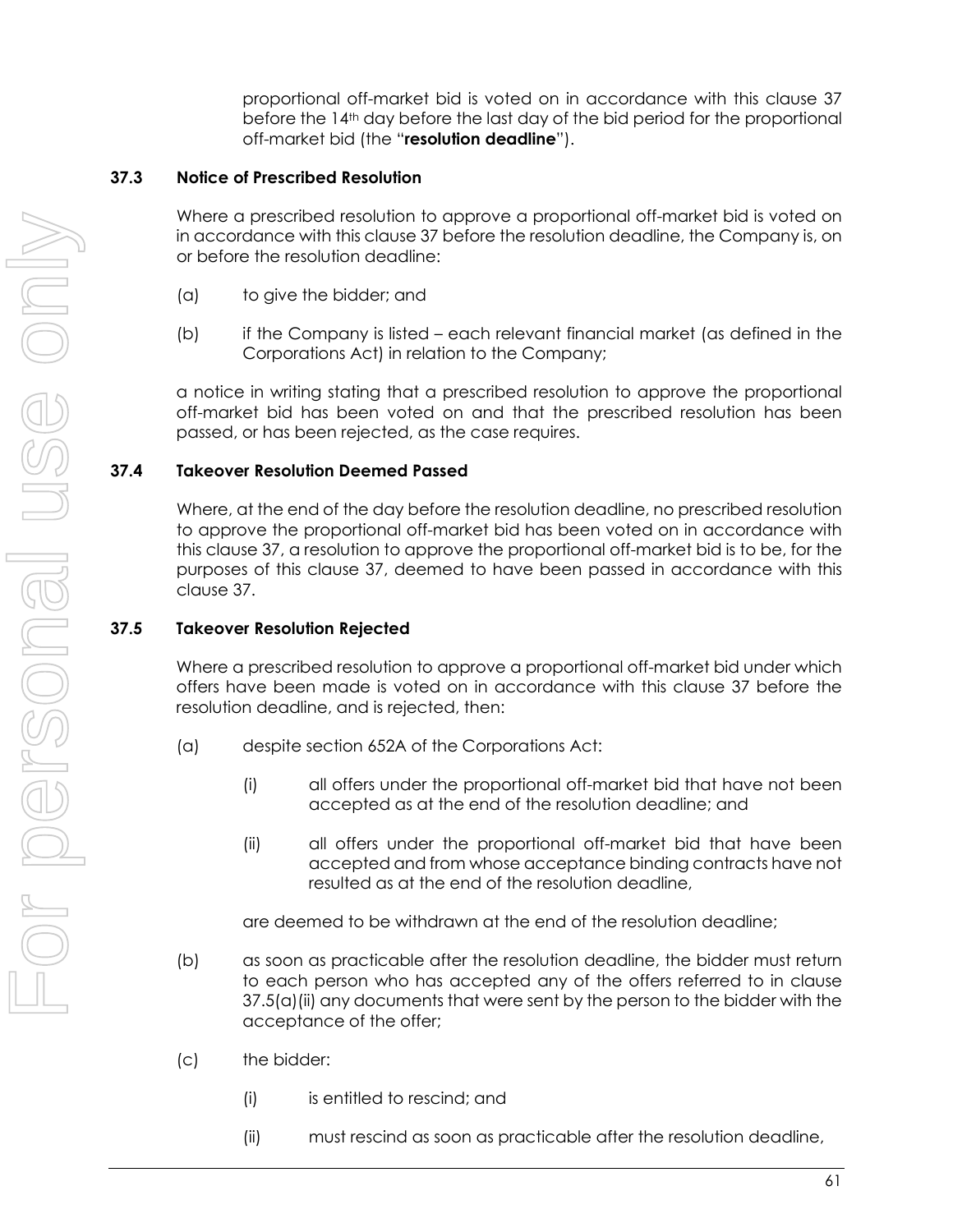each binding takeover contract resulting from the acceptance of an offer made under the proportional off-market bid; and

(d) a person who has accepted an offer made under the proportional offmarket bid is entitled to rescind the takeover contract (if any) resulting from the acceptance.

#### **37.6 Renewal**

This clause [37](#page-67-0) ceases to have effect on the third anniversary of the date of the adoption of the last renewal of this claus[e 37.](#page-67-0)

#### **38. TRANSITIONAL**

#### <span id="page-69-1"></span>**38.1 Provisions Relating to Official Quotation of Securities**

Subject to clause [38.2](#page-69-0) the provisions of this Constitution which relate to the official quotation of the Company's securities on ASX (**Official Quotation**), including but not limited to clauses which refer to ASX, the Listing Rules, the ASX Settlement Operating Rules, the Home Exchange, CHESS, Restricted Securities or Listed Securities shall not have effect unless the Company is admitted to the Official List.

#### <span id="page-69-0"></span>**38.2 Severance**

To the extent that any of the provisions of this Constitution referred to in clause [38.1](#page-69-1) above can continue to have effect following severance of the matters relating to Official Quotation, then such provisions shall be valid and effectual, notwithstanding clause [38.1,](#page-69-1) as from the date of adoption of this Constitution by special resolution of the Shareholders of the Company.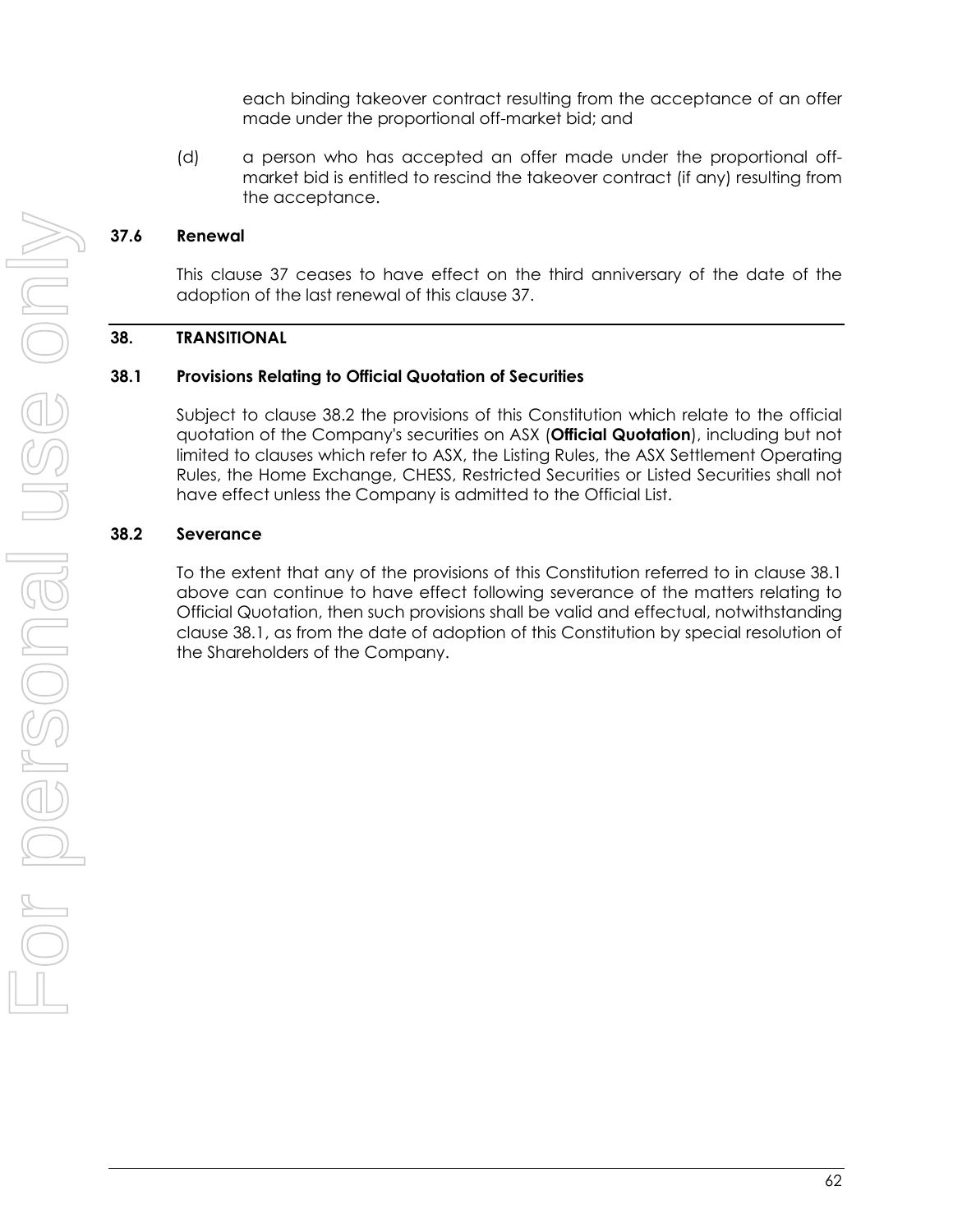# **SCHEDULE 1 – PREFERENCE SHARES (CLAUSE [2.6\)](#page-13-0)**

1. In this schedule, unless the context otherwise requires:

**Dividend Date** means, in relation to a Preference Share, a date specified in the Issue Resolution on which a dividend in respect of that Preference Share is payable.

**Dividend Rate** means, in relation to a Preference Share, the term specified in the Issue Resolution for the calculation of the amount of dividend to be paid in respect of that Preference Share on any Dividend Date, which calculation may be wholly or partly established by reference to an algebraic formula.

**Franked Dividend** has the same meaning ascribed to Franked Distribution in Part 3-6 of the Tax Act.

**Issue Resolution** means the resolution specified in clause [4](#page-71-0) of this schedule.

**Preference Share** means a preference share issued under clause [2.6.](#page-13-0)

**Redeemable Preference Share** means a Preference Share which the Issue Resolution specified as being, or being at the option of the Company to be, liable to be redeemed.

**Redemption Amount** means, in relation to a Redeemable Preference Share, the amount specified to be paid on redemption of the Redeemable Preference Share.

**Redemption Date** means, in relation to a Redeemable Preference Share, the date specified in the Issue Resolution for the redemption of that Preference Share.

**Tax Act** means the *Income Tax Assessment Act 1997*.

- <span id="page-70-0"></span>2. Each Preference Share confers upon its holder:
	- (a) the right in a winding up to payment in cash of the capital (including any premium) then paid up on it, and any arrears of dividend in respect of that Preference Share, in priority to any other class of Shares;
	- (b) the right in priority to any payment of dividend to any other class of Shares to a cumulative preferential dividend payable on each Dividend Date in relation to that Preference Share calculated in accordance with the Dividend Rate in relation to that Preference Share; and
	- (c) no right to participate beyond the extent elsewhere specified in clause [2](#page-70-0) of this schedule in surplus assets or profits of the Company, whether in a winding up or otherwise.
- 3. Each Preference Share also confers upon its holder the same rights as the holders of ordinary Shares to receive notices, reports, audited accounts and balance sheets of the Company and to attend general meetings and confers upon its holder the right to vote at any general meeting of the Company in each of the following circumstances and in no others:
	- (a) during a period during which a dividend (or part of a dividend) in respect of the Preference Share is in arrears;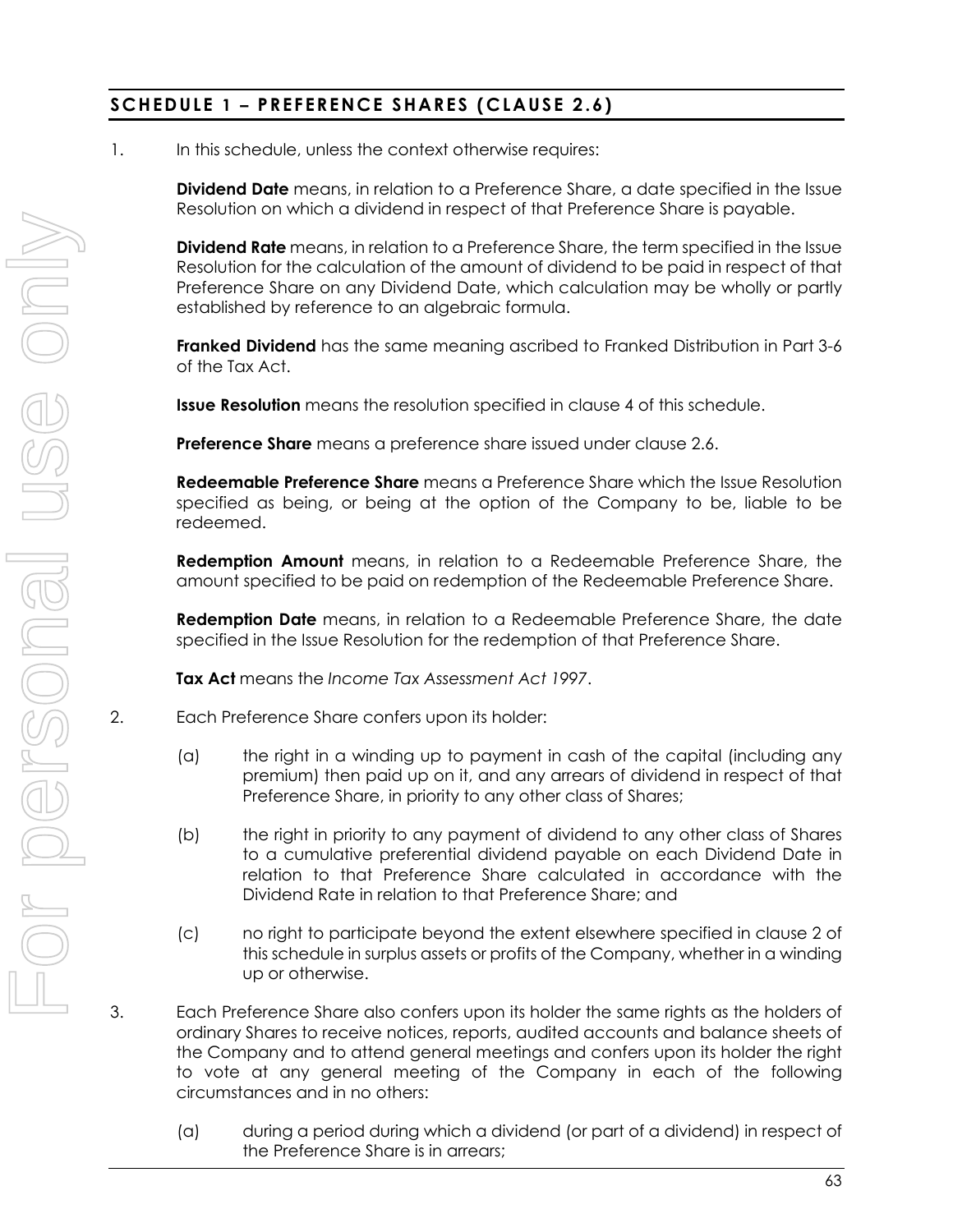- (b) on a proposal to reduce the Company's share capital;
- (c) on a resolution to approve the terms of a buy-back agreement;
- (d) on a proposal that affects rights attached to the Preference Share;
- (e) on a proposal to wind up the Company;
- (f) on a proposal for the disposal of the whole of the Company's property, business and undertaking;
- (g) during the winding up of the Company; and
- (h) in any other circumstances in which the Listing Rules require holders of preference shares to vote.
- <span id="page-71-0"></span>4. The Board may only allot a Preference Share where by resolution it specifies the Dividend Date, the Dividend Rate, and whether the Preference Share is or is not, or at the option of the Company is to be, liable to be redeemed, and, if the Preference Share is a Redeemable Preference Share, the Redemption Amount and Redemption Date for that Redeemable Preference Share and any other terms and conditions to apply to that Preference Share.
- 5. The Issue Resolution in establishing the Dividend Rate for a Preference Share may specify that the dividend is to be one of:
	- (a) fixed;
	- (b) variable depending upon any variation of the respective values of any factors in an algebraic formula specified in the Issue Resolution; or
	- (c) variable depending upon such other factors as the Board may specify in the Issue Resolution,

and may also specify that the dividend is to be a Franked Dividend or not a Franked Dividend.

- 6. Where the Issue Resolution specifies that the dividend to be paid in respect of the Preference Share is to be a Franked Dividend the Issue Resolution may also specify:
	- (a) the extent to which such dividend is to be franked (within the meaning of the Tax Act); and
	- (b) the consequences of any dividend paid not being so franked, which may include a provision for an increase in the amount of the dividend to such an extent or by reference to such factors as may be specified in the Issue Resolution.
- 7. Subject to the Corporations Act, the Company must redeem a Redeemable Preference Share on issue:
	- (a) on the specified date where the Company, at least 15 Business Days before that date, has given a notice to the holder of that Redeemable Preference